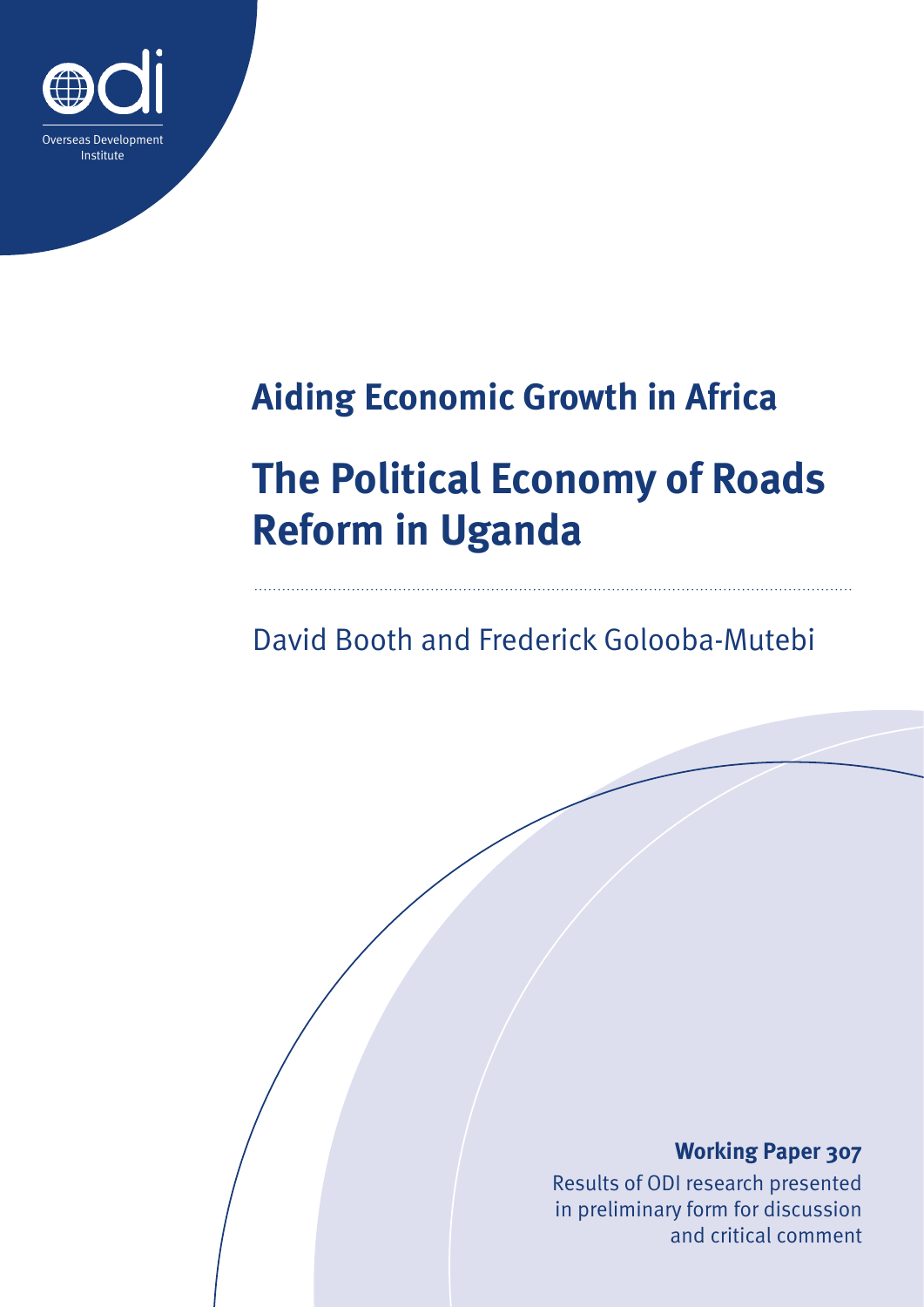Working Paper 307

Aiding Economic Growth in Africa

# The Political Economy of Roads Reform in Uganda

David Booth and Frederick Golooba-Mutebi

September 2009

Overseas Development Institute 111 Westminster Bridge Road London SE1 7JD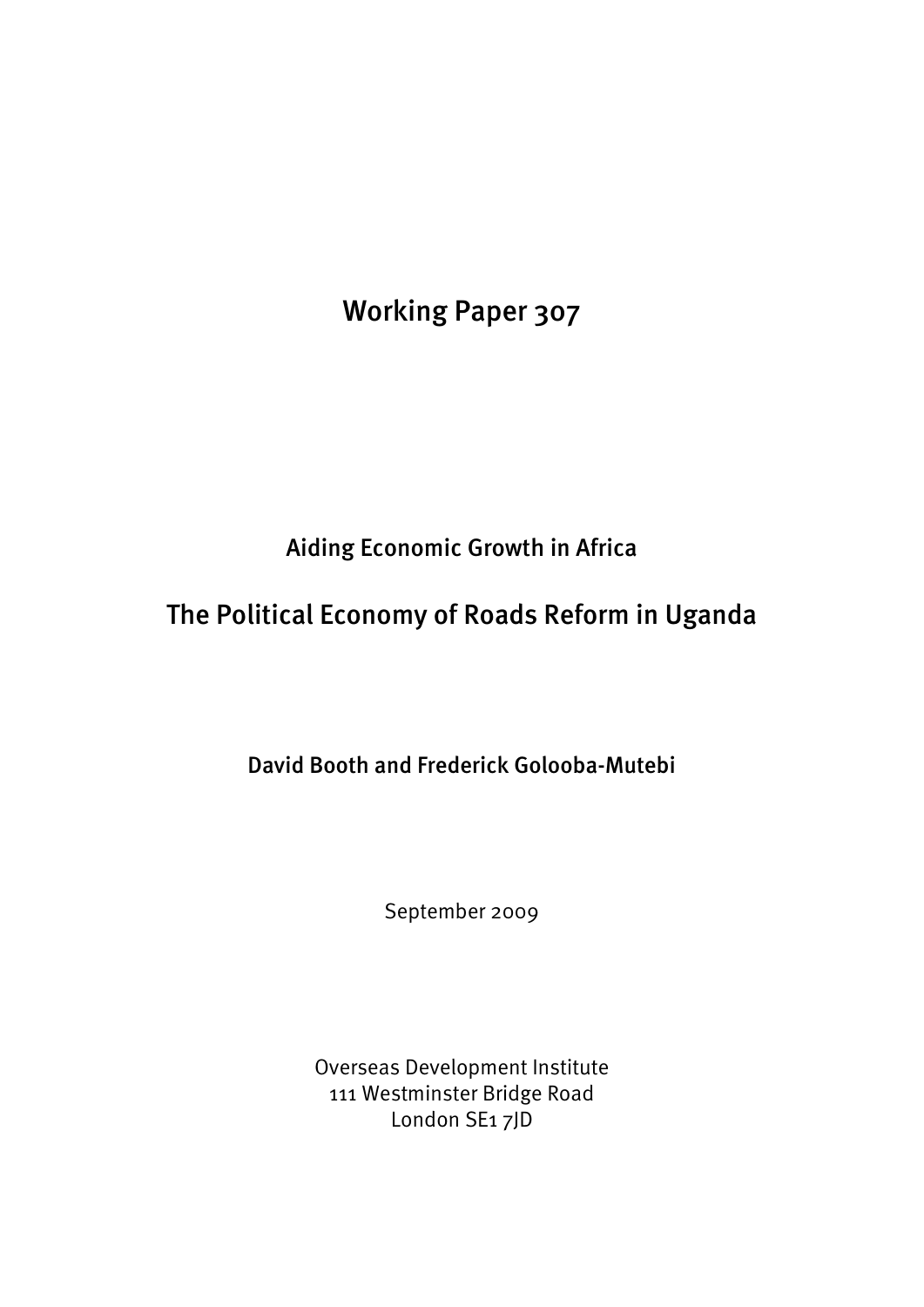The views expressed in this paper are those of the authors. They do not necessarily reflect the views of either the Overseas Development Institute or the UK Department for International Development.

ISBN 978 0 85003 917 7 Working Paper (Print) ISSN 1759 2909 ODI Working Papers (Online) ISSN 1759 2917 © Overseas Development Institute 2009

All rights reserved. No part of this publication may be reproduced, stored in a retrieval system, or transmitted in any form or by any means, electronic, mechanical, photocopying, recording or otherwise, without the prior written permission of the publishers.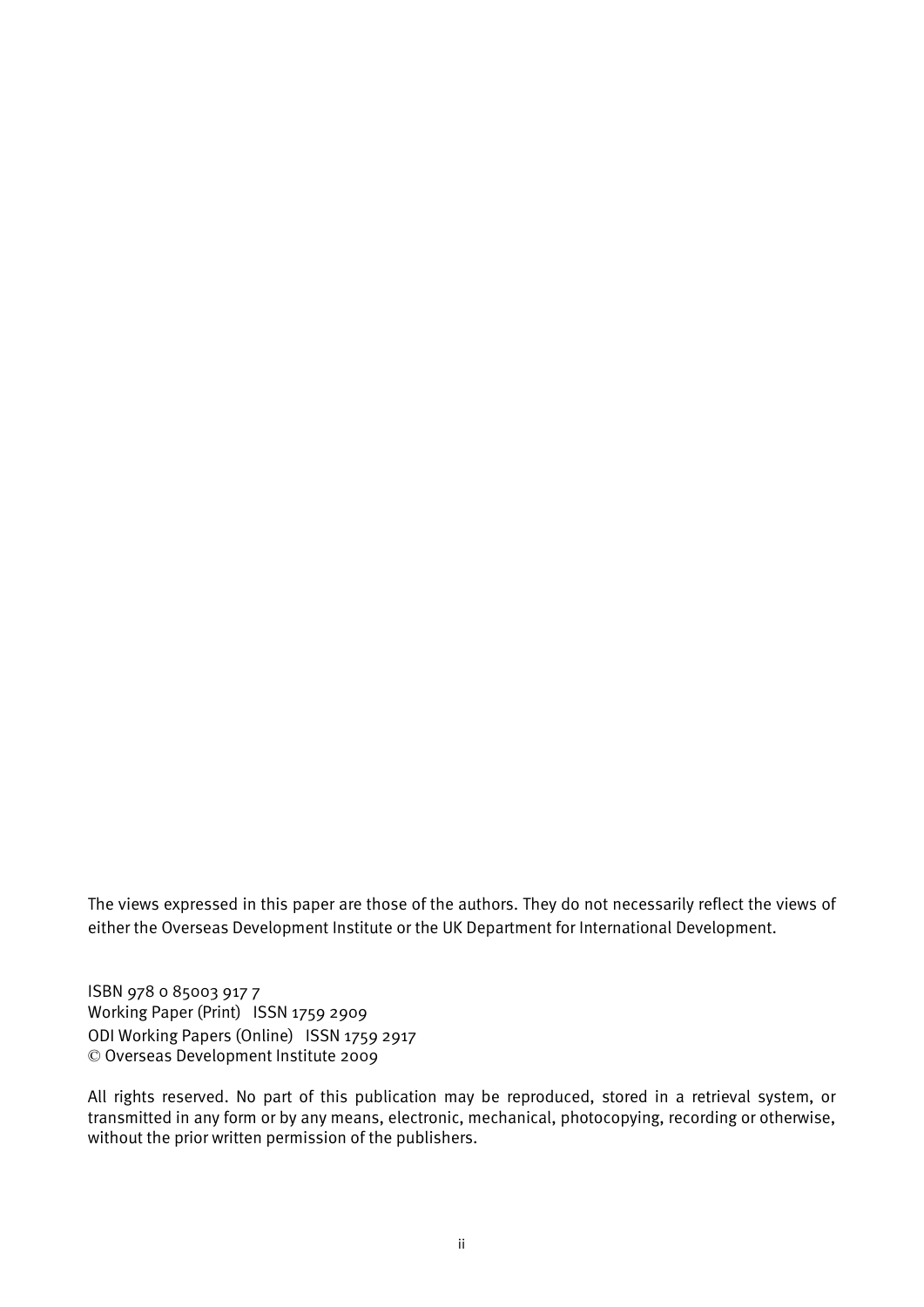# **Contents**

| Acronyms                                                                  |                                                     |                                                                                             | iv             |  |
|---------------------------------------------------------------------------|-----------------------------------------------------|---------------------------------------------------------------------------------------------|----------------|--|
| Preface                                                                   |                                                     |                                                                                             | $\mathsf{V}$   |  |
| Executive summary                                                         |                                                     |                                                                                             |                |  |
| 1.                                                                        | Introduction                                        |                                                                                             |                |  |
|                                                                           | 1.1                                                 | The challenge of economic growth in Uganda                                                  | 1              |  |
|                                                                           | 1,2                                                 | Investing in roads                                                                          | $\mathbf{1}$   |  |
|                                                                           | 1.3                                                 | The reforms in the roads sector                                                             | $\overline{2}$ |  |
|                                                                           |                                                     | 1.4 Scope and methods of this study                                                         | 3              |  |
| 2.                                                                        | The roads reform: Context, actors and opportunities |                                                                                             | 4              |  |
|                                                                           | 2.1                                                 | Political context                                                                           | 4              |  |
|                                                                           | 2.2                                                 | Background to the roads reform                                                              | 5              |  |
|                                                                           | 2.3                                                 | Key actors and other stakeholders                                                           | $\overline{7}$ |  |
|                                                                           |                                                     | 2.4 Three possible scenarios                                                                | 8              |  |
|                                                                           | 2.5                                                 | Political economy findings and implications for programme design                            | 10<br>11       |  |
| 3.                                                                        | A new systemic positioning for roads?               |                                                                                             |                |  |
|                                                                           |                                                     | 3.1 Ends and means in the President's perspective<br>3.2 Sustainability of the roads budget | 11             |  |
|                                                                           | 3.3                                                 | Systemic pressures and UNRA                                                                 | 12<br>13       |  |
|                                                                           |                                                     | 3.4 The new Ministry of Works                                                               | 14             |  |
|                                                                           | 3.5                                                 | Implications                                                                                | 14             |  |
| 4.                                                                        | A new pattern of stakeholder interests?             |                                                                                             | 15             |  |
|                                                                           |                                                     | 4.1 Influences on the President's decision logic                                            | 15             |  |
|                                                                           | 4.2                                                 | Interest groups and interest definition in UNRA                                             | 15             |  |
|                                                                           | 4.3                                                 | Weakness of the road user constituency                                                      | 17             |  |
|                                                                           | 4.4                                                 | Difficulties for private sector suppliers                                                   | 18             |  |
|                                                                           | 4.5                                                 | Other public pressure                                                                       | 19             |  |
|                                                                           | 4.6                                                 | Donor decision logics<br>Implications                                                       | 19<br>20       |  |
|                                                                           | 4.7                                                 |                                                                                             |                |  |
| 5.                                                                        | Room for manoeuvre in the change process?           |                                                                                             | 21             |  |
|                                                                           | 5.1                                                 | Communications<br>5.2 Brokering dialogue                                                    | 21<br>21       |  |
|                                                                           |                                                     | 5.3 Countervailing networks                                                                 | 21             |  |
|                                                                           | 5.4                                                 | Lowering barriers to collective action                                                      | 22             |  |
|                                                                           | 5.5                                                 | 'Infant industry' support                                                                   | 22             |  |
|                                                                           | 5.6                                                 | Enabling change at the Ministry of Works                                                    | 23             |  |
| 6.                                                                        | Operational implications                            |                                                                                             | 25             |  |
|                                                                           |                                                     | 6.1 A process design                                                                        | 25             |  |
|                                                                           |                                                     | 6.2 Investing in people and relationships                                                   | 25             |  |
|                                                                           |                                                     | 6.3 Personnel                                                                               | 26             |  |
| References                                                                |                                                     |                                                                                             | 27             |  |
| Annex 1: General features of the Uganda political system and regime<br>29 |                                                     |                                                                                             |                |  |
|                                                                           |                                                     | Annex 2: Lessons learned about applying political economy analysis to growth policy options | 32             |  |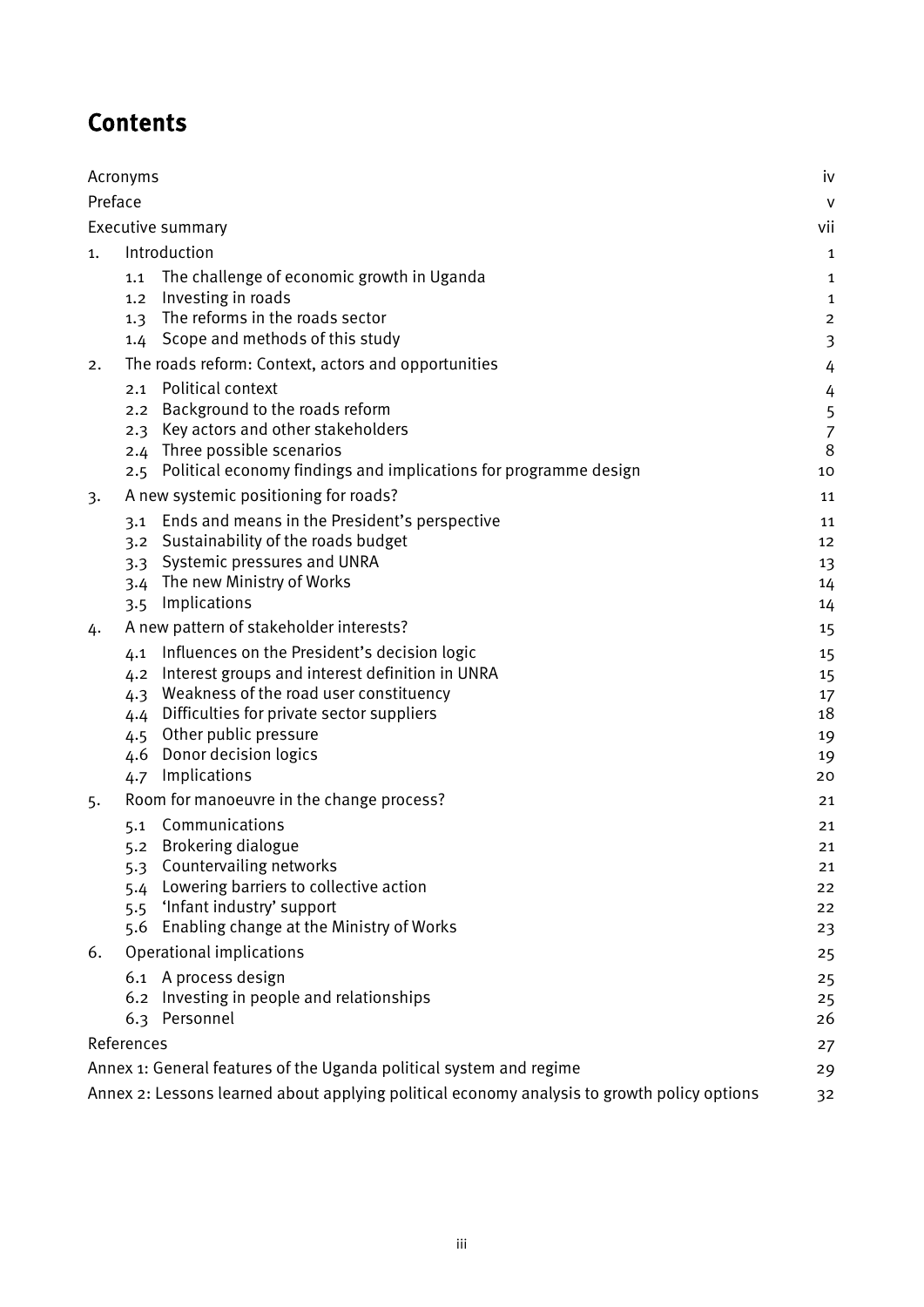# <span id="page-4-0"></span>Acronyms

| <b>CHOGM</b>    | Commonwealth Heads of Government Meeting                                  |
|-----------------|---------------------------------------------------------------------------|
| <b>DFID</b>     | UK Department for International Development                               |
| DRC             | Democratic Republic of Congo                                              |
| <b>DUCAR</b>    | District, Urban and Community Access Roads                                |
| EC              | <b>European Commission</b>                                                |
| GAVI            | <b>Global Alliance for Vaccines and Immunisation</b>                      |
| GDP             | <b>Gross Domestic Product</b>                                             |
| <b>IADB</b>     | Inter-American Development Bank                                           |
| IMF             | <b>International Monetary Fund</b>                                        |
| KACITA          | Kampala City Traders' Association                                         |
| <b>MFPED</b>    | Ministry of Finance, Planning and Economic Development                    |
| <b>NAADS</b>    | <b>National Agricultural Advisory Services</b>                            |
| <b>NRM</b>      | National Resistance Movement                                              |
| <b>NSSF</b>     | <b>National Social Security Fund</b>                                      |
| ODI             | Overseas Development Institute                                            |
| <b>PPDA</b>     | Public Procurement and Disposal of Public Assets Authority                |
| <b>PEAP</b>     | Poverty Eradication Action Plan                                           |
| <b>PMA</b>      | Plan for the Modernisation of Agriculture                                 |
| <b>RAFU</b>     | <b>Roads Agency Formation Unit</b>                                        |
| SWOT            | Strengths, Weaknesses, Opportunities and Threats                          |
| TA              | <b>Technical Assistance</b>                                               |
| <b>TANROADS</b> | Tanzania National Roads Agency                                            |
| <b>UACE</b>     | <b>Uganda Association of Consulting Engineers</b>                         |
| <b>UIPE</b>     | Uganda Institution of Professional Engineers                              |
| <b>UNABCEC</b>  | Uganda National Association of Building and Civil Engineering Contractors |
| <b>UNRA</b>     | <b>Uganda National Roads Authority</b>                                    |
|                 |                                                                           |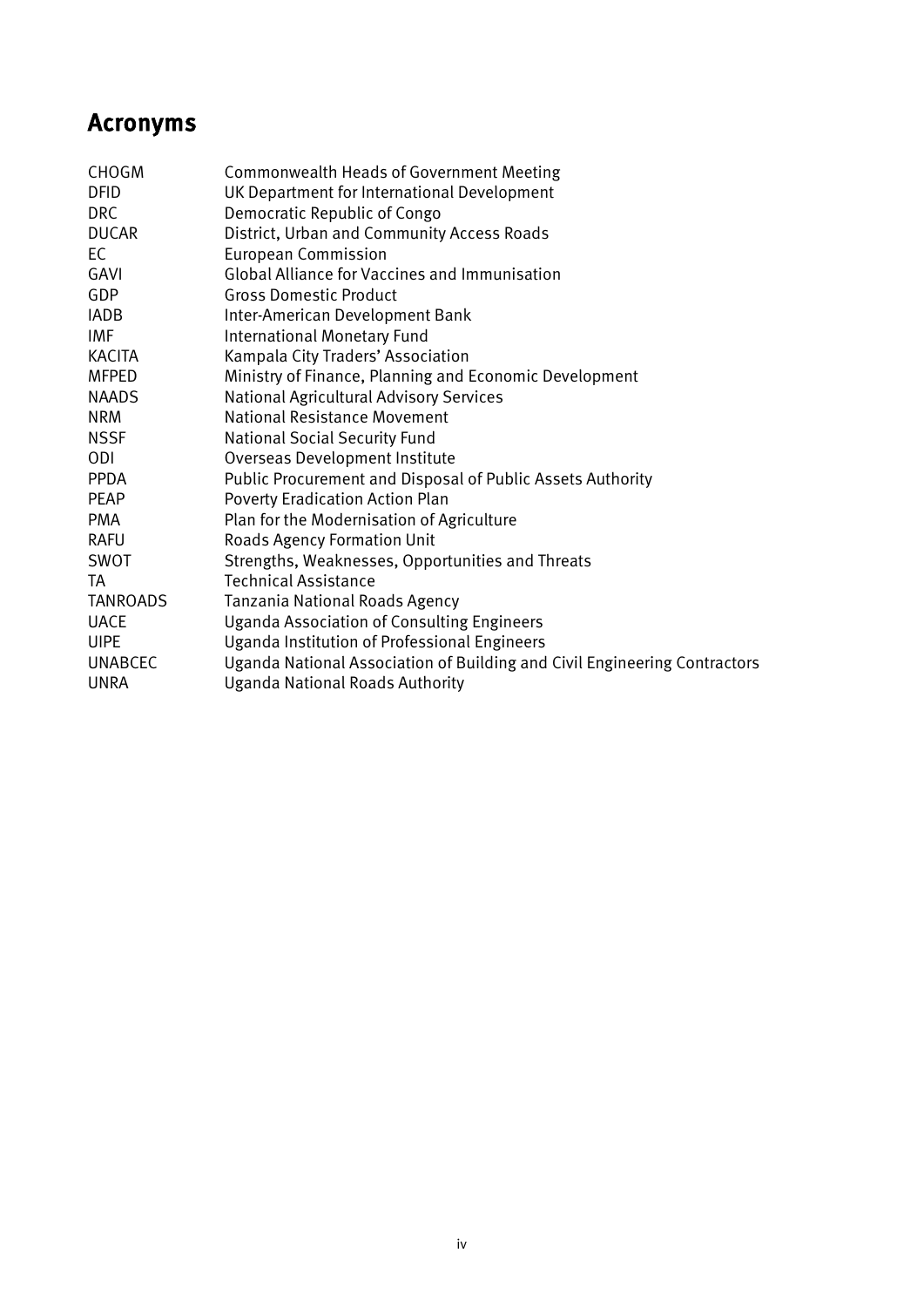# <span id="page-5-0"></span>Preface

This paper is the result of a study commissioned jointly by DFID Uganda and the Politics and the State team in DFID's Policy and Research Division in London. The study provides an input to DFID programming for the roads sector in Uganda. It is, at the same time, a contribution to ongoing efforts exploring the usefulness of political economy analysis for informing support to economic growth in DFID partner countries. The analysis builds on previous work by an ODI team on ways of bringing together Drivers of Change perspectives and assessment of growth policy options (Booth and te Velde, 2008). It also connects with some of the thinking that has taken place during 2008-2009 around 1) the preparation of a DFID *How To Note on Political Economy Analysis* and 2) the design of an ongoing ODI/Policy Practice/DFID training course on 'Political Economy in Action'.

At the heart of these wider considerations is the question of how political economy analysis can be useful 'in action' – that is, made to connect effectively with operational choices within a development organisation. In this context, the Uganda roads analysis offered here may be considered an example of what is now being termed 'problem-focused political economy'. It was commissioned with a view to informing a difficult operational policy choice ('problem'): whether and how DFID should support a particular sectoral change process, a process with obvious potential but surrounded by several unanswered questions concerning political interests and institutional variables.

It is for others to judge whether or not the analysis and its conclusions have proven operationally useful. However, the authors think that responding to an explicit operational 'problem' helped to stimulate their thought processes in helpful ways. In particular, it provided scope for adopting and applying a wider range of political economy tools or styles than has been customary in Drivers of Change exercises. It enabled us to adopt what we have called a 'layered' political economy approach. We believe that this approach has helped us to provide operationally relevant guidance to our sponsor, and, furthermore, that it would be quite widely applicable to problem-focused exercises on other topics.

We deliberately kept the main text of our report relatively free of generic conceptual and methodological questions. However, some readers of this Working Paper version may be principally interested in our approach. It therefore seems wise to preface the paper with some words of explanation about the meaning and significance of a 'layered' analysis.

The principal innovation concerns the range of political economy analysis tools deployed. We have drawn (albeit in a highly simplified way) on a range of analytical perspectives that is narrow in relation to the full sweep of the academic literature, but wide compared with the typical Drivers of Change analysis (including those with which the writers have been associated). The 'layered' quality of the analysis has enhanced its operational relevance. One of the things the layering has permitted is a reasonably comprehensive coverage of the possible opportunities for supporting worthwhile changes as well as the constraints likely to prevent or frustrate such efforts.

A layered political economy analysis means giving due attention to at least all three of the following types of analytical procedure applicable to a process of reform:

- Identification of systemic constraints arising from the institutional context in which the reforms are taking place (Type 1).
- Analysis of the pattern of stakeholder interests, including not only who the stakeholders are and the likely direction and extent of their influence, but also their decision logics and the factors influencing their choices over time (Type 2).
- Assessment of the room for manoeuvre or scope for different outcomes created by dynamic aspects of the change process (Type 3).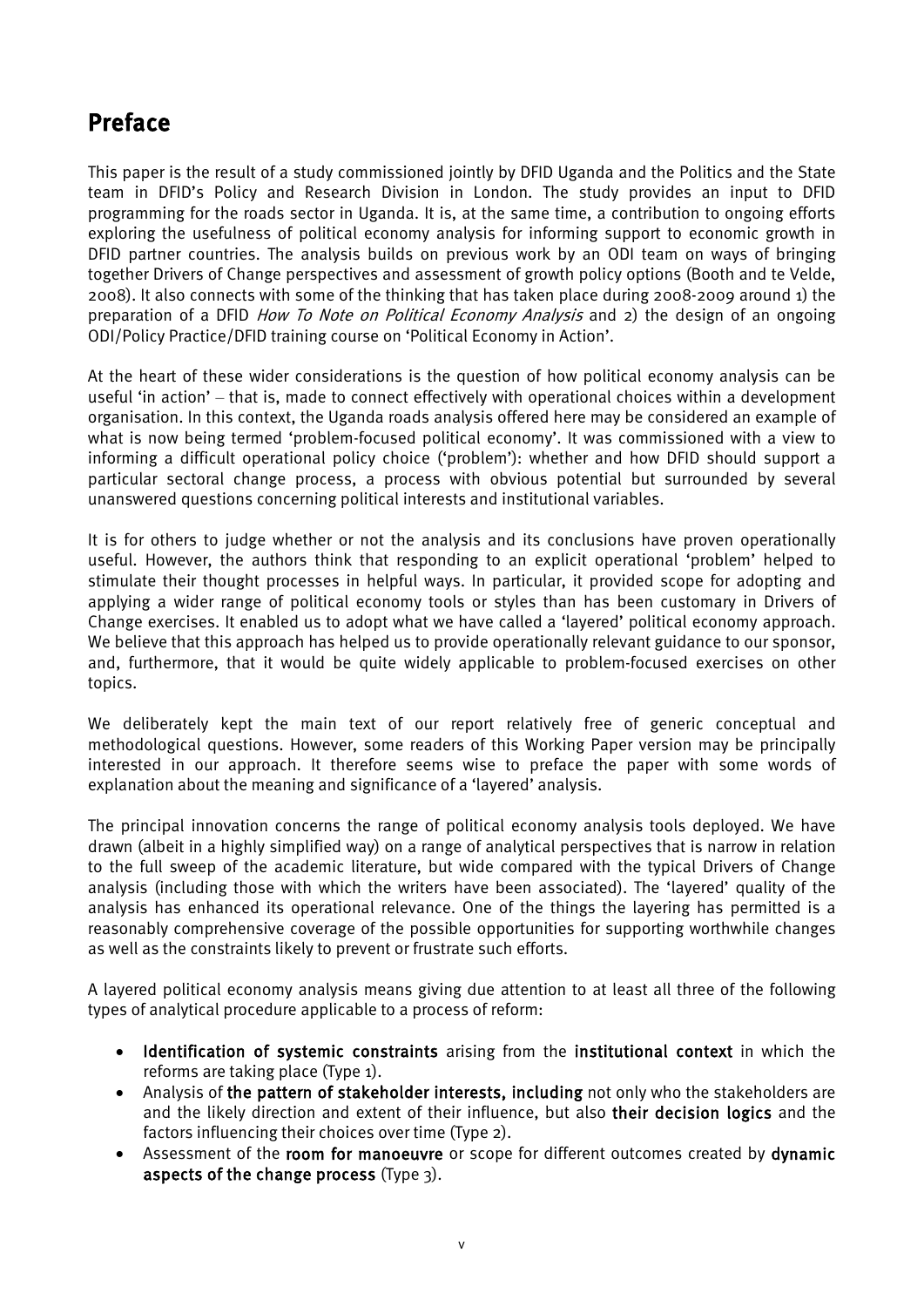Although the terminology and labelling vary, these levels or layers each correspond to a recognised bundle of approaches in the scholarly fields where political economy analysis is used. The approaches are often used separately, both in both academic research and in analysis carried out to serve the operational needs of development organisations (e.g. the World Bank's various operational and research divisions). Here they are purposely combined.

Type 1 is the main ingredient of country political economy of the sort that informs most Drivers of Change work for DFID and Power and Change Analysis within the Dutch SGACA. It tends to emphasise the constraints upon the changes supported by donor agencies arising from countries' historical legacies, structural locations and, particularly, institutions of governance ('rules of the political game'). Such an analysis provides the essential political backdrop for any 'problem-focused' or changeoriented study. But, because it is mainly concerned to generate a more realistic picture of overall change prospects and does not target the scope for change analytically, it tends to produce limited types of operational implication.

Type 2 political economy analysis is potentially more capable of generating insights into change possibilities, although the starting point is usually explaining persistence, not change. This type encompasses both the usual applied 'stakeholder analysis', with its relatively simple focus on the interests and influence of the main actors, and the range of public choice and game theoretic styles of analysis that make up the bulk of the more recent academic political economy literature. Unpublished World Bank political economy work has made some use of this type of perspective for various purposes over the past 20 years.

Type 3 provides a sophisticated conceptual approach focused on the room for manoeuvre in change processes, as pioneered by Merilee Grindle's work on social sector reforms in Latin America (2002). It begins from the observation that, to a greater or lesser extent, to be established empirically, both Type 1 institutional analysis and Type 2 decision logic analysis tend to predict less change and more continuity than we actually observe during major periods of reform. Therefore, we need to devote deliberate attention to the otherwise unexplained scope for change 'against the odds' and to the factors that operate within that space.

In advance of doing any analysis of a particular change process, we can be fairly sure that the Type 1 factors are likely to suggest that there are important limits to the possible changes, and the same may also be true of much of the Type 2 analysis. On the other hand, Type 3 and perhaps to some degree Type 2 will point to some room for manoeuvre, which will be of particular interest for programming purposes. However, the degree to which the constraints are binding, and thus the actual extent and location of the opportunities, are *not* things that are known in advance. Thus, applying a layered approach involves in-depth investigation of the particular reform process or policy problem that is being considered.

There seem to be good grounds for believing that a layered political economy analysis is what is needed in any 'problem-focused' political economy assignment. Equally, giving donor political economy exercises a more definite problem focus seems a good way of exploiting the full potential of this type of work to improve development practice. The combination of a problem focus and a layering of the analysis seems a promising way of moving beyond the perception that political economy analysis 'only tells practitioners what they *cannot* do'.

David Booth Frederick Golooba-Mutebi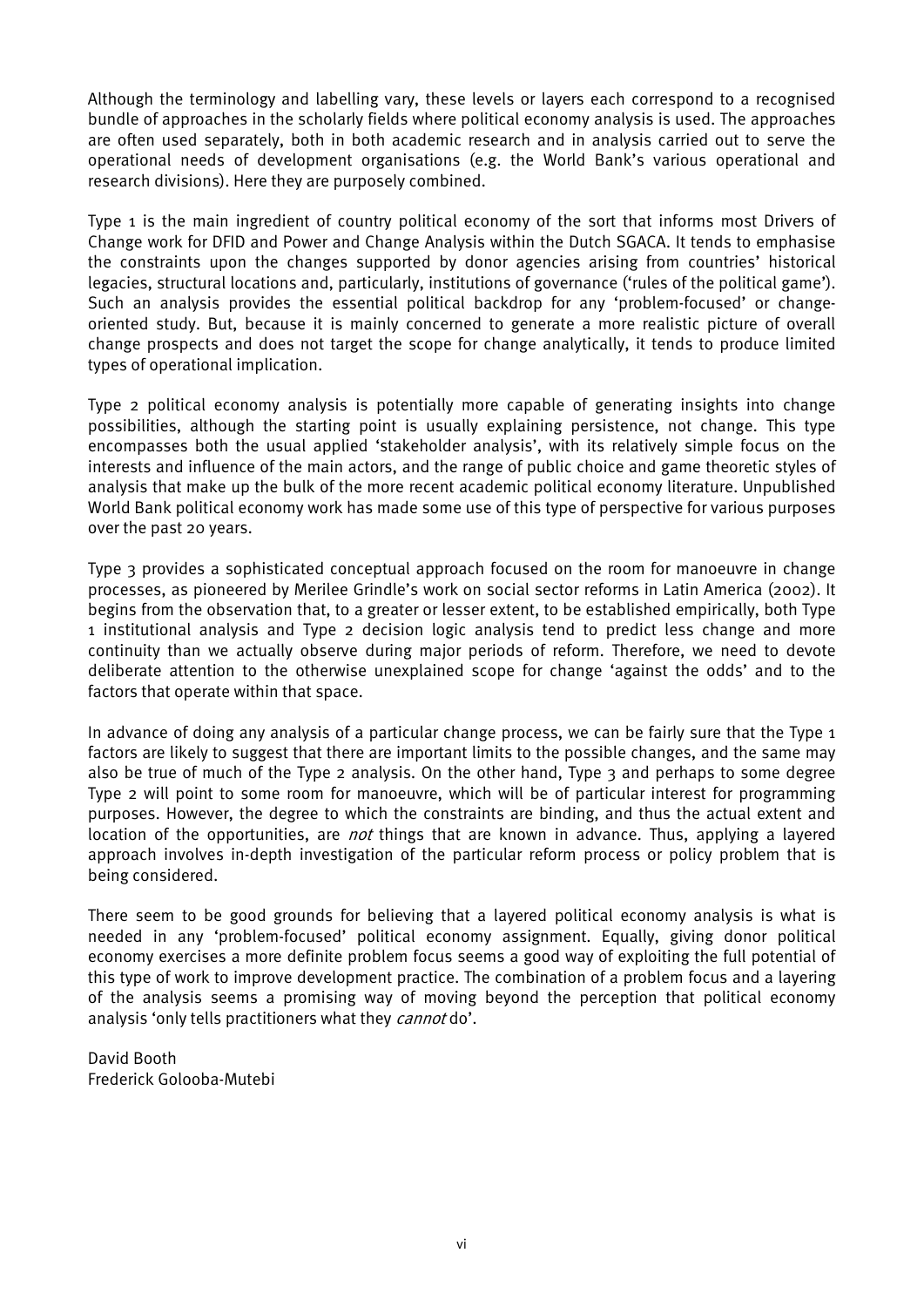# <span id="page-7-0"></span>Executive summary

The national roads system in Uganda is experiencing a period of exceptional activity and promise following a large increase in public spending in the sector and institutional reforms designed to enhance substantially the efficiency of this investment. This report undertakes a political economy study of the changes in the sector as a contribution to thinking about the most suitable form and content of donor support to the reform process.

The study builds on previous work showing that an increase in both the volume and the efficiency of investment in national roads in Uganda would contribute substantially to raising the pace and improving the structure of economic growth in Uganda and in the East African sub-region. It can therefore be seen as an exercise in the political economy of growth policy options.

The report uses a 'layered political economy approach', the generic features of which are described in the Preface. Sections 1 and 2 then describe some major features of the political context of policymaking in Uganda, the sector background and the major stakeholders in the process of reform. They then set out three possible scenarios. These are:

- That the 2008 policy changes regarding national roads signify a substantial shift in presidential priorities and policymaking style, such that there is considerable scope for donors to have an impact by plugging financing gaps and providing conventional technical assistance (TA) on a large scale.
- That, although the above is not the case, the institutional changes of the past year have nonetheless altered the incentives or decision logics within the sector in important ways, and henceforth the balance of forces will be more favourable to those wishing to see real change in ways of working. This would be another scenario favourable to a conventional donor response.
- That the changes involve neither a transformation of the systemic political environment, nor a definitely transformed set of incentives for sector actors, but there is nonetheless some 'room for manoeuvre' arising from the dynamics of the reform process.

In the last scenario, there is scope for donor-supported action to tip evenly balanced equilibria in a proreform direction and contribute to pro-growth and pro-poor outcomes 'against the odds'. However, this calls for a particular sort of donor programming, which permits the solution of a large number of small institutional and collective action problems in a very dynamic setting.

The report argues that the third scenario is in fact the one that corresponds most closely to the current situation in Uganda. This argument is grounded in previous political economy studies in Uganda by the authors and others, and it draws heavily on two and a half weeks of interviews and discussions with participants in and close observers of the roads reform process.

The first possible scenario is rejected on the grounds that the evidence of a sea change in President Museveni's approach to the roads sector is unconvincing. Even if he has new reasons to take road building and maintenance more seriously, and this was an important factor in the initiatives of 2008, his own system of rule will tend to prevent this leading to any dramatic change in the political factors affecting what happens in the roads sector. While the funding of maintenance through the new Road Fund seems secure, it would be unwise to assume that either the Uganda National Roads Authority (UNRA) or the Ministry of Works and Transport will be immune in the future to the pressures to provide political rents that damaged the performance of the sector in the past.

The second scenario is one in which the decision logics of several key actors move in a pro-reform direction. This seems unlikely because the demand for service delivery outcomes remains weak compared with the appetite for patronage, which is the key to the cost benefit calculations made by the President and his supporters. There are doubts about how far the creation of UNRA has ushered in an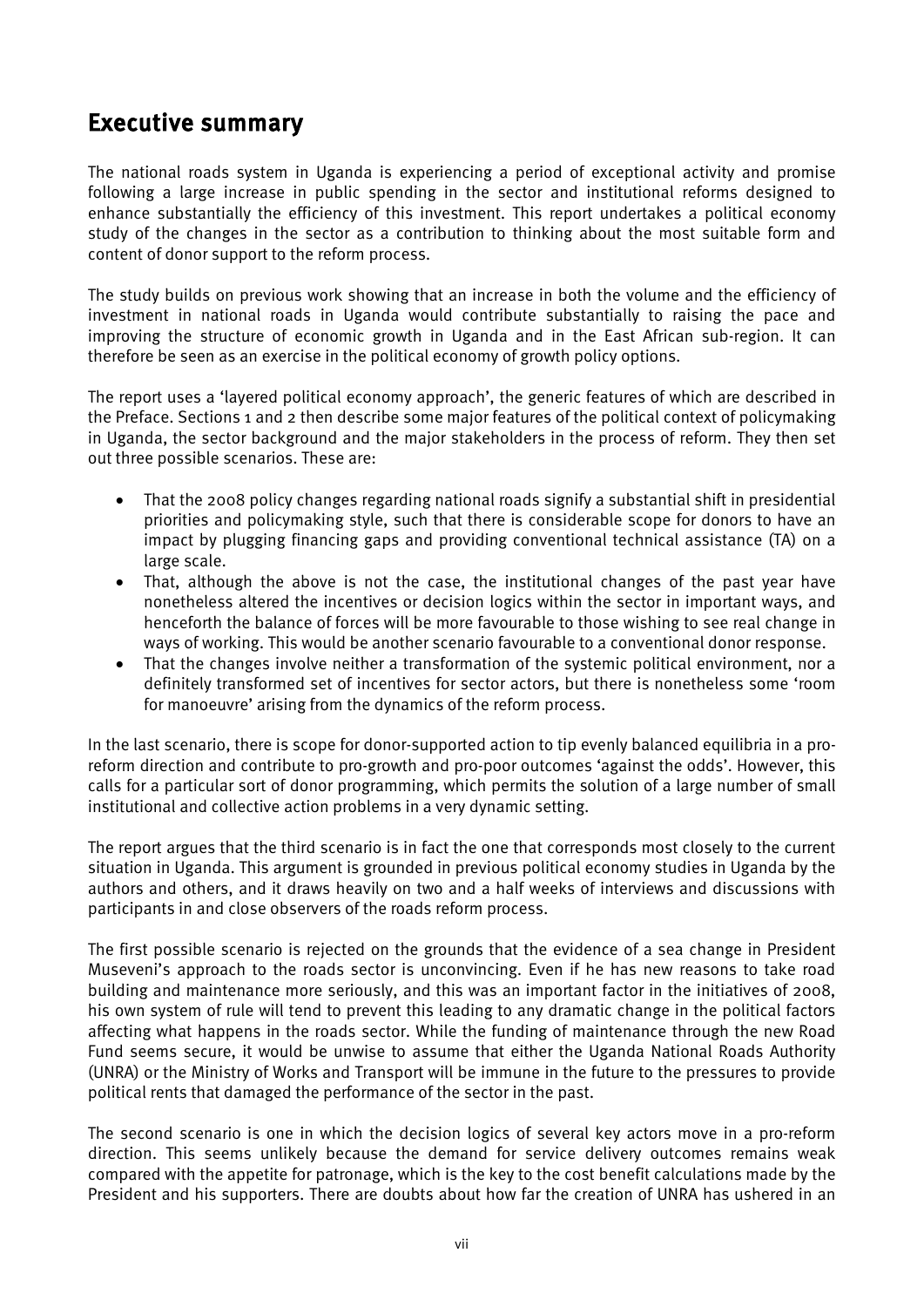organisation of a new type, characterised by more performance-oriented incentives. Meanwhile, the suppliers of construction and consulting engineer services in the private sector, who are victims of the system in some important senses, face prohibitive collective action problems as advocates of reform. Including donor money and influence in this discussion does not open up markedly more hopeful prospects, as donors suffer from well understood political economic impediments of their own.

That leaves the possibility of an agenda of exploiting the limited but not insignificant room for manoeuvre created by the reform as a process. We are concerned with dynamics in which different actors define and redefine their interests partly in response to what others have decided to do. Typically, change processes of this type present opportunities in which an intelligent and respected third party can broker meetings and agreements, and help the main players to overcome what would otherwise be situations of stalemate or logjam. In the particular case of Uganda roads, there seems scope for third party action of this general type in at least the following fields:

- Communication about performance;
- Brokering otherwise missing dialogue among key players;
- Facilitation of countervailing networks of influence;
- Lowering barriers to collective action by private actors;
- Facilitating appropriate forms of 'infant industry' support to local firms;
- Mobilising influence to enable otherwise blocked organisational transformations.

The central proposition advanced in the report is that donor support to the sector, particularly but not exclusively the UK Department for International Development (DFID) component, should be conceived primarily in terms of this type of third party facilitation of change in a dynamic, multi-stakeholder environment. This is where the most important gap is to be found.

Such an approach would not be unprecedented. It has been deployed effectively in the series of DFIDfunded programmes originally titled Making Markets Work for the Poor. Additionally, in Latin America and elsewhere, the types of outreach and engagement activities that DFID's relatively flexible grant funding permits has been the basis of mutually satisfying partnerships with World Bank task managers among others. This is another relevant precedent.

The report does not get into details about possible programme designs. However, it follows from the conclusions of the political economy analysis that there will be a strong case for adopting a process, not blueprint, design. The relevant opportunities cannot be mapped out in detail in advance, and there will be considerable scope for learning from experience about what kinds of facilitation work best. Similarly, the investment in staff with the relevant networking and facilitation skills should be viewed as the most powerful component of any package of support, not the funding, the hardware or the conventional TA. Staffing decisions will be crucial, and in this instance we would recommend a careful pairing of local and international personnel.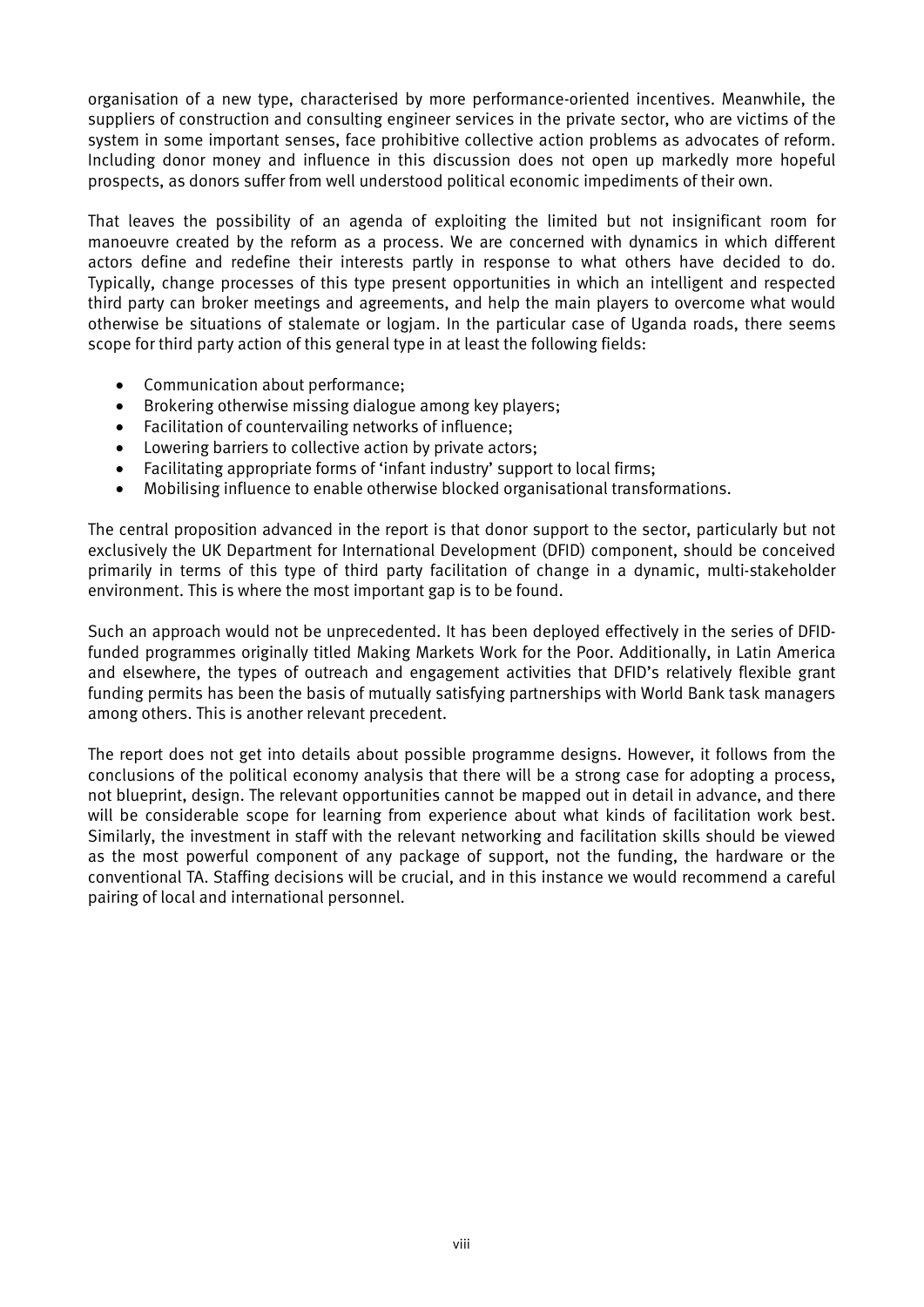## <span id="page-9-0"></span>1. Introduction

#### <span id="page-9-1"></span>1.1 The challenge of economic growth in Uganda

Economic growth rates in Uganda have been high and reasonably sustained for over two decades. Impressive overall rates of poverty reduction have also been achieved. However, these attainments are increasingly threatened in several ways. Setting aside the expected impacts of the current international recession, prospects for maintaining gross domestic product (GDP) growth at between  $4$  and 6% – what has become in recent years the regional average for sub-Saharan Africa – remain good. But with population growth still running at over 3%, there are doubts about whether this pace of growth will provide sufficient employment opportunities and enable further inroads into absolute poverty levels. In addition, the pattern of recent growth has been less favourable to poverty reduction than the pattern of the 1990s. Inequality seems to be rising, meaning that there is an urgent need for growth to become faster and more broadly based (te Velde, 2008a).

There is potential for this to happen. Uganda's small domestic market and landlocked position imply serious disadvantages, even with respect to its larger partners in the East African Community, Kenya and Tanzania. However, the country benefits from a favourable climate and some valuable natural resources, and is well placed to take advantage of expanding markets in the Democratic Republic of Congo (DRC) and Southern Sudan. The obstacles to capitalising on these advantages are of several kinds. However, there is some expert consensus that the immediately binding constraint on increasing and sustaining growth in Uganda is prolonged underinvestment in power and transport infrastructure. In the field of transport, railways and trunk roads are in particular need of attention (te Velde, 2008a).

This was the conclusion of the growth diagnostic exercise included in the last World Bank Country Economic Memorandum for Uganda (2007a). Similar conclusions have been reached in work undertaken for the International Monetary Fund (IMF) (Selassie, 2008). Since 2007, Government of Uganda policy statements have given prominence to addressing infrastructure constraints on growth and employment generation. On the power side, particular stress is placed on the need to increase electric power generation and improve transmission to bring an end to frequent outages. On the transport side, the declared aim is to correct years of underinvestment in the railways and in road maintenance and rehabilitation, especially on the main international routes and around Kampala.

#### <span id="page-9-2"></span>1.2 Investing in roads

The problem with national roads in Uganda is a combination of under-spending and the very low efficiency of the spending that has taken place. In recent years, unit costs for both upgrading and maintenance of paved roads have been higher in Uganda than in any of the neighbouring countries, and nearly twice as high as in Zambia, which shares Uganda's landlocked status. The low efficiency of spending is attributed to a combination of low volume, poor coordination and management and other institutional problems. A combined assault on these problems might reasonably be expected to cut unit costs approximately in half, to roughly the Zambian level (te Velde, 2008a).

A study carried out for the UK Department for International Development (DFID) in 2008 (te Velde, 2008b) investigated the impact on Uganda's economic growth of two possible scenarios: 1) an additional \$100m of roads expenditure annually, with no improvements in efficiency; and 2) the same increase combined with a halving of unit costs. The study estimated the addition to annual growth as 0.5% in the first scenario and 1.0% in the second. Further additions to the annual growth rate could be expected if the railway and especially power investments were also to take place. These numbers are only approximate but they are derived by a number of different methods of estimation. The orders of magnitude suggest that roads are a central growth issue in Uganda. Hence, an analysis of the political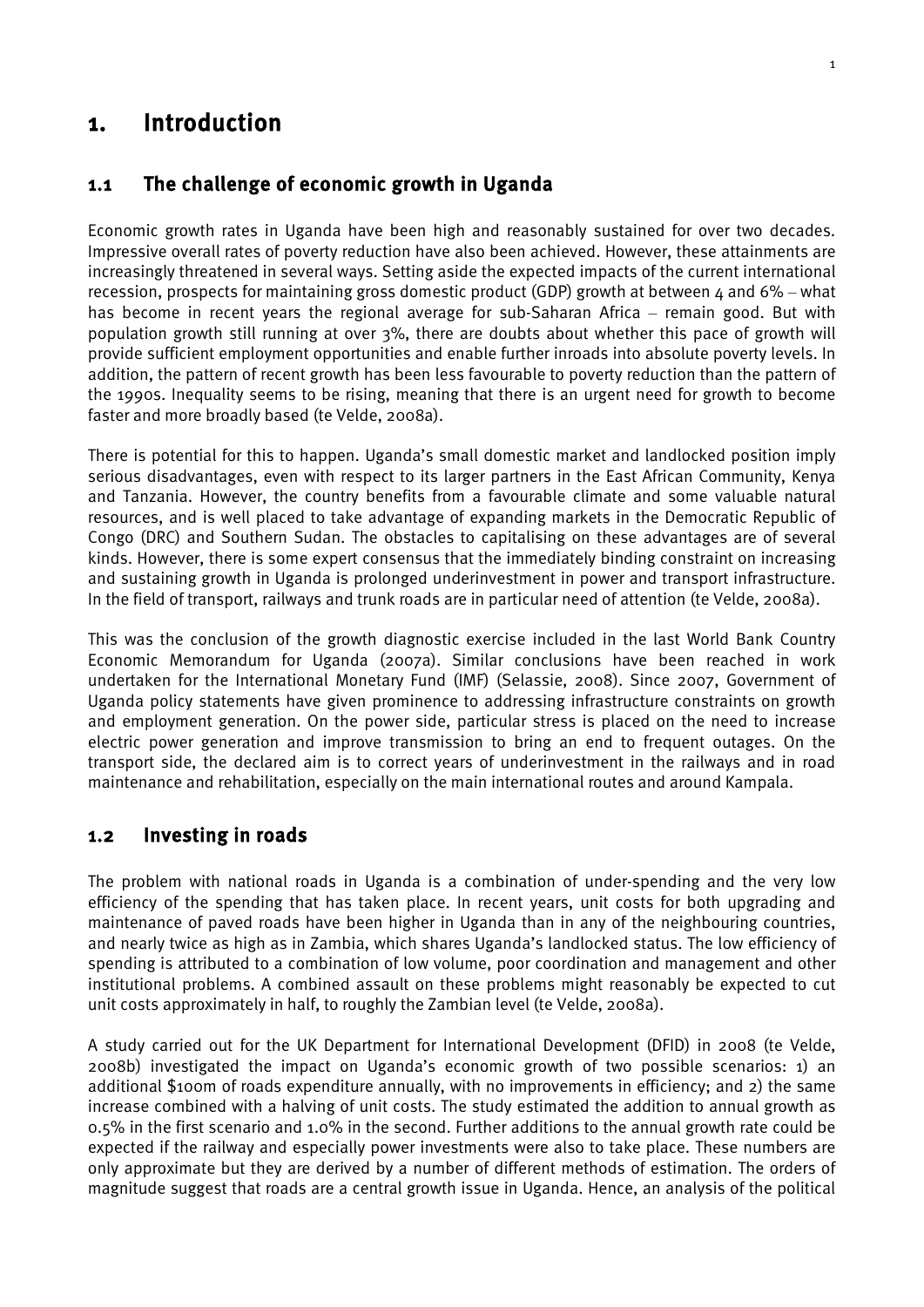economy of reform in the roads sector is also addressing the political economy of improving the quantity and quality (including the poverty reduction potential) of growth.

This conclusion is based purely on an estimation of the directly economic effects of a better road network in Uganda. The research carried out for this study suggested a number of additional benefits which could be very significant in their own right and feed back into enhancing the enabling conditions for sustained growth. In addition to raising real incomes and improving export competitiveness by reducing transport costs, an improved road network would enhance the country's ability to respond promptly to large-scale natural disasters and avoid unnecessary deaths arising from daily medical emergencies. Under the right conditions, it could reduce crime and accidents on the roads. It would increase the relative attractiveness of the country as a tourism hub and as a provider of educational and health services to the elites of neighbouring countries, especially Sudan and DRC. Less obviously, it might relieve the budget of the heavy cost of maintaining a large standing army close to the DRC border, which is currently required because of the poor condition and unreliability of the major transport routes.

#### <span id="page-10-0"></span>1.3 The reforms in the roads sector

After decades of neglect, the national road network of Uganda has entered a period of substantial promise. Following the launch in July 2008 of a long anticipated reform of the institutional framework governing road building and maintenance, the roads sector now faces a significant set of new opportunities. If these opportunities are exploited fully, they will open up the possibility of restoring Uganda's road network to the position it occupied in the 1960s as one of the best in sub-Saharan Africa. For the reasons given, this would have a major impact on the prospects for sustained, highquality economic growth not only in Uganda but also throughout the hinterland of east Africa.

The roads sector reform includes:

- Creation of a semi-autonomous Uganda National Roads Authority (UNRA), with responsibility for planning and procuring the services of private firms for the building and maintenance of national roads;
- Inauguration of a Road Fund, providing for the direct transfer of fuel levies and other road user taxes directly to UNRA and district councils for road maintenance purposes; and
- A downsizing and functional transformation of the Ministry of Works and Transport.

The institutional reforms have coincided with a substantial increase in national budget allocations to road construction and maintenance in the 2008/09 budget year. There is an expectation that budget allocations will remain at this high level (1.1 trillion Uganda shillings) for a number of years, assisted in due course by the enhanced national revenues expected from the oil discoveries in the west of the country.

An upsurge in donor interest in providing support to Uganda roads has been the natural consequence of these developments. A substantial programme of support to the sector by DFID aims to complement the programmes already under design at the World Bank and the European Commission (EC). The latter programmes are focused respectively on the public sector transformations and the private sector strengthening that are required if the reforms are to succeed.

Both the reforms and these programmes focus on the national road network, not on the district, urban and community access roads (DUCAR) which make up the rest of the network. This is not hard to justify. District and community access roads have been often taken as the pro-poor investment par excellence, and it would be hard to deny their importance. However, the tendency for Ugandan economic growth to become more focused on urban construction and services, and less on agriculture and agriculturerelated industries, is strongly related to the high transport and power costs associated with the needed investments. Thus, investing in national roads may be expected to help in shifting the pattern of growth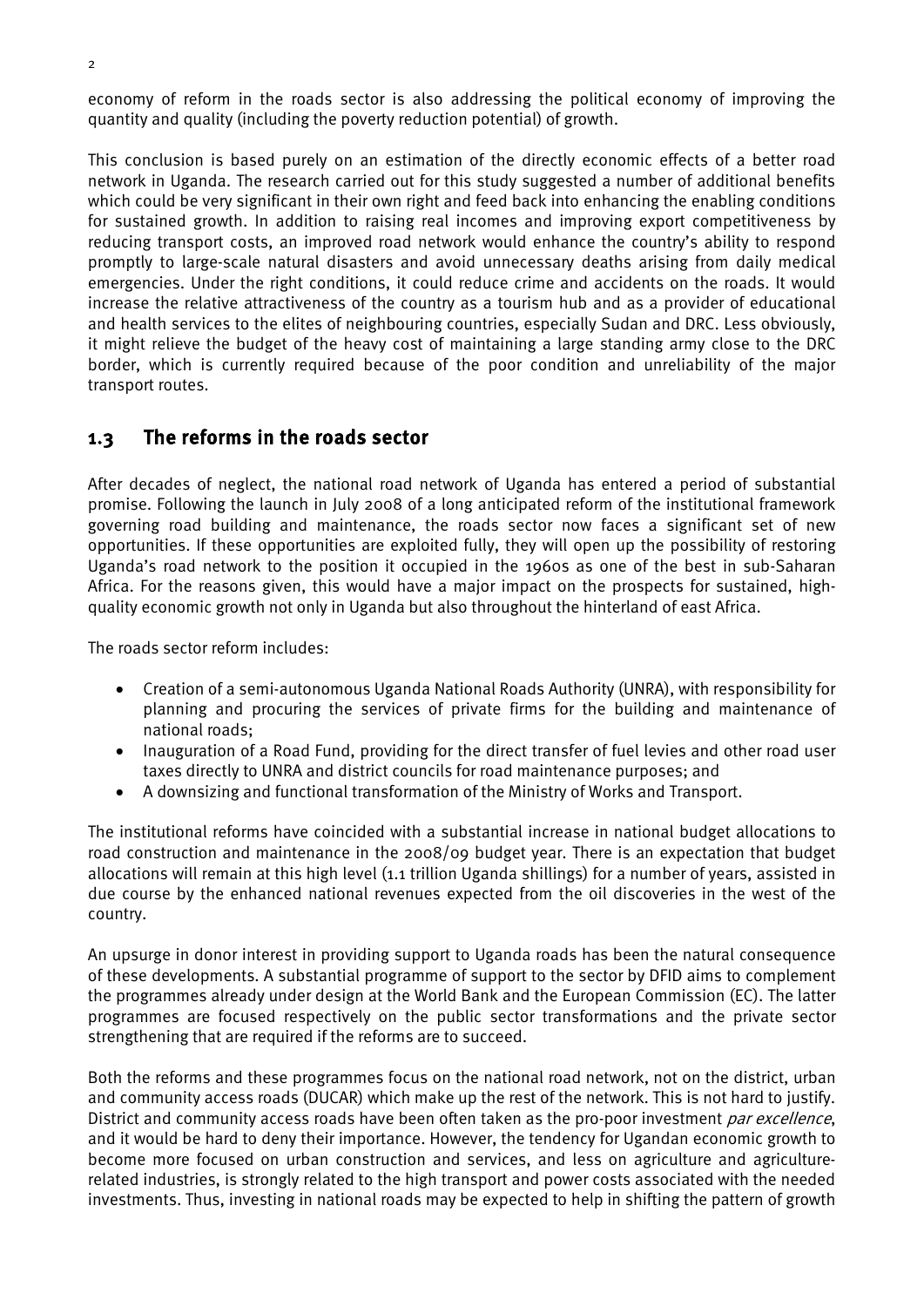in a pro-poor direction. This argument is reinforced by the observation that a major reclassification exercise was undertaken between July 2008 and July 2009. This has brought 10,000km of DUCAR, including considerable stretches of rural murram (gravel) as well as major routes in Kampala, into the national network. This has roughly doubled the scale of the network.

#### <span id="page-11-0"></span>1.4 Scope and methods of this study

<u>.</u>

This political economy study has been undertaken as an input to the design of the DFID, EC and World Bank support. The purpose of the exercise is to ensure that the design takes fully into account the political economy factors that have shaped and will continue to influence, possibly derail and more likely blunt the effectiveness of the reforms.

The importance of including some political economy analysis in the design can hardly be exaggerated. In ways that will be reviewed, the Uganda roads sector has been characterised by a particularly dense and enduring set of institutional obstacles to efficient and sustained public investment. These obstacles have been associated with the structure of administrative and political interests vested in the formal set-up of the sector prior to the launch of UNRA, which the new arrangements are designed to overcome. However, an important aspect of those arrangements was the way they were embedded in the national political economy of Uganda and thus linked to incentives and pressures that remain in place despite the reform. There are therefore some real uncertainties about whether the hoped-for changes in the behaviours and outcomes within the sector will in fact be both significant and sustained. Robust information and carefully weighed judgments are required in order to settle the numerous questions arising.

The analysis set out in this report draws on a complementary set of documentary information, previous information-gathering activities in Uganda and two and a half weeks of interviews and conversations with a carefully selected set of observers of and participants in the change process of Uganda's roads. The writers have aimed to build upon their own and others' previous analysis of the political economy of Uganda and of the prospects for change in the country's transport and power infrastructure in particular. We have made full use of the extensive technical documentation produced for previous and forthcoming World Bank and EC projects and programmes in the sector, and associated consultancy reports. As important background, we have also consulted Bank reviews and evaluations of international and especially African regional experience in the creation of executive agencies and ringfenced Road Funds (Andreski et al., 2006; World Bank, 2007b).

In the report, we do not attempt to synthesise this material and try to avoid repetition of basic information, on the assumption that the readers are aware of it. We concentrate instead on the insights and conclusions that can be added to the picture on the basis of the interview-based material and a political economy perspective, with particular attention to the questions set out in our terms of reference.

The report undertakes a 'layered' political economy analysis of the state of play in the Uganda roads sector.<sup>[1](#page-11-1)</sup> It investigates three possible interpretations of the situation created in 2008 by the large increase in the sector budget and the inauguration of UNRA and the Road Fund. It argues that which of these interpretations is applicable, and to what extent, is the main political economy question that should influence the design of any programme of support to the sector, affecting both expectations about achieving the intended results and the type and mode of delivery of the support.

<span id="page-11-1"></span><sup>&</sup>lt;sup>1</sup> For a more general account of what this involves, see the Preface to this paper. Annex 2 explains some of the wider lessons that may be drawn from this exercise about useful ways of investigating economic growth policy options in a political economy perspective.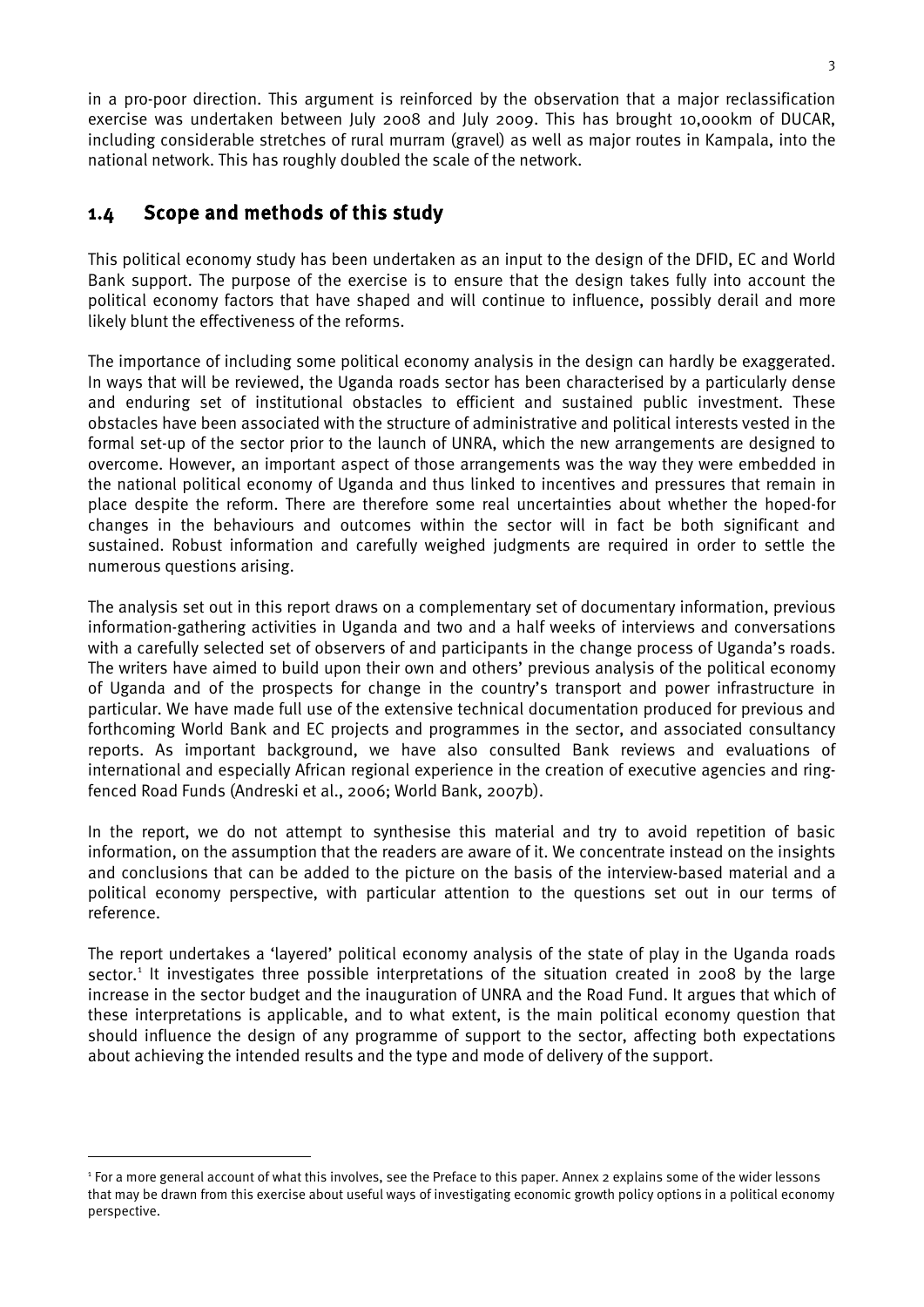# <span id="page-12-0"></span>2. The roads reform: Context, actors and opportunities

#### <span id="page-12-1"></span>2.1 Political context

Many of the most frequently asked questions about the current roads reform relate to the nature of the political system that has been created in Uganda by the combination of President Museveni's leadership and constitutional multiparty democracy. Others relate to the priorities and preferences of the President himself, although these too often boil down to questions about his system of rule, which limits what he can achieve and remains important in spite of his considerable personal dominance. We wrote in 2008 about these general issues, so we deal with them very briefly here and refer the reader to our previous treatment, reproduced as Annex 1.

It is well established that Museveni's system of rule is an extreme case of the neopatrimonial big man syndrome. It depends on the generation and distribution of substantial patronage resources – what economists call 'rents'. While, of course, this is not the only type of concern that underlies policymaking, it exercises a major influence on presidential policy decisions and determines the priorities and instruments used. For this reason, policies are preferred – others things being equal – if they help to generate resources and otherwise create opportunities for patronage. Public sector appointments are used as an instrument of patronage, notably for the purpose of rewarding individuals and the regions or ethnic fractions that they represent, for their continued loyalty to the regime. They are also used to amplify the rents available for distribution, by placing loyal supporters in positions where resources can be generated by various forms of corruption.<sup>[2](#page-12-2)</sup>

As discussed in Annex 1, the President occasionally decides to exempt a particular public sector organisation from considerations of short-term political expediency. One important example of such an organisation is Uganda's Ministry of Finance, Planning and Economic Development (MFPED). Under Emmanuel Tumusiime-Mutebile, the Permanent Secretary who presided over the creation of this combined super-ministry in the mid-1990s, and a succession of other powerful and well-connected senior civil servants, the MFPED has provided a significant island of legal bureaucratic public administration – one that has been and remains highly relevant to what does and does not happen in the roads sector.

There are such exceptions. However, the norm is that ministers and other top officials are assigned posts to reward loyalty and also on the understanding that further loyalty will be expected, including helping out the ruling party financially, particularly at election times. According to a well-understood norm, those accepting posts in notoriously 'wet' areas of government (i.e. those offering significant opportunities for illicit rents) know that it is up to them to devise a system for generating incomes that can be mobilised for these purposes. Typically, they are given some assistance, in the form of an additional ministerial budget at times when important political campaigns need to be mounted.

A disadvantage of this analysis if allowed to stand on its own is that it gives the impression of a policy system that is highly controlled, where outcomes are largely determined by presidential decision. That would be a false impression. Although the President exercises very much more power than any other actor in the system, he sometimes has conflicting objectives. His power is not unconditional but regularly negotiated and renegotiated. It depends on his skill in brokering deals and understandings among the different elements in his power base, including the army and regional political 'barons'.

<span id="page-12-2"></span><sup>&</sup>lt;sup>2</sup> As argued by Mwenda (2006), corruption under Museveni is primarily a system for maintaining loyalty to a particular political regime. Although individuals can and do enrich themselves in the process, as is almost inevitable, this is not the main driver. This does not stop its being damaging from the point of view of the conditions for economic growth and social progress. Indeed, it is arguable that this type of system is worse for growth, as the stolen resources tend to finance consumption, not investment (ibid). Van de Walle (2005) explains the variant forms patronage and 'prebendalism' and their effects. Chabal (2009) illuminates the socio-cultural underpinnings of neopatrimonial rule in countries of the Ugandan type.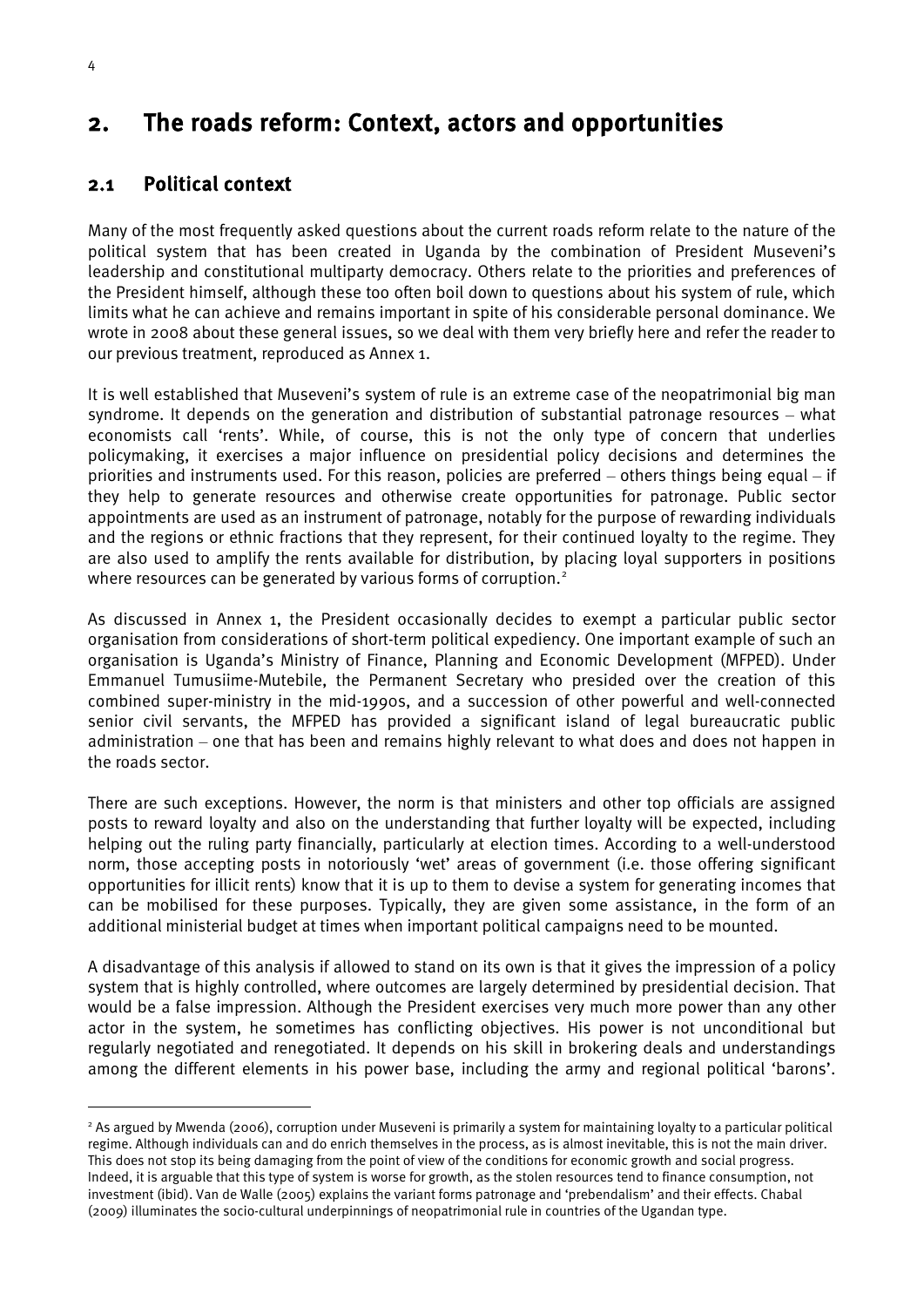These deals often involve making concessions – notably leaving prominent individuals in post long after they have become an embarrassment (e.g. on account of corruption scandals such as those around the Global Fund and the Global Alliance for Vaccines and Immunisation [GAVI]).

An additional source of unintended outcomes is President Museveni's 'management style', which interacts in perverse ways with incentive patterns in the state bureaucracy. Whereas in the civil service incentives work against speedy and proactive decision making, the President believes in decisiveness and tends to overcompensate. Decisions often appear to be taken in a rushed and *ad hoc* fashion, and the follow-up is inconsistent, tending to alternate between micromanagement and carelessness.

All of this is relevant to the roads sector. The 'systemic' factors described first are very significant in the background to the reform and thus to its prospects of success. On the other hand, we need to be constantly wary of over-explaining particular events and outcomes in systemic terms. In the public mind, certain high-profile occurrences in the roads sector, such as the spectacular limitations of the emergency works in preparation for the Kampala Commonwealth Heads of Government Meeting (CHOGM), are taken as emblematic of political corruption in Uganda. However, several aspects of this episode reflect incompetent policymaking and policy implementation as much as organised corruption.[3](#page-13-1)

#### <span id="page-13-0"></span>2.2 Background to the roads reform

#### 2.2.1 The system

<u>.</u>

All of the evidence indicates that, under the pre-2008 arrangements, the roads divisions of the Ministry of Works operated as a well-oiled machine for generating corrupt earnings from kickbacks. The arrangements in place appear to have permitted the personal enrichment of the Minister, Engineer Nasasira, and of a good many of his senior civil servants, as evidenced by the otherwise inexplicable wealth of named individuals.[4](#page-13-2) They also, and more significantly, seem to have provided reliable means of accumulating funds to be made available to State House or other top government offices for political uses (patronage, campaigns and other 'political work'). In this sense, they constituted a 'system', held together by mutual interest. The Minister and his staff were protected from unwelcome enquiries into corruption or inefficiency thanks to the Ministry's place in the political funding system. Meanwhile, the likelihood of serious challenges to that system was reduced by the substantial personal stake that individuals acquired in its operations.

It is not known whether the arrangements were systemic in the additional sense that illegitimate earnings from procurement decisions, signifying certificates of completion and the like were regulated by well-understood rules, governing such matters as the shares able to be kept by individuals at different levels and the shares required to be passed up the chain of command. It is possible that practices were relatively haphazard. However, it is likely that they were governed by the principle that appointees owe a debt of loyalty to their appointing authorities, and that this calls for material recognition, including a willingness to help out the ruling party when it is in need of funds. Mr Nasasira is generally thought to be both an exceptionally loyal member of the President's inner circle and a significant power broker for his home region.

What is clear is that the 'system' was one of the factors behind the very poor performance of Uganda's roads sector, including both its public and its private sector components until recently. In the case of the private sector road constructors and consulting engineers, the system was not the only and

<span id="page-13-1"></span><sup>&</sup>lt;sup>3</sup> Thus, it is clear, from the Auditor General's annual report, that technical corners were cut, and procedural irregularities were committed, on the rehabilitation of the Kampala–Entebbe road. Various factors may have contributed to this. However, it seem clear that the most important were that planning and funding decisions were taken late, and work had to be completed unusually fast and under extraordinary political pressure.

<span id="page-13-2"></span><sup>4</sup> Mr Nasasira is said to own apartment blocks in an expensive area of Cape Town. In early 2009, various news media carried the story that, according to published Uganda stock exchange data, the then Engineer in Chief of the Ministry of Works and Transport, Sam Bagonza, owned some 290 million Uganda shillings (\$160,000) in Stanbic Bank shares.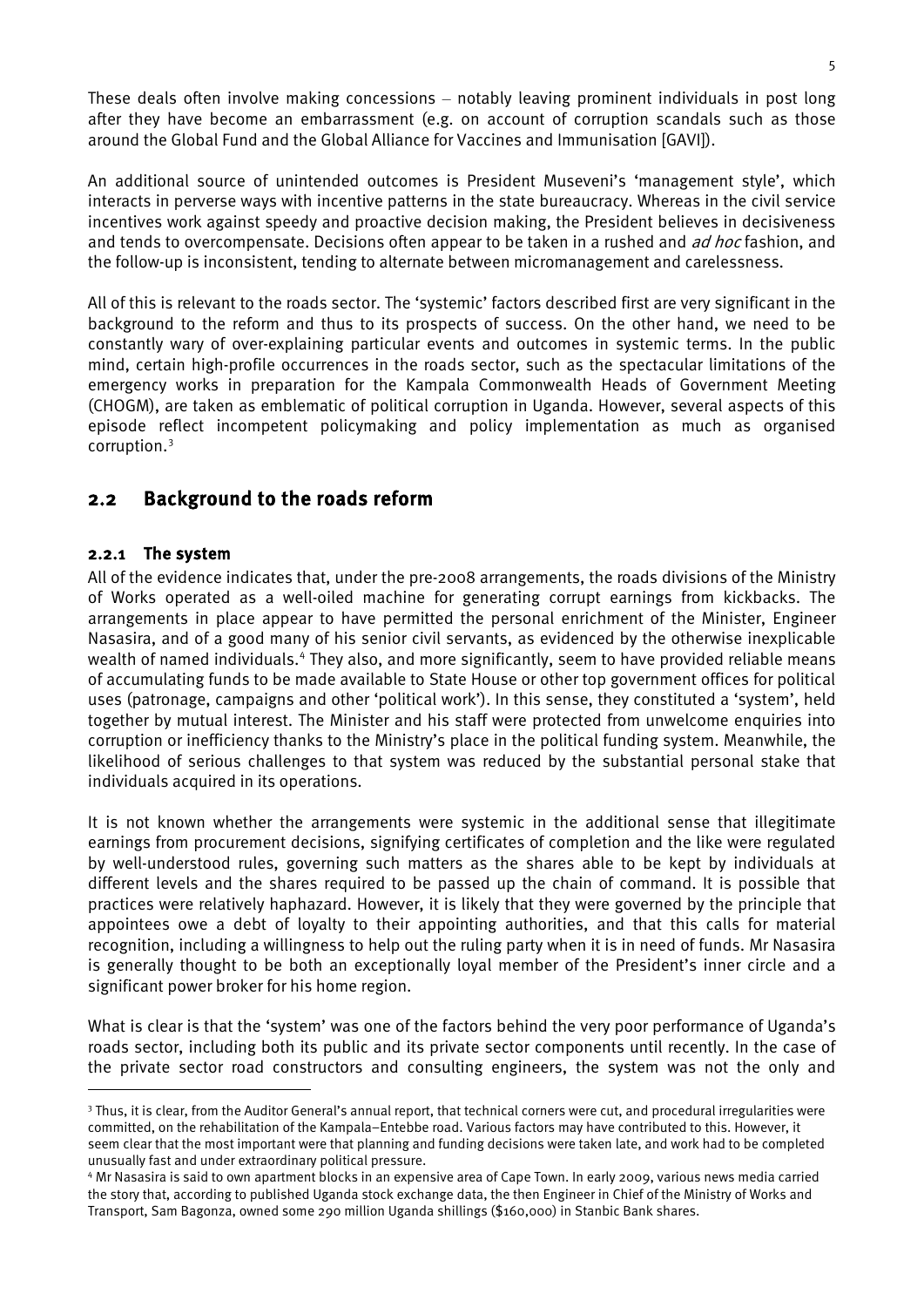probably not the main factor limiting their efficiency. The low level of funding to the sector and the lack of a continuous flow of road building and maintenance work, which continued for many years, is sufficient on its own to explain some of the main weaknesses of the sector: the small number of players, their high unit costs and their poor record of project completion. Until July 2008, the unreliability of the flow of contracts prevented many firms from retaining permanent staff and acquiring machinery on credit, and thus from growing their businesses. This factor alone kept other international firms and potential local firms out of the sector. On the other hand, the inadequacy of the funding flows was in some respects a product 'system', and the system reinforced its effects on firms in various ways.

Thus, the insufficiency of funding was partly the product of the difficulty of justifying additional allocations to a notoriously 'wet' and inefficient sector within the relatively output-oriented budget preparation process supervised by the MFPED. It was also, in part, the result of what appears to have been a deliberate policy on the part of the Ministry of Works of making full use of Government of Uganda funds but not using more than a fraction of the construction funds made available by donors. This pattern of systematic under-spending of donor resources was the subject of a campaign over several weeks in the *Daily Monitor* newspaper. The Ministry's response explained it in terms of donors' unduly 'complex procedures' and corresponding capacity constraints on the government side. While this no doubt captures an aspect of the matter, another aspect is surely the relative difficulty of skimming resources from donor-funded projects.

The effects of underfunding on the private sector's cost structure and efficiency were also worsened in direct ways by the system. This has been confirmed recently in remarkably frank discussions about why unit costs of road construction in Uganda are high by international standards and appear to have risen recently, in both cases by more than can be explained by Uganda's landlocked location and corresponding input supply problems. Firms have been in the habit of factoring various dimensions of Uganda's 'poor business climate' into their cost calculations. These have typically included the need to enjoy a good relationship with a well-placed political 'godfather', to 'grease palms' at all levels and to anticipate late or erratic payments for work done.

This tendency towards cost inflation has not, however, prevented Uganda from getting sub-standard roads works. On the contrary, the operations of the system have meant that firms have routinely had to accept being paid less than it takes to do the job properly. In consequence, they have often been in the position of undertaking or (as consulting engineers) endorsing works done below the agreed specification or left uncompleted as resources have run out. Underinvestment has, in this way, combined with high-cost and low-quality road works to frustrate efforts to give Uganda a significantly better road network than it had at the end of the 1960s.<sup>[5](#page-14-0)</sup>

#### 2.2.2 Prelude to reform, 1998-2008

<u>.</u>

These issues were of course among those that were meant to be addressed by the institutional reforms in the roads sector which are now coming to fruition. Indeed, it does appear that the system was curtailed to some degree when, as far back as 1998, the first substantial step towards reform was taken, with the formation of the Roads Agency Formation Unit (RAFU). When RAFU assumed responsibility for contracting road construction, leaving only maintenance under the full control of the Ministry, some things changed. The maintenance operations of the Ministry became the principal 'cash cow'. Under the RAFU team, brought together and for a period led by international technical assistance (TA) personnel funded by the World Bank, the efficiency of construction procurement and supervision improved notably. This, at least, is the consensus of a number of close observers of change in the roads sector.

<span id="page-14-0"></span><sup>5</sup> A significant contributory factor has been failure to act decisively on the overloading of trucks, a distinct but closely related systemic problem. Excessive axel loads, particularly in the 3.5-7.5 tonne two-axel category of truck used to transport matooke, are considered to be responsible for a large amount of road damage. The prevalence of overloading means that road repairs and upgrading works last less well than they should. However, regulations are not enforced by police and weighbridges are a significant source of corrupt earnings for their operators and controllers in both Uganda and Kenya, with the effect that there is little incentive for truck owners and drivers not to overload.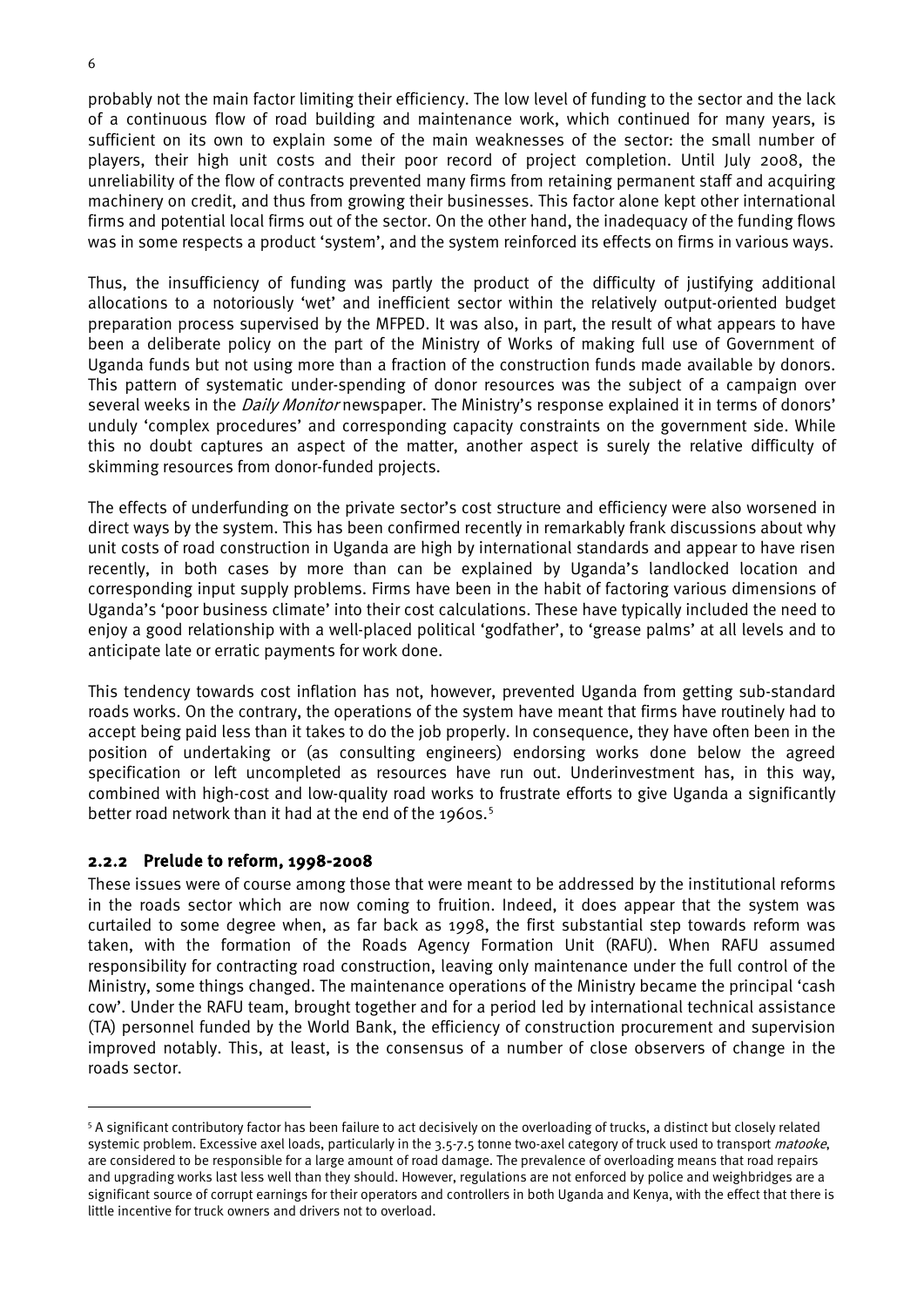However, the same sources suggest that the changes were less than complete and anyway somewhat short-lived. It appears that, after an initial rush of enthusiasm and focused effort, there was some loss of reform momentum in RAFU and reversion to some of the previously established practices. As political opposition to the agency creation process took shape, and the timetable for its completion was effectively extended, so the moral climate in RAFU became more permissive, and former 'bad habits' were reintroduced, at least around some of the contracts. Thus, it is not the case that the roads reform of 2008 has the luxury of building on a solid foundation.

As with many issues in the Uganda roads sector, the allocation of responsibilities for the most notorious of the construction contracts signed in the RAFU era is highly controversial and difficult. Different observers allocate the blame for the seriously overrunning Kampala Northern Bypass project very differently. The construction company, Salini, is variously described as being allowed to 'get away with murder' and (based on its own unofficial testimony) as being 'crucified'. What is clear, however, is that a major conflict of interest between the design consultants and the supervising engineers was built into the contract, and that this error – for which RAFU must bear responsibility – was at the root of the other difficulties.

To this extent, there are questions about RAFU's efficiency and judgement as a contract manager. In other cases, such as the withdrawal of the original South African contractor from the Jinja–Bujiri highway upgrading, the firm cited payment of kickbacks as well as theft of materials as having helped to deplete the funds needed to finish the work. More generally, research undertaken for and published by the *Daily Monitor* revealed numerous examples of RAFU contracts awarded for amounts substantially exceeding the original maximum cost estimates given by consultants in the design phase. It is hard to avoid the conclusion that cost collusion among the handful of contractors involved in the sector continued to prevail in this period, and that payoffs of various kinds were also taking place.

#### <span id="page-15-0"></span>2.3 Key actors and other stakeholders

Key public sector players in the Uganda roads reform, as it affects national roads, have been introduced in the course of the above discussion. They include:

- The President and his patronage network;
- The MFPED:
- The Minister of Works and Transport and his ministers of state and civil servants;
- UNRA, within which it may be important to distinguish former RAFU staff and former staff of the maintenance divisions of the Ministry;
- The Board and Secretariat of the Road Fund.

Potentially important additional public sector players are:

- Parliament and its Infrastructure Committee;
- The Auditor General;
- The Inspector General of Government;
- The Engineers Registration Board.

Private sector and civic stakeholders include:

- The users of national roads, among them national and international transporters of goods and people;
- The private suppliers of road building and maintenance services, and members of their supply chains (materials suppliers and providers of trained personnel).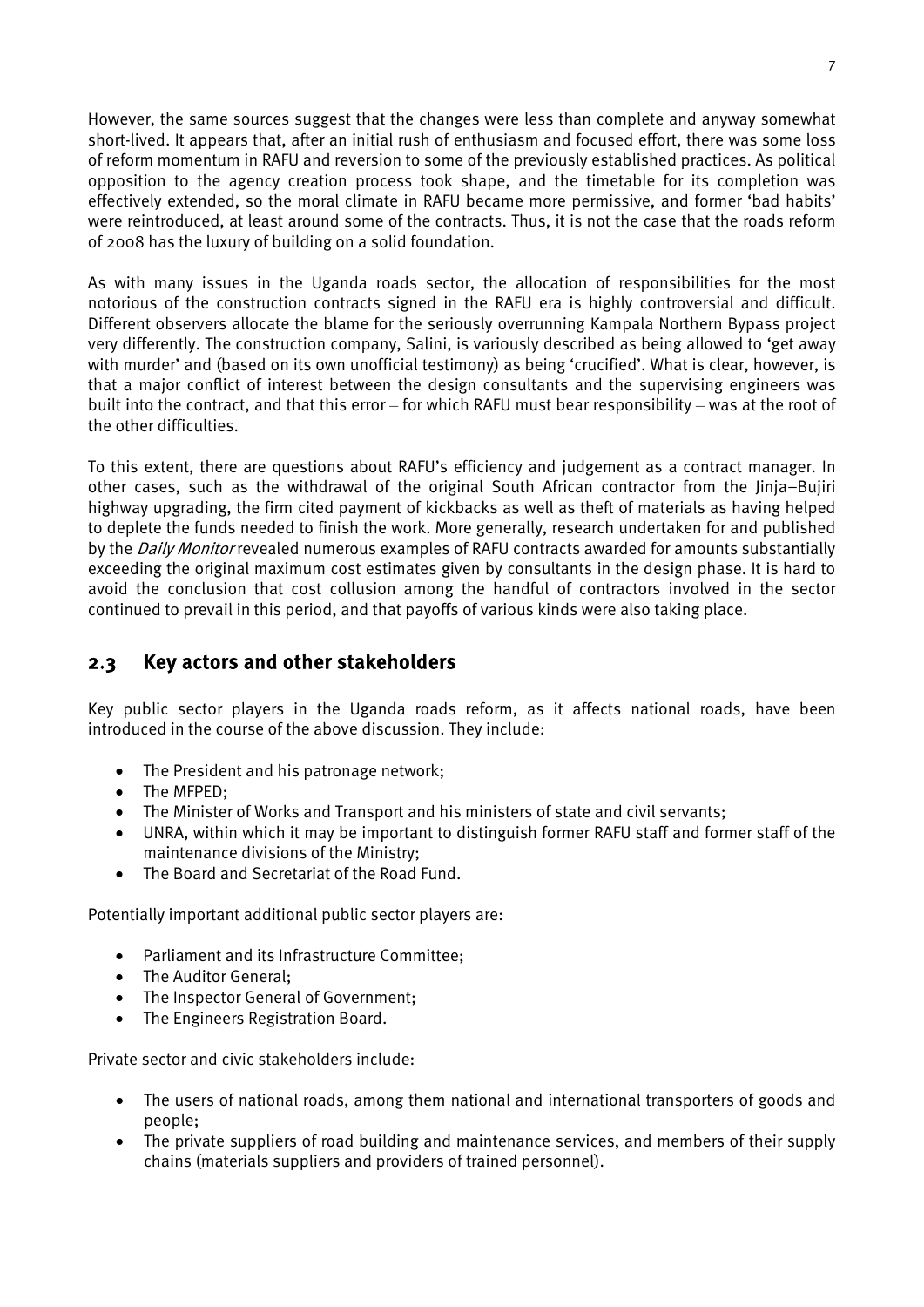An important basic feature of the private supply side of the industry is its division into two functional streams – constructors and consulting engineers – and two only slightly overlapping ownership groups – local firms and international or internationally linked firms.

A good description of these sub-sectors of the industry and of the relevant membership organisations (associations) is provided in the Discussion Paper 'Capacity Development Support to the Uganda Road Construction Industry' (Hydroplan, 2009). A useful Strengths, Weaknesses, Opportunities and Threats (SWOT) analysis is also given in that report. We do not reproduce that information here, and we would not claim the technical expertise needed to assess it in detail. Nonetheless, the information we gathered on the subject was generally supportive of the assessments made by the Hydroplan team. Their account of the challenges facing the local private actors informs quite directly the analysis we provide later of the opportunities that need to be capitalised upon in designing the DFID, EC and World Bank programmes.

Having identified the stakeholders in the roads reform process, we might be expected to take as the next step a 'stakeholder analysis' – that is, use the conventional procedure of assigning values to each player on two dimensions: positive or negative attitudes to the reform, and ability to influence its outcome. Section 4 does discuss whether the reform is likely to result in a new patterning of stakeholder interests. However, in general our approach is more dynamic than conventional stakeholder analysis, and tries to reflect the extent to which the players define and redefine their interests partly in response to what others do. In the particular case of the roads reform in Uganda, a static description of a stakeholder's attitude and influencing capacity at this point in time would not just be insufficient. It would be potentially misleading.

#### <span id="page-16-0"></span>2.4 Three possible scenarios

#### 2.4.1 A new systemic positioning for roads?

The first possibility considered is that the developments in 2008 signify a substantial change in presidential policy direction and policymaking style. In other words, President Museveni has been convinced of the critical importance of the quality of the national roads network to his objectives for Uganda and East Africa, and has decided to make a substantial effort to alter the place that the national roads sector occupies within his system of rule.

In this scenario, the President intends to abandon his previous practice of raiding the national budget at the expense of the allocations to roads, especially maintenance, not only allowing the Road Fund to function as the fully protected means of finance that the Act envisages but also permitting enhanced discretionary budget allocations to be maintained and executed. He wishes to make a clean break with his previous practice of expecting the Ministry of Works to generate a flow of illicit income for political uses. And he is committed to making the operations of UNRA, the Road Fund and the corresponding divisions of the Ministry of Works a 'no-go area' for major corruption, with the effect that the staff and Boards of the Authority and the Fund are free to operate on a professional and results-oriented basis. The arrest and indictment of the Engineer in Chief of the Ministry of Works, Samson Bagonza, in May 2009 (*Daily Monitor*, 13 and 18 May 2009) might appear consistent with such an interpretation.

This is a *possible* scenario, as on previous occasions President Museveni has been prepared to provide some measure of ring-fencing to institutional areas whose results' performance he considers particularly critical. The Uganda Revenue Authority, the Auditor General's office and the Civil Aviation Authority are the usual examples. However, even these bodies have enjoyed this status only during specific time periods. And there are no precedents for a comparable approach affecting a major economic sector as a whole.

If the scenario were to be realised, it would not by itself meet all of the challenges faced in transforming the institutional structure and performance of the sector. There would still remain some real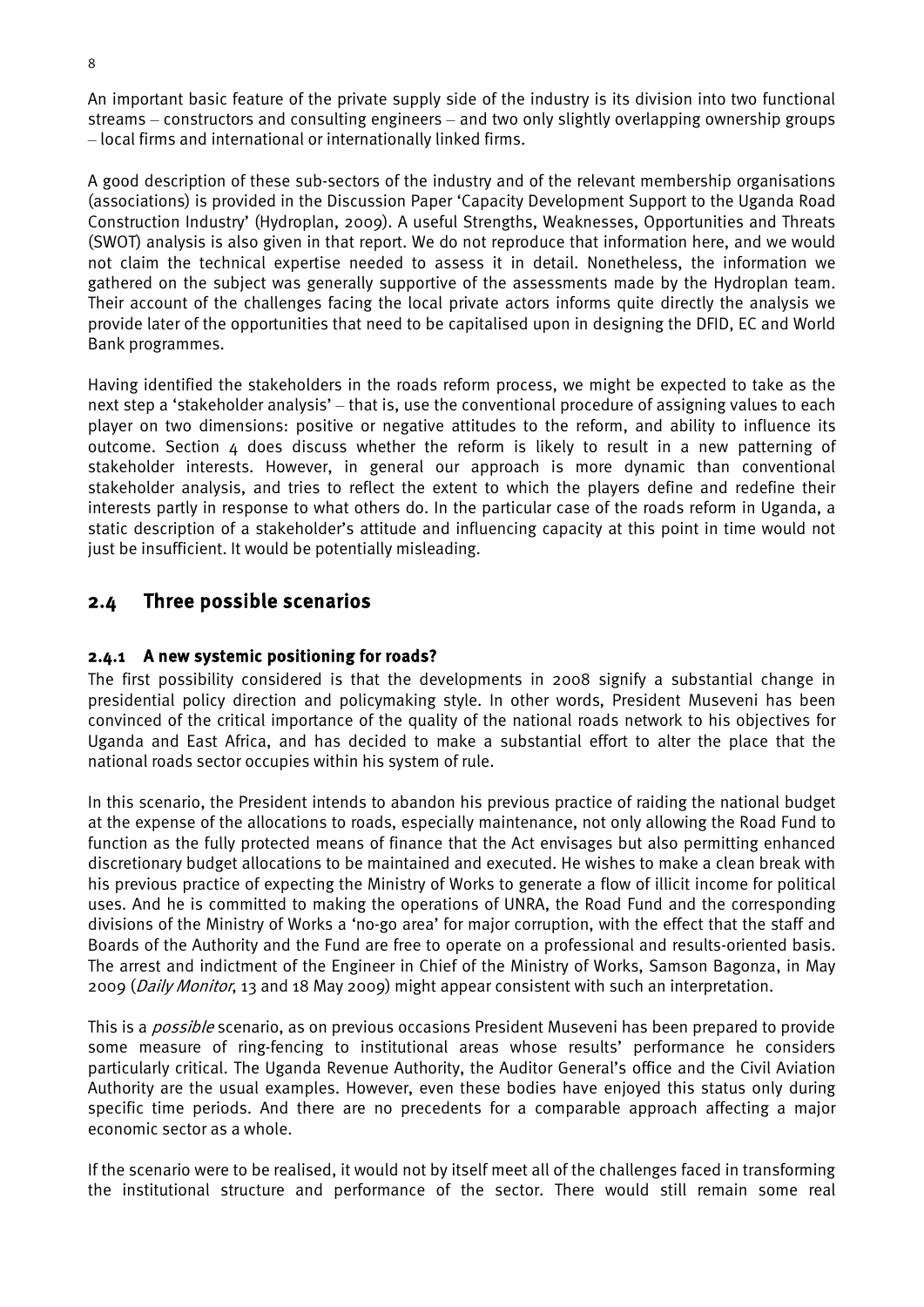uncertainties regarding the ability of the public sector components – especially UNRA and its supervising ministry – to transform themselves into efficient, performance-oriented organisations. The ability of the private operators in the sector – foreign and local construction firms and consulting engineers – to rise to the challenge of a much larger and more competitive market in road construction and maintenance would also remain somewhat in doubt. On the other hand, a relatively favourable general climate would exist in which to tackle these issues. Quite high expectations could be entertained about the ability of grant aid and concessional finance to contribute substantially to the process by plugging funding gaps and providing TA on a conventional basis.

#### 2.4.2 A new pattern of stakeholder interests?

The second possibility considered is that the above conditions are not met, or are only met in part, but that the institutional changes put in place over the past year have altered incentive structures within the sector to a substantial degree. That is, the choices being made by the various actors and stakeholder groups are now based on a significantly altered decision logic, so that choices favouring greater efficiency and improved results are now more likely, the largely unchanged overall political and policy climate notwithstanding. This would be the case if new institutional rules of the game were to become established so that important actors become convinced that it is in their interest to act in a professional way and resist temptations or pressures to be corrupt. It would be particularly likely if, for this and other reasons, the balance of forces between the promoters and opponents of real change in the sector were to move decisively in favour of those supporting change or likely to benefit from it.

We know from general experience with public sector reforms of the kind we are considering that changes in formal arrangements often fail to produce real changes in behaviour, and are hard to sustain if the political environment remains unfavourable (Goetz, 2004; Kirkpatrick et al., 2002; Schneider and Heredia, 2003). Nevertheless, it is worth considering whether the decision logics facing actors, including perhaps the President himself, are now different in any significant way from what they were a year or two ago. Even small differences in the behaviour patterns of some public sector actors, in, say, UNRA, could make enough of a difference to the options facing the private sector actors to alter their choices in ways that would affect their performance. This could influence also the potential contribution of donor support and the most likely modalities for its successful delivery.

#### 2.4.3 Room for manoeuvre in the change process?

A third possibility is that the current situation in the sector involves *neither* a real change in the systemic political environment *nor* a substantial change in the balance of incentives within the sector, but there is nonetheless some 'room for manoeuvre' arising from the dynamics of the reform process. That is, there has been no fundamental change in behaviours because stakeholders are locked into certain choices by the choices and behaviours of others. However, the logjam that this creates is insuperable only so long as the relationships are static and there are no third party interventions to help them to move to a different equilibrium. It is well established in the literature on public sector reform in developing countries that, even in otherwise unfavourable circumstances, reforms sometimes succeed 'against the odds' where such third party interventions are feasible and well conducted (Grindle, 2002).

This is potentially relevant to the Uganda roads case in the sense that the change process is still in its early stages and important relationships are not yet fully formed. There are still considerable uncertainties in the situation, with many stakeholders still making decisions which hinge upon the choices being made by others. This is especially clear as regards the decisions being made about the procurement and contracting of private services by UNRA, and the corresponding decisions by private actors about their tendering and business development options, and about the usefulness of organising to promote their interests collectively. In other words, there may be limited but not insignificant opportunities for a major change in patterns of behaviour in the sector if, but only if, there is a third party that is in a position to broker or facilitate a new series of mutual accommodations.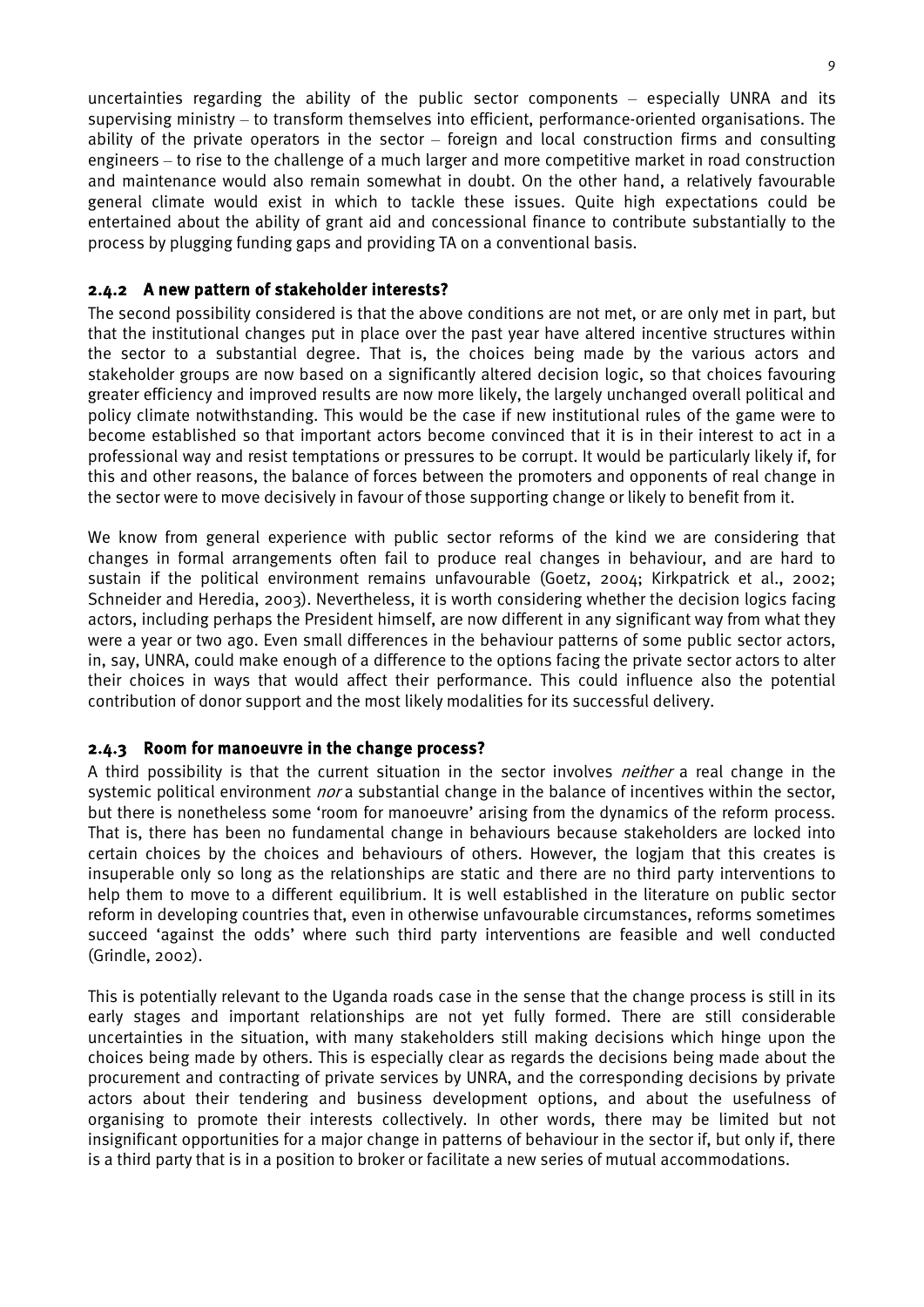In this case, expectations about the likely impact of a large programme of donor support need to be moderate, particularly where large-scale financial aid or TA is concerned. There will, however, be benefits from gearing the modality of delivery of the assistance to reaping small, incremental change process gains, with a view to their becoming cumulative. To work in this way, the mode of delivery needs to be flexible, using a learning process and not a blueprint approach to project design and management.<sup>6</sup> This is because process opportunities are by their nature not predictable in any detail. A very strong emphasis may also need to be placed on hiring and supporting the right kinds of human resources, so that the programme is able to act as a third party broker of emerging relationships, actively networking and facilitating, not responding passively to requests. While an active facilitation role of this sort is not inconsistent with the management of substantial funds for training, TA or operations, it should be clear in the programme design that these are adjuncts to the more active inputs, not the other way round.

#### <span id="page-18-0"></span>2.5 Political economy findings and implications for programme design

It seems helpful to map out these possible scenarios and their different implications for programme design in advance of stating the particular findings arising from our research. Contrary to a widespread view, political economy analysis is not exclusively about telling donors what they *cannot* do. A layered analysis of the sort outlined above tells us about opportunities as well as about constraints. Where the opportunities lie depends very much on the actual content of the analysis at each of the layers. However, to some extent the implications are generic: if there are major systemic problems working against change, large-scale support is unlikely to work and expectations should be lowered; and if incentives continue to be stacked against reform, the same applies. But if there is room for doubt about this, or the possibility exists that there are dynamic opportunities that are worth seizing, then support with the right kind of design may well be worth considering.

The bottom line of our assessment of the Uganda roads situation is that, of the three possible scenarios, the first is unlikely, the second is likely only in certain respects and therefore the third is the one that should be the basis for donor programming. This leads to recommendations focused strongly on a process design, the choice and management of a suitable project management team, and avoidance of heavy reliance on a large, loosely managed package of support in the form of either TA or training. Using the metaphor made famous by Isaiah Berlin's essay on Tolstoy (1992 [1953]), we urge DFID and its partners to follow the example of the fox, who relies on her wits to find small solutions to the many small challenges of life as they arise, not that of the hedgehog, whose spines provide it with one big solution that is applicable regardless of the circumstances. The argument that follows draws upon the best available evidence to document these propositions, using the device of the 'three possibilities' as an organising principle.

<span id="page-18-1"></span><sup>6</sup> The distinction between blueprint and process approaches has become less familiar to development practitioners as the emphasis in donor agencies has shifted from managing projects to delivering more programmatic forms of aid. However, it remains highly relevant, even in this new context. Process designs recognise the relatively high level of uncertainty involved in development work, even if the preparatory appraisal is extremely thorough. They therefore build in a capacity for learning and adaptation. Blueprint planning acts as if perfect knowledge (e.g. about the links in the causal chain from inputs to impacts) were reliably available in advance. The role of monitoring in the two approaches helps to convey the basic difference. Whereas process monitoring embraces error and uses evidence to make corrections on a continuing basis, in blueprint monitoring project staff have a strong incentive to suppress any information suggesting that implementation is anything other than 'on track' in terms of the detailed plan set out at the beginning. The classic sources are Korten (1980) and Rondinelli (1983). For a good discussion in the light of DFID experience, see Mosse (1998). See also Footnote 16.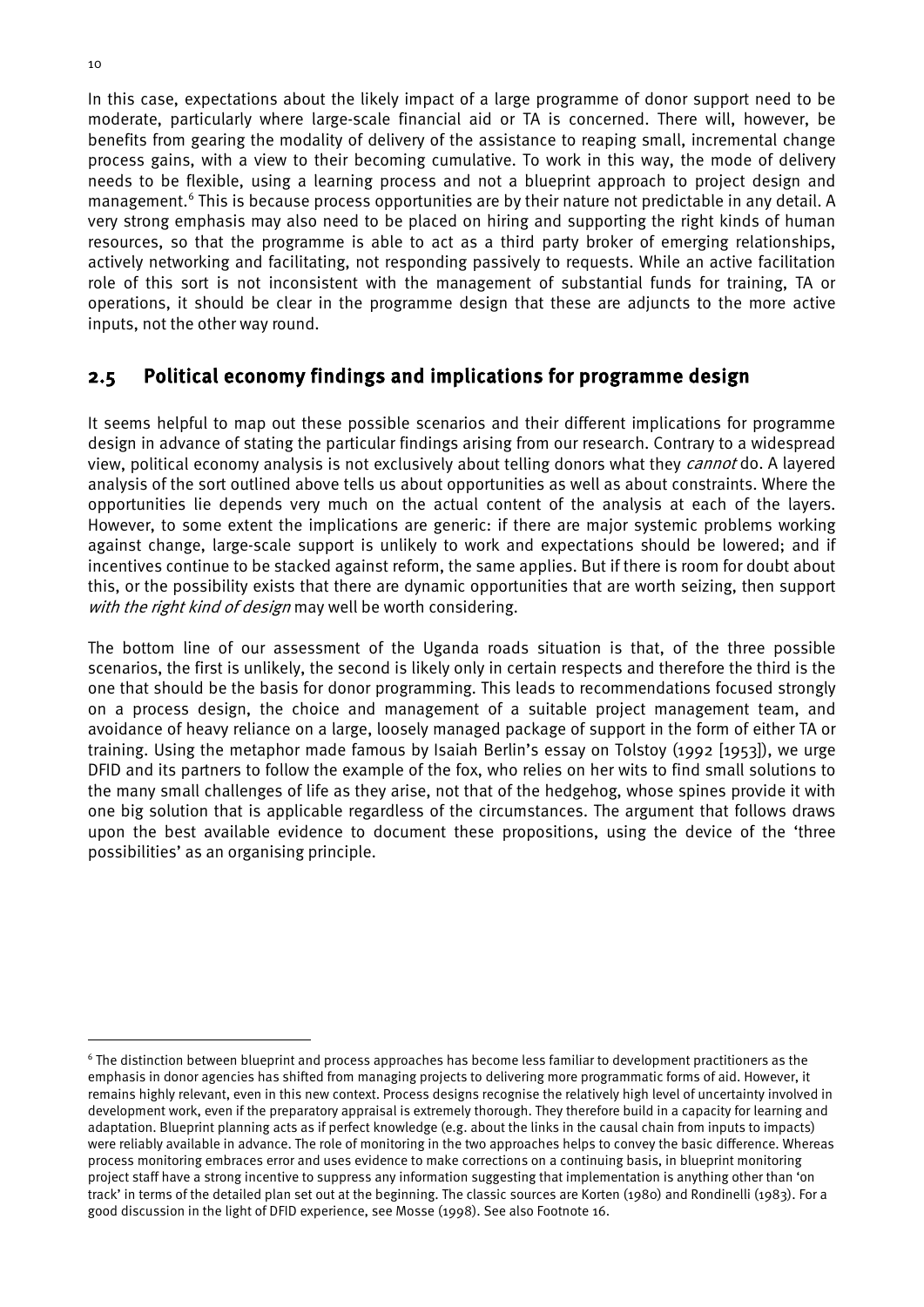## <span id="page-19-0"></span>3. A new systemic positioning for roads?

Something has clearly changed in the politics of national roads in Uganda. Most observers attribute this in part to the public and media attention devoted to the poor state of the roads and the poor performance of various roads projects around the time of the CHOGM in 2007, and in part to the President's active anticipation of the needs of his 2011 election campaign. However, the question is whether this amounts to a systemic change or, more realistically, to the roads being *situated* differently within the system on which the president relies to keep himself in power.

As we said in Section 2, this is a possible scenario. There are precedents for the creation of pockets of protected efficiency in the public service when the President takes the view that this can have benefits that outweigh the short-term political advantages associated with patronage and the generation of rents for political use. The effect of creating relatively 'dry' islands of excellence (i.e., organisations where there are limited opportunities for corruption) can be simply to displace political attention to the remaining 'wet' areas of the public service, at least for a period. Limited clampdowns on corruption or inefficiency can be similarly applied, with the same effect. Is the roads sector, and UNRA in particular, a candidate for this?

There are several reasons for doubting this, and thus for drawing the conclusion that everything has now changed with regard to the politics of roads in Uganda. They include the rather complex nature of the President's commitment to a new deal for the roads sector, and the somewhat muddy picture that emerges from a close look at the new organisational arrangements in the sector.

#### <span id="page-19-1"></span>3.1 Ends and means in the President's perspective

For many informed observers, a telling indication of the President's real position is that the Minister and the Permanent Secretary, who presided for many years<sup>[7](#page-19-2)</sup> over the arrangements described in Section 2, are still in post. If he had been both willing and able to decree a new order of things in the sector, he would surely have replaced both of them. This may still happen, but until it does the questions will remain: what is the real significance of the dramatic increase in the roads budget in 2008, the sudden unblocking of the remaining obstacles to the institutional reforms in the sector and the high profile that roads have had in recent presidential speeches? There are four parts to our answer.

First, it is important to note that the President's ideological and rhetorical commitment to roads as an instrument of national development and regional integration is not new. Since at least the turn of the millennium, when he invited World Bank President James Wolfensohn to a televised debate on why Uganda should not over-prioritise social sector investments, President Museveni has consistently combined an ideological discourse about roads with the use of the roads sector as one of a small number of cash cows in funding his political campaigns.

Second, observers who have studied the President's policymaking style closely are agreed that this is not an incoherent position from his point of view. Roads are a necessary part of the vision for Uganda's development that underpins his sense of mission. But he seems to be guided by the belief that the achievement of his vision is dependent on his staying in power, at least for now,<sup>[8](#page-19-3)</sup> and, as a means to

<span id="page-19-2"></span><sup>&</sup>lt;sup>7</sup> Since 1996 in the case of the Minister.

<span id="page-19-3"></span><sup>&</sup>lt;sup>8</sup> There is broad agreement among close observers that his intention is to stay in power for as long as possible. On a widely held view, his aim is for his National Resistance Movement (NRM) colleagues who believe they are 'in the queue' to succeed him to lose their ambitions so that he can then 'guide' the succession process to favour his son or at least a member of his family. An additional factor is his wish to participate in the exploitation of Uganda's newly discovered oil resources and the unfettered possibilities for political patronage that this non-aid revenue stream will provide.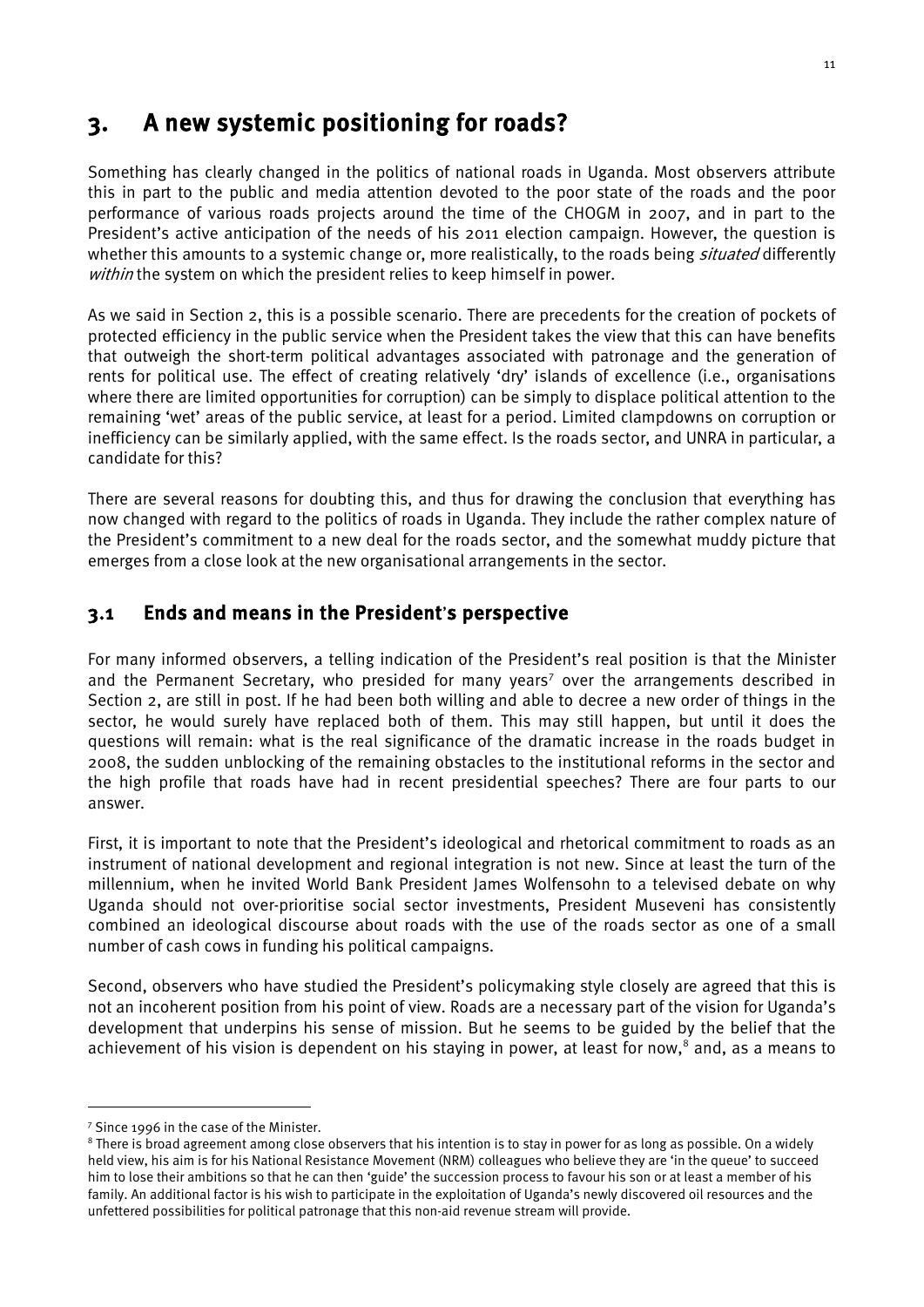this end, it may be necessary to accept some limitations on the effectiveness of the sector in contributing to development results in the shorter term.

Third, the President's appetite for funds for 'political work' is probably increasing. Despite the disarray among the opposition political parties, in part the result of the overwhelming use of patronage resources by the government and ruling party, he does not feel confident of victory in 2011, and will therefore be actively calling in the political debts owed by post-holders in a range of 'wet' public organisations. The indictment of the Engineer in Chief in May 2009 is almost certainly *not* to be interpreted as a signal that Museveni is about to ditch his system for funding political work. Bagonza is the scapegoat for an exceptionally embarrassing episode in the CHOGM preparations in which, the President feels, he and the country were put to shame in front of the Secretary General of the Commonwealth, Don McKinnon. Anyway, it is generally considered unlikely that the indictment will touch upon any issues concerning corruption, since Bagonza is well placed to play tit-for-tat in that area (a fundamental reason why high-profile court cases on corruption are generally pursued less than vigorously in Uganda). The case will focus, as it did from the first day, on who (other than the President) was responsible for the late planning of the CHOGM works.

Fourth, the unblocking of the roads reforms and the increase in the budget may owe less to presidential decisions than might be inferred from the surface evidence. We do not have a precise and validated inside story. However, sources inside the MFPED indicate that the then Minister of Finance, Suruma, played a decisive role personally in the decision, very late in the budget process, to increase the allocation to roads to the current 1.2 trillion shillings. More generally, MFPED's willingness to countenance a budget increase on such a scale was clearly premised on the passage of the legislation governing the Road Fund and UNRA. The principal source of opposition to the Road Fund until recently was the same MFPED, which saw it as inconsistent with its longstanding opposition to the earmarking of budgetary resources. What unblocked the Road Fund's establishment was a late change of view on the part of Senior Permanent Secretary Chris Kassami, based on the Ministry's chronic inability to reserve adequate funds for road maintenance by any other means.

#### <span id="page-20-0"></span>3.2 Sustainability of the roads budget

If, on this basis, there seem few grounds for assuming that the position of roads within the political system has been fundamentally transformed, an immediate question is whether the 2008 budget allocation is a good indication of likely future resourcing of the roads sector. To what extent is the new level of resourcing itself vulnerable? This needs answering in two parts.

On the one hand, it seems likely that the Road Fund itself will be protected from political predations of a direct sort. That is, the designated funds will be directly transferred from the Uganda Revenue Authority to a special account managed by the Road Fund Board and its Secretariat, and then used to pay for UNRA-procured maintenance work by private contractors. The legislation is clear in this respect, and the MFPED appears institutionally committed to upholding the law through its chairmanship of the Board. The interim arrangement under which the funds will go initially into the Consolidated Fund and then be transferred to the Road Fund account will last only until January 2010, and has been adopted only because the Road Fund had no Board until June 2009[9](#page-20-1) and still has no Secretariat.

On the other hand, it is not so easy to be certain about the future of the funds for road building – and any additional maintenance or rehabilitation funds – that are assigned within the discretionary part of the annual budget. MFPED officials are currently very upbeat about the prospects of the roads budget's being maintained over several years at its currently high level, even if the sector's ability to absorb the

<span id="page-20-1"></span><sup>9</sup> The Board is chaired by Eng. Francis Baziraake, who teaches at Kyambogo University and is a leading member of the Uganda Institution of Professional Engineers (UIPE). The five other members are Jennifer Mwijukye of the Freight Forwarders' Association; Solomon Nsimire, a member of the Passenger Transporters' Association; J.B. Lutaaya of the Institute of Chartered Accountants; Patrick Ocailap, Director of Budget, MFPED; and Charles Katarikawe of the Ministry of Local Government (New Vision, 14 and 26 May 2009).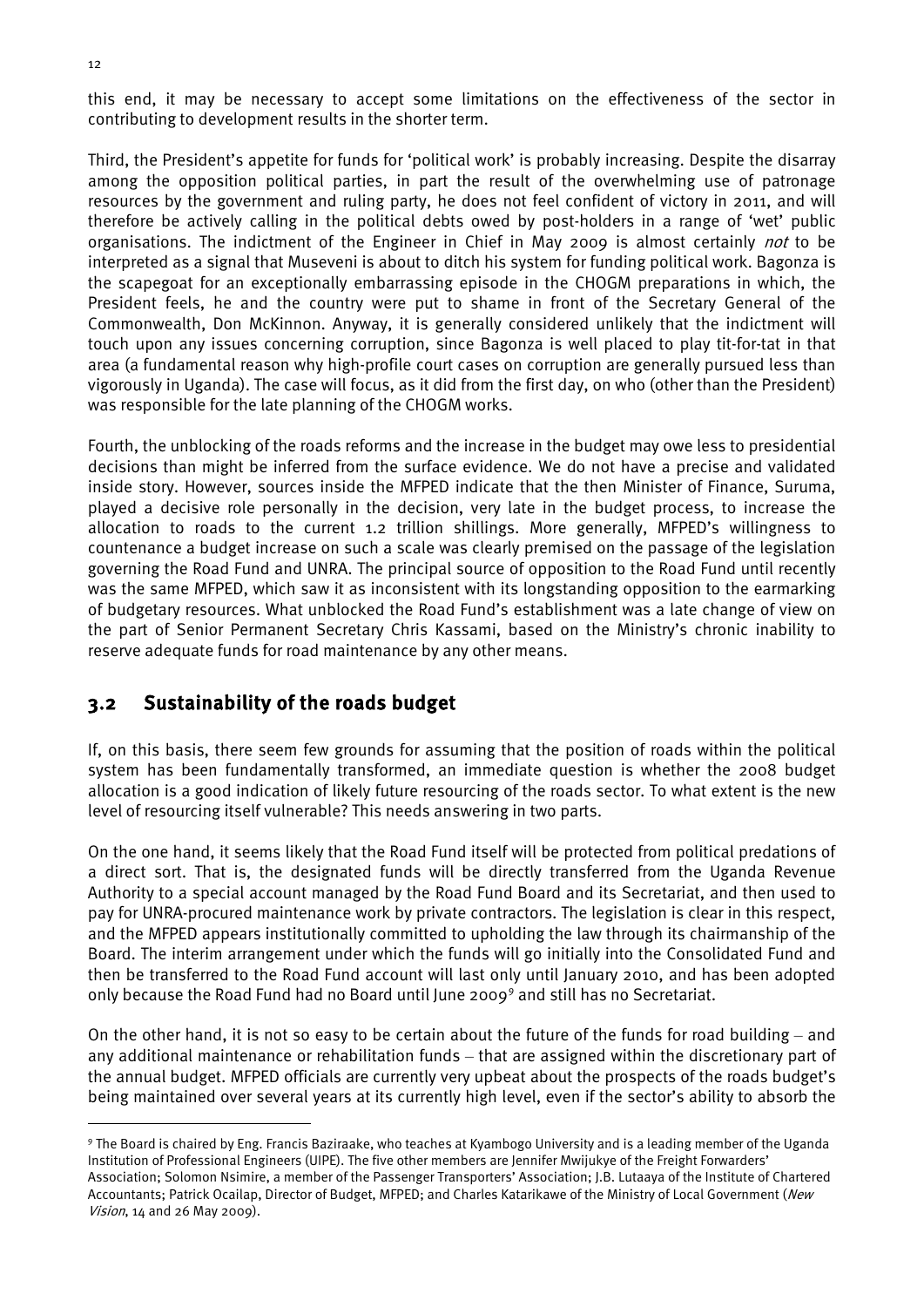funds quickly remains problematic. However, as noted above, one of the reasons key figures in the MFPED came around to the idea of a Road Fund after years of opposition is their recognition that budget reallocations arising from presidential interventions are in practice very hard to resist. It is therefore not clear why this optimism will continue to be justified, particularly as applied to the years after the 2011 elections.

One of the factors likely to influence future levels of roads funding through the budget will be whether the President and his supporters conclude that the roads sector has been 'captured by the donors' or otherwise stopped playing what they consider its proper role. In recent years, this perception has arisen in connection with the Plan for the Modernisation of Agriculture (PMA) and even with the Poverty Eradication Action Plan (PEAP) itself. These initiatives have, as a consequence, been supplanted by presidential initiatives inspired by manifesto commitments and the slogan Prosperity for All. One may regard this as a good or a bad thing. But it has definitely had budgetary implications. PMA components which were seen as particularly donor-inspired, such as the original scheme for agricultural extension (NAADS [National Agricultural Advisory Services]), have seen their budgets redirected. It is not impossible that the current allocations to national roads could be affected in a comparable way if similar circumstances were to arise.

#### <span id="page-21-0"></span>3.3 Systemic pressures and UNRA

<u>.</u>

There are some real uncertainties regarding UNRA's relationship to the President and his 'system'. The formal position is that UNRA's performance will be under close scrutiny of its Executive Director and a small Board chaired by the Senior Permanent Secretary of the MFPED.<sup>[10](#page-21-1)</sup> UNRA is answerable to its Board and not directly to the Minister, and all those mentioned are currently in the frame of mind to continue working in the new way with which they began in 2008.

On the other hand, the formal structure may not be what counts. While the shortlist of three from which the Executive Director was selected was drawn up by a UK-based consultancy firm on scrupulously technical criteria, the final choice was the Minister's. The Minister appears to have followed the principle that it is better to 'grow one's own', rejecting the option of appointing the highly regarded Ghanaian who steered the Tanzania National Roads Agency (TANROADS) through its early years and selecting instead one of the two top-rated Ugandans, Eng. Peter Ssebanakita. That may well have been a wise decision, recognising that expatriate appointees have often had a tough time as champions of organisational change in Uganda, including in the roads sector. However, there are implications. Ssebanakita is an insider, a product of the Uganda government system. According to unwritten rules, which may continue to prevail, the incumbent of his position is obligated to the Minister just as the Minister is obligated to the President. The Board members will understand this.

This does not mean that UNRA's leadership will necessarily engage in illegal practices or that the Board will turn a blind eye to any evidence of corruption in the authority's dealings with the private sector. It does, however, mean that pressures to do so are most likely to arise, sooner or later, as election times draw closer. Some or all of those concerned may resist the pressures, but past experience in other sectors suggests they may not be successful in doing so while also keeping their jobs. Experience (e.g. at NSSF [National Social Security Fund] or NAADS) suggests that being formally answerable to a Board does not provide much protection per se.

<span id="page-21-1"></span><sup>&</sup>lt;sup>10</sup> Chris Kassami, Permanent Secretary and Secretary to the Treasury, MFPED. The other members include the UNRA Executive Director (ex officio); the Permanent Secretary of the Ministry of Works (Muganzi); a member of the National Planning Authority; and a senior member of the Uganda Institute of Professional Engineers. There was at least one vacancy as of May 2009. There is at present no representative of private business, either in a road user capacity or to reflect the concerns of contractors or consultants. There are different views as to whether this matters and whether it is avoidable. While private sector suppliers tend to think they ought to have a voice, a view on the government side is that this would produce a conflict of interest, and that the government-dominated Ethiopian model is suitable for Uganda.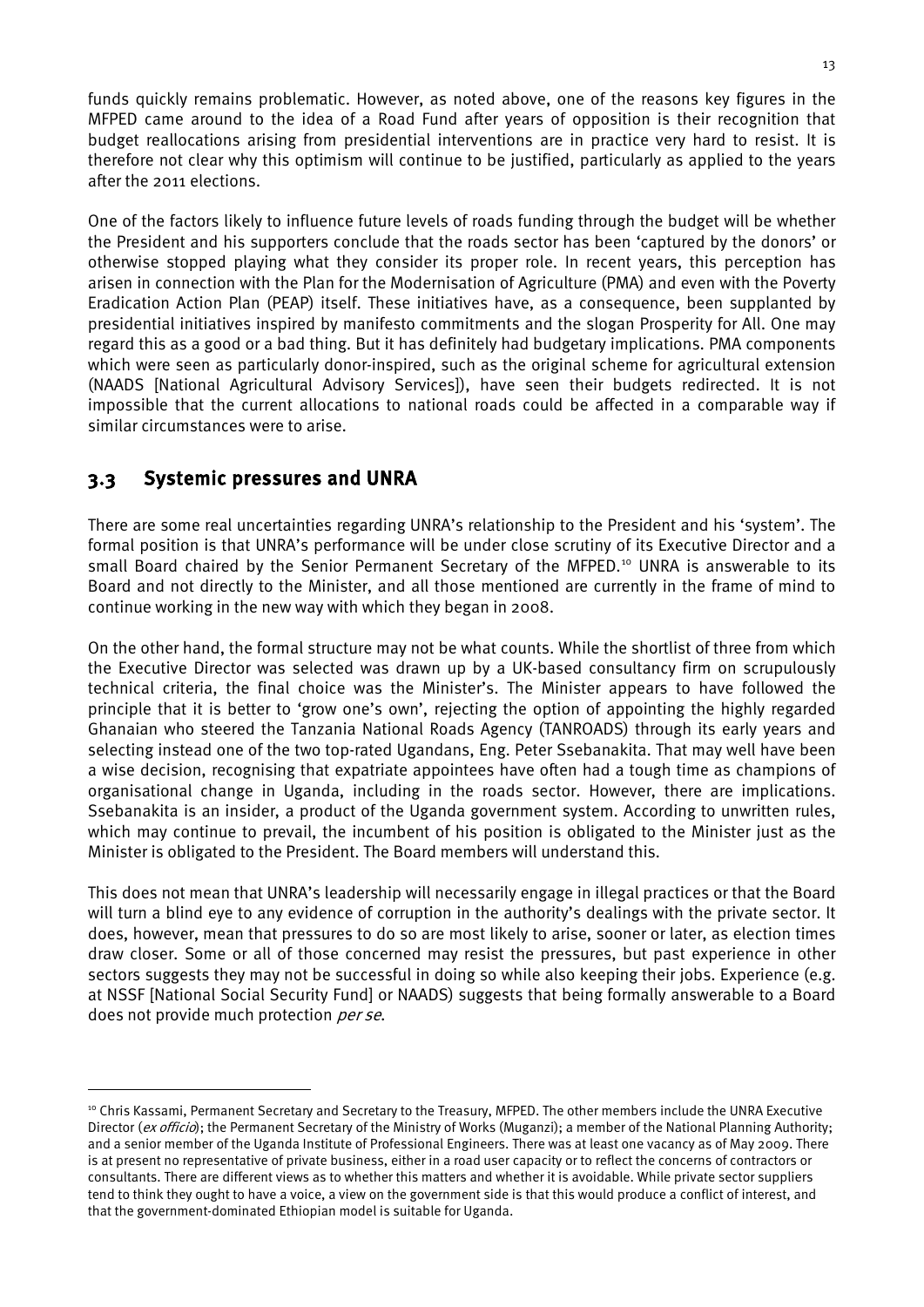The MFPED chairmanship of the UNRA Board is a factor likely to divert political predation away from UNRA. The MFPED remains an exceptionally powerful part of the Uganda civil service, with some track record in carefully sidestepping political pressures which call for illegality, even when they come from the President. Their senior officials are inclined to be fairly robust and unsympathetic towards public officials who defend wrongdoing by pleading 'political pressure'. On the other hand, they concede that they do not know and cannot control everything that happens on their watch. Meanwhile, the politicians admit quite freely that they have a direct telephone line to the head of UNRA, and – in other connections – that 'roads are votes'.

## <span id="page-22-0"></span>3.4 The new Ministry of Works

The Ministry of Works and Transport is the organisation where a systemic change is least able to be guaranteed. There have been no changes in lines of reporting, so the Ministry will not be protected from 'political' decision making to any significant degree. This will affect the way it conducts its residual operational duties as well as the policymaking and monitoring role accorded to it in the legislation.

The Ministry has retained some responsibilities for overseeing DUCAR works and for bridges. The possibility exists that in practice it will also continue to undertake operations on a small scale using its own staff and equipment ('Force Account'), to enable the government to respond to *ad hoc* political requests. This option is defended by politicians as a realistic recognition that 'vote-catching roads' will need to be provided, and that 'keeping a small unit on standby' is a practical way of protecting UNRA from breaching its plans in response to pre-election pressures. The Ministry has already advertised some jobs in connection with DUCAR maintenance. In UNRA this is perceived as entering into competition with either district governments or UNRA, or both.

There are even larger questions about the Ministry's ability to assume its new roles. A World Bank Transport Paper reviewing experiences with road agency creation (Andreski et al., 2006) is not encouraging about the ability of ministries formerly managing Force Account operations to downsize rapidly and assume effectively their new policy and monitoring roles. 'Do nothing' has been the general pattern, with almost no exceptions. An important general problem that is likely to apply in the Uganda case is that the needed retrenchments are unable to be completed, for systemic reasons, and the required new appointments and trainings are delayed indefinitely. A likely outcome, other things remaining equal, is that UNRA will in practice be left to make policies on its own and monitor its performance itself.

## <span id="page-22-1"></span>3.5 Implications

In summary, no one should be entering into a programme design for the Uganda roads sector on the assumption that the systemic pressures on the sector are now entirely different from what they have been under the previous set of formal arrangements. In other words, we are not yet in a position where donors can afford to behave like hedgehogs and make available large packages of financial and technical assistance on the assumption that the institutional problems that previously afflicted the sector have gone away thanks to the recent reforms. This leaves open the possibility that the incentives operating within the sector have nevertheless changed in ways that may in due course moderate the systemic pressures, and/or make them easier to resist and therefore less binding on what the sector is able to achieve. This is the set of issues to which we now turn.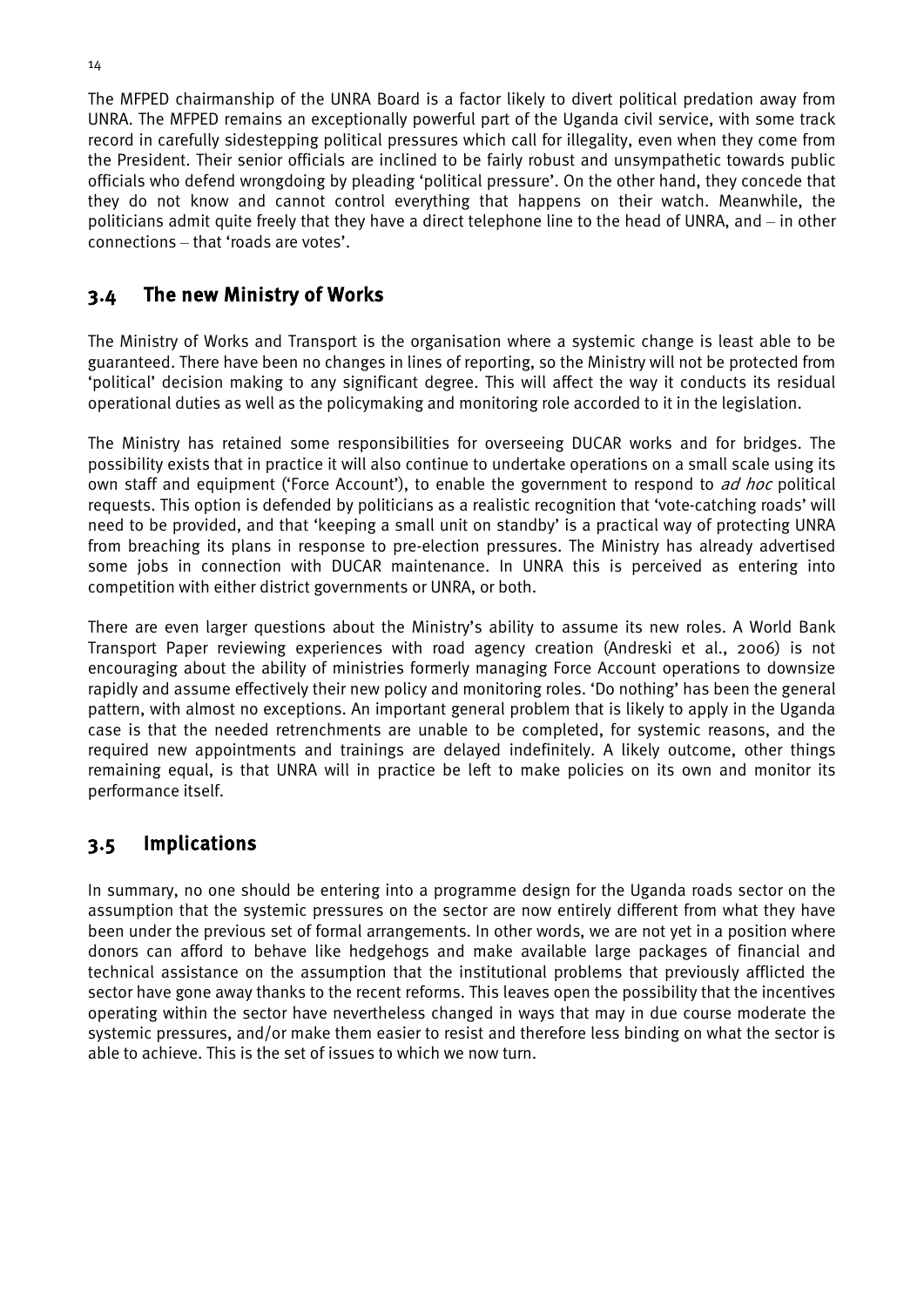# <span id="page-23-0"></span>4. A new pattern of stakeholder interests?

What we have been calling systemic factors are, of course, not self-sustaining. They are to some degree enshrined in a political culture, a culture to which President Museveni has contributed substantially but which arguably has been internalised by all major political actors and would survive even in his absence. However, they are also regularly renewed by more or less conscious decisions by the actor involved.

#### <span id="page-23-1"></span>4.1 Influences on the President's decision logic

It has been convincingly argued by Paul Collier (2007), among others, that patronage systems in countries like Uganda are sustained by a renewable cost benefit calculation. Ordinarily, according to close observers, President Museveni's default calculation is that using public resources for patronage is both cheaper and more reliable than using equivalent resources to win support by providing public services. But in principle this is a calculation that can change. For other countries and continents, there are documented and well-analysed examples of presidential power being reoriented away from patronage politics to programmatic performance politics under certain types of conditions (Geddes, 1994; Stein and Tomassi, 2008).

This is affected by, among other things, the persuasiveness of any political claims that can be made about improving service delivery. This depends on the one hand on the probability that devoting resources to service delivery can be relied upon to result in a visibly improved supply of quality services about which claims can be made. That depends in turn on whether within the delivery organisation individuals and groups are making the calculation that it is in their interest to perform conscientiously or to be corrupt. On the other hand, it will be affected by the relative strengths of the various 'demand side' factors – the domestic public demand for improved services, the countervailing demand for political favours and the demand from private sector suppliers (in this case road constructors and consultants) for fairer tendering and contracting processes. To some degree, the effective demand for results-oriented governance from donors will also be a factor.

There are reasons, therefore, to consider in some detail whether Uganda's roads reforms are likely to make a significant difference to any of these individual calculations, and whether the sum total of the changes should modify or not what we have said about the unfavourable systemic context.

#### <span id="page-23-2"></span>4.2 Interest groups and interest definition in UNRA

The 'supply side' appears to depend critically on the incentives now operating within UNRA, and whether these can be counted upon to generate a new kind of performance orientation. We have noted that the UNRA Board has been kept small and shows signs of being firmly led by the MFPED, but the Board may well not be in full control. As of May 2009, there were also worrying signs that its quarterly meetings were not occurring on schedule. Therefore, much may hinge on the characteristics of UNRA as an organisation. The most relevant facts about this seem to be the limited sense in which UNRA is a genuinely new organisation, and the well-recognised obstacles that performance-oriented human resource management encounters in the Ugandan public service.

The first point is crucial in the view of some close observers. Rather than being in the full sense a new organisation, staffed by fresh people with an obviously shared interest in building a new organisational culture, UNRA has been staffed to a very large extent by former Ministry people. The policy, planning and procurement sections are the product of RAFU and have been quite strongly shaped by the international TA that was provided to RAFU and has continued during the past nine months. However, the organisation as a whole may not be as coherent as might be hoped. The Roads Maintenance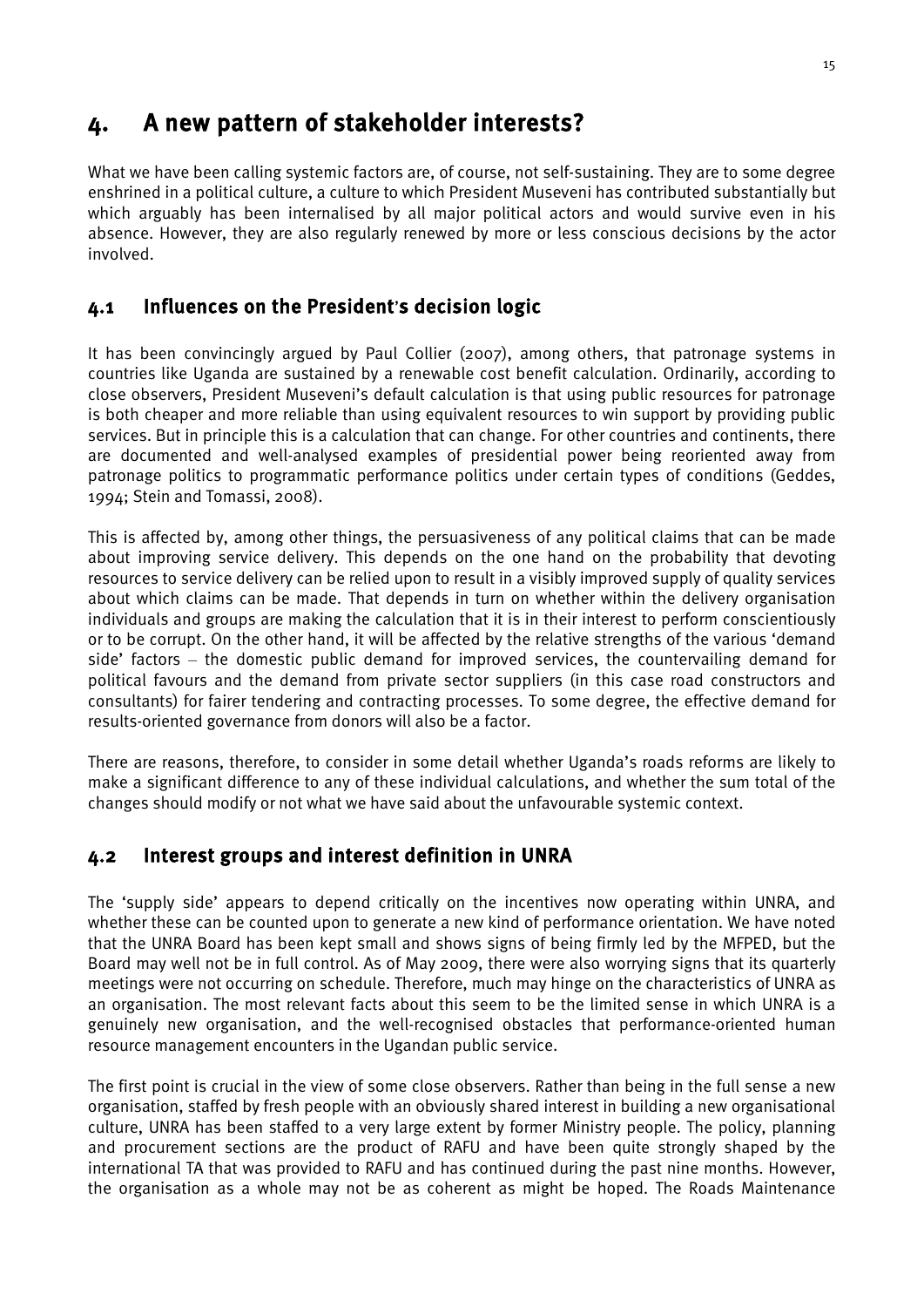Division is perceived by several well-placed observers as being the result of effectively transferring the whole of the equivalent division of the Ministry of Works into the new organisation.<sup>[11](#page-24-0)</sup>

The initial draft of the Act would have barred Ministry of Works staff from automatic eligibility for UNRA posts, while making RAFU staff transferable to UNRA without competitive selection. However, this was defeated in parliament after intensive lobbying. As a consequence, those members of the senior staff and engineering cadre of the Ministry who wished to join UNRA were generally able to do so, including the majority of district engineers. On one estimate, the staffing of UNRA is now about 80% ex-Works, with the former RAFU employees in a clear minority. The two different organisational cultures are clearly visible in the behaviour of different parts of the Authority.

What about performance management? It is arguable that, even within an organisation whose members have a shared past history, it is the systems that matter, and new systems can effectively create a new organisation, responsive to different incentives. There are arguments on both sides about this.

There are of course some important formal changes. Professional staff are on three-year renewable contracts. Fully fledged performance contracts are not yet in place for most of the staff but it is expected that they will be introduced soon. Within the new structure, there do seem to be better defined responsibilities and lines of accountability, with the effect that the senior officials are more exposed in case of non-performance and less likely to be given the sort of political protection that was provided to their predecessors within the structure of the Ministry of Works. Work plans are being published. Skill gaps have been identified and are being addressed in various ways. Other internal systems are being actively worked upon.

On the other hand, observers say that the effectiveness of these systems will not be tested until actual sackings or demotions take place.<sup>[12](#page-24-1)</sup> And this will be influenced as much by the professional norms prevailing in the public service generally, as well as by the wider socio-political context. It is now widely accepted that capacity development in developing countries is only to a limited extent about recruitment, training and management systems, and that the wider institutional context is crucial (DAC, 2006; Leonard, 2008; Levy and Kpundeh, 2004). Uganda is surely no exception.

There are very strong social sanctions in the Uganda public sector against the enforcement of performance-based human resource management. While UNRA staff no longer have the security of tenure that they may have enjoyed as civil servants, it is argued that they remain a tight-knit group, with a dense network of affinities and loyalties arising from common schooling and many years of working together. To some extent, the networks cut across the public sector/private sector divide. This makes for powerful pressures in favour of continuity of behaviour and against the enforcement of any new performance orientation.[13](#page-24-2) Those individuals or units in the organisation who are eager to change their ways of working in order to gain greater professional satisfaction – e.g. refusing to sign a completion certificate on work that does not comply with the contracted terms – may, sceptics say, find themselves in a difficult minority position.

Pay and conditions are definitely better in UNRA than in the civil service. For example, the Executive Director of UNRA, who was formerly a Commissioner in the Ministry of Works, now commands a salary that is more than three times that of a Permanent Secretary on civil service terms. This is close to the average ratio. However, sceptics argue that the pay differential is not large compared with the difference between official and unofficial earnings in the civil service, particularly the Ministry of Works

<span id="page-24-0"></span><sup>&</sup>lt;sup>11</sup> There is some doubt about whether there has been any overall downsizing of the public sector organisations dealing with national roads.

<span id="page-24-1"></span> $12$  This refers to actions taken in response genuine performance-related shortcomings, as distinct from failure to comply with politically inspired pressures not to perform properly (which the same observers regard as highly likely in due course).

<span id="page-24-2"></span> $13$  On one view, fear of sacking is 'almost non-existent'. Where kinship and intermarriage are added to common schooling and professional esprit de corps, managers' room for action is extremely limited: 'You may be able to sack your brother, but there is no way you can sack a brother-in-law!'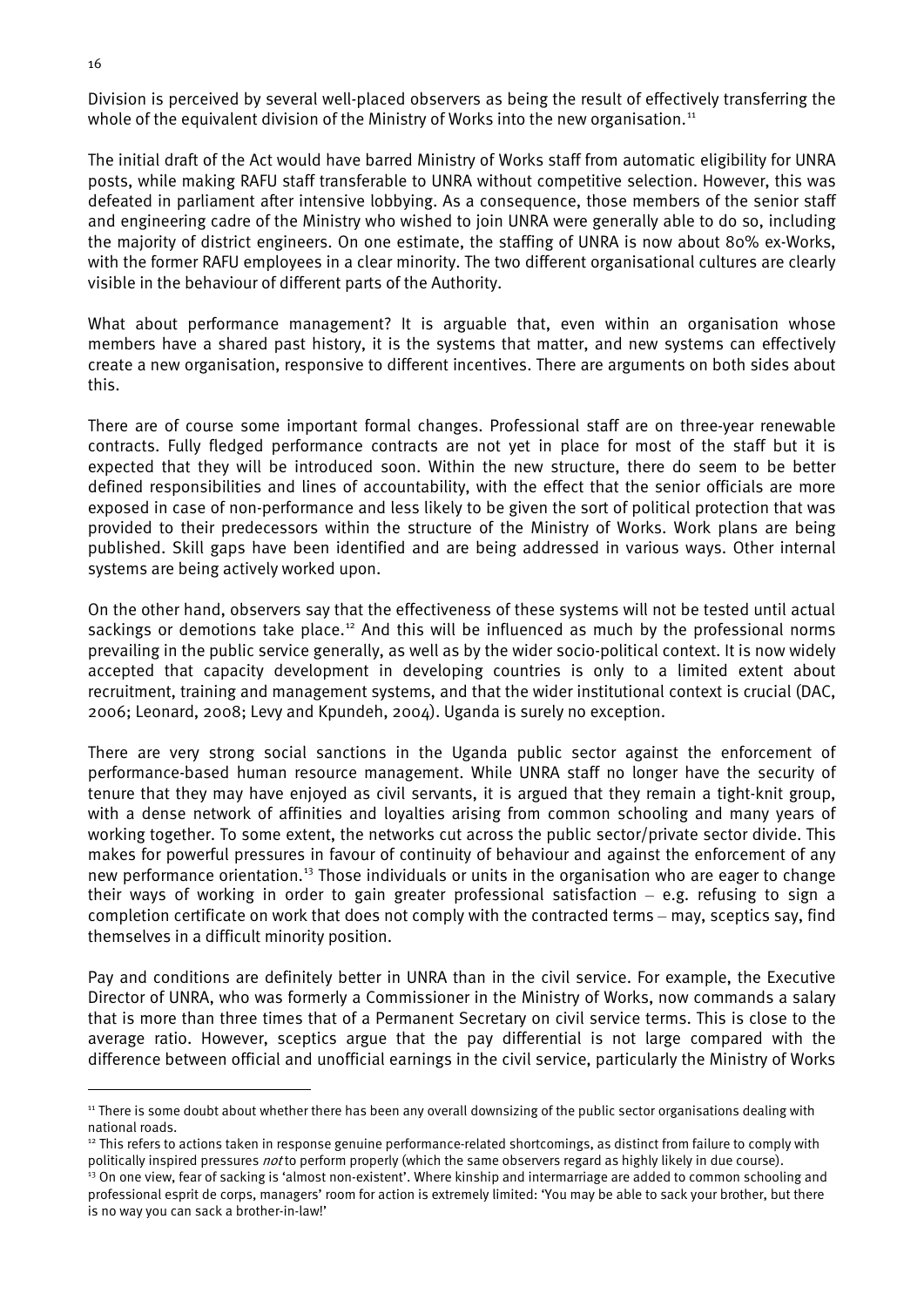in its heyday. Therefore, material incentives may not be anything like as effective as the proponents of executive agencies as a solution to public sector pay problems usually imply. This will be all the more the case if the performance appraisal arrangements do not materialise in full, so that those who are performing according to the rules do not feel that they are being rewarded. And if the pattern of rewards does not change the adoption of procurement procedures and post-contract checks that comply with international standards will not prevent collusion and corruption – according to unimpeachable information, tender processes can almost always be 'fixed'. [14](#page-25-1)

In summary, the incentives and sanctions on the supply side of the roads reform appear to remain quite heavily stacked in favour of non-improvement. At best, they remain uncertain and untested. At worst, the impressions of some private sector observers are accurate, and UNRA is conducting 'business as usual' where procurement is concerned, so that it has to be concluded that corruption is alive and well in UNRA, as it was in RAFU.

#### <span id="page-25-0"></span>4.3 Weakness of the road user constituency

<u>.</u>

On the demand side, the roads reform is affected by some standard and some particular difficulties that work against public service reform worldwide and in developing countries in particular. Roads and their maintenance continue to have the characteristics of classic public goods. The Road Fund begins to create a link between private road use and provision. However, other standard techniques for giving private actors a direct stake in provision, such as road tolls, are not considered to be economic with the kind of traffic levels that are typical of sub-Saharan Africa. Therefore, much depends on the ability of stakeholders to mobilise influence over public policies.

There is now significant public and media concern about the state of Uganda's roads and the government systems underlying this. However, relative to the stakeholder interests capable of being mobilised in support of the status quo, this has a number of weaknesses.

The most visible pressure comes from Kampala residents and from the relatively small newspaperreading and radio chat show-listening public. While the total number of Ugandans who would benefit in one way or another from an improved network is very large, and the cumulative benefit over time would also be large, in the short term the matter is quite a small proportion of any single actor's current concerns. Some of the biggest road users on the main routes are companies that are not Ugandanowned, meaning that they are badly placed to influence government in Uganda (e.g. Transami, Manson's and KenFreight). Some of the largest Uganda-based operators of large truck fleets are industrial or service firms for which transport is a subsidiary activity (e.g. Mukwano Enterprises [Amir Ali Karmali] or Karim Hirji). To some extent, the same is true even of the firms belonging to the Uganda Clearing and Forwarding Agents' Association, for which transport costs and risks are very important. Most of the other potential beneficiaries are poor, badly informed and non-influential, and they have no means of engaging in collective action.

The opposite is true of at least some of the stakeholders, in the Ministry, UNRA and the wider political system, who oppose change, openly or otherwise. They have much to lose, and they are well placed to make their concerns count, as evidenced by the parliamentary lobbying around the UNRA appointments for example.

<span id="page-25-1"></span><sup>&</sup>lt;sup>14</sup> There is a current debate about a proposed revision of the 2003 Act governing Public Procurement and Disposal of Public Assets Authority (PPDA). The UNRA Executive Director, among others, opposes the attempt to strengthen the punitive powers of the PPDA on the grounds that the checks and balances on which its procedures are based are already ill-adapted to sectors like roads where prompt contract revisions to take account of unanticipated eventualities are inherent in the business. He might have added that they are ineffective.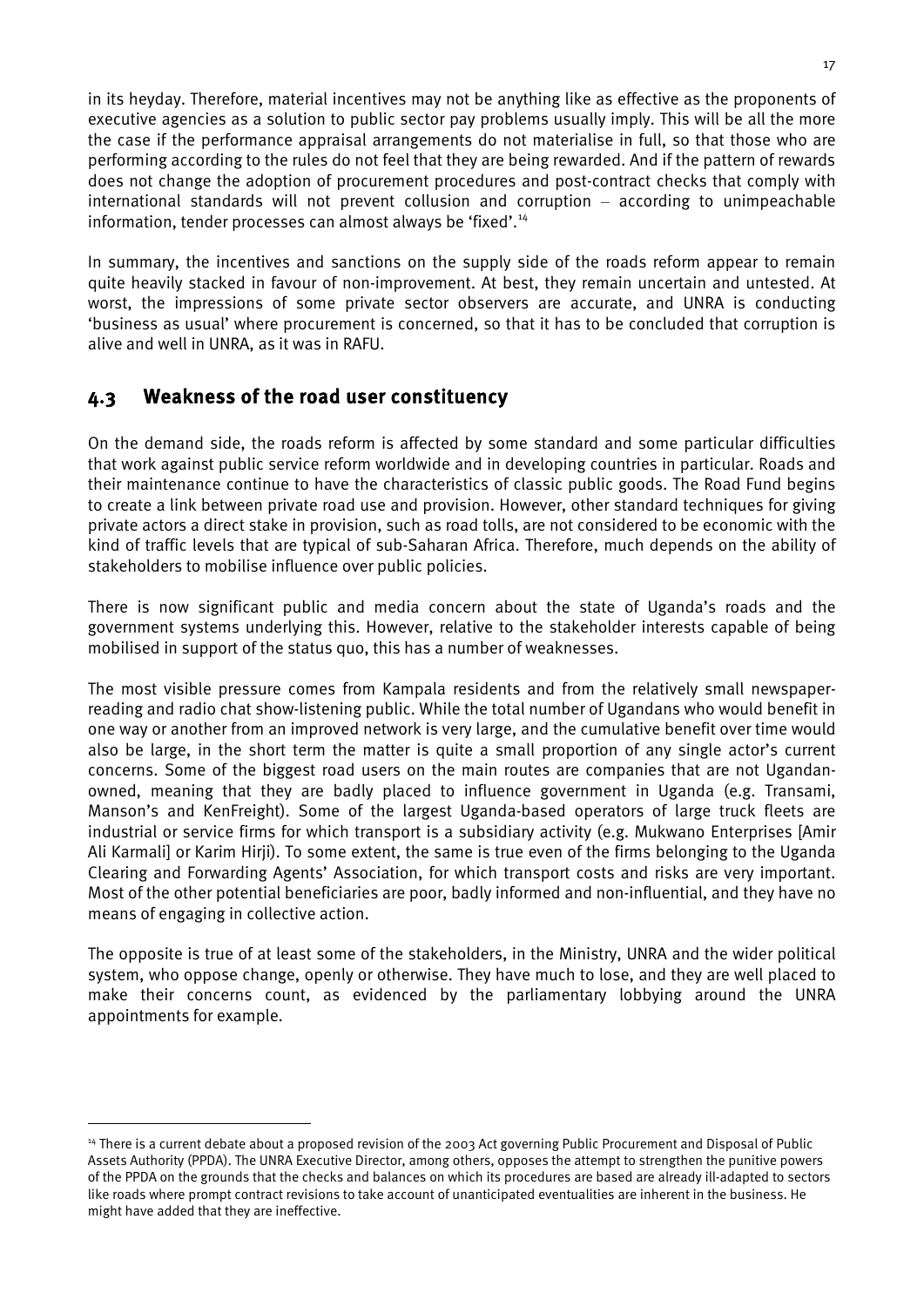#### <span id="page-26-0"></span>4.4 Difficulties for private sector suppliers

Private sector suppliers of roads' services are potentially on the side of reform. We found plenty of evidence, including frank testimony, to suggest that the construction firms and consulting engineers already present in the country are seriously dissatisfied with the previously prevailing system for awarding, managing and monitoring contracts, which has been bad for their business development, impacting badly on cash flow, profitability and reputations.

International firms that are not presently working in Uganda are likely to come in response to the much increased funding for the sector if, and only if, a genuinely level playing field is instituted and some continuity of funding is guaranteed. But there is a chicken-and-egg problem here. The international players are a force for change if, and only if, there are interests within the Uganda system that are actively interested in attracting them.

The locally based private firms have additional complaints and additional reasons to want to see change. But they also face special difficulties. The local contractors feel disadvantaged by tendering criteria which require them to demonstrate financial capacity and sufficient staffing and equipment in advance of being awarded a contract. They take the view that a sound policy for the sector would permit contracts to be awarded on the basis of track record, pre-qualification bids and potential for growth. There should be affirmative action provisions to facilitate the emergence of a strong locally based construction industry in the face of what is perceived as the overwhelming financial power and political influence of the few internationally connected firms that get the larger contracts. A National Construction Industry Policy including a few of these elements has existed in draft for five years, although a draft was only published in 2008 (Ministry of Works and Transport, 2008).

Acting against the potential for pro-reform pressure from suppliers is a set of factors making the realisation of the potential difficult at best. First, some of the firms in both the international and the local categories are very much a part of the system, participants in the same networks that are likely to resist change on the government side, if not actually owned or controlled by their 'godfathers' in the political establishment or by government-employed engineers. Their interest in change is likely to be quite muted. For the others, there is a dilemma. They would like to complain and press for change, but it could prove very costly for them. Unless and until it is guaranteed that bidding rules will be applied in a fair way, such firms would risk being denied contracts. 'Blacklisting exists', we are told. It is, in particular, out of the question to say publicly what has been reported to one privately about how contracts are being awarded or supervised.

Group pressure on the part of the associations to which firms and engineering professionals are affiliated is the standard solution to this type of dilemma. However, this can only work under somewhat special circumstances. If membership in these organisations were to become a condition for official registration, those failing to meet industry standards could be threatened with expulsion and loss of livelihood. Self-regulation might then play a significant role, and the associations might also become effective pressure groups vis-à-vis government. A move of this sort is in fact advocated by the Uganda Institution of Professional Engineers (UIPE), the Uganda Association of Consulting Engineers (UACE) and the Uganda National Association of Building and Civil Engineering Contractors (UNABCEC) among others. They argue, in effect, that so long as membership is voluntary and covers only a proportion of the potential membership, there is no self-disciplining potential. Members also face a classic collective action problem. If the association becomes at all threatening to powerful interests, members are open to victimisation, while non-members stand to gain whatever the outcome.

These are interesting possibilities. However, studies of the equivalent issues in the heath and veterinary professions in a number of African countries suggest that the obstacles may be insurmountable. Success in self-policing seems to call for enforcement motivations and capabilities both among association members and on the part of government that are typically not found in those countries (Leonard, 2000).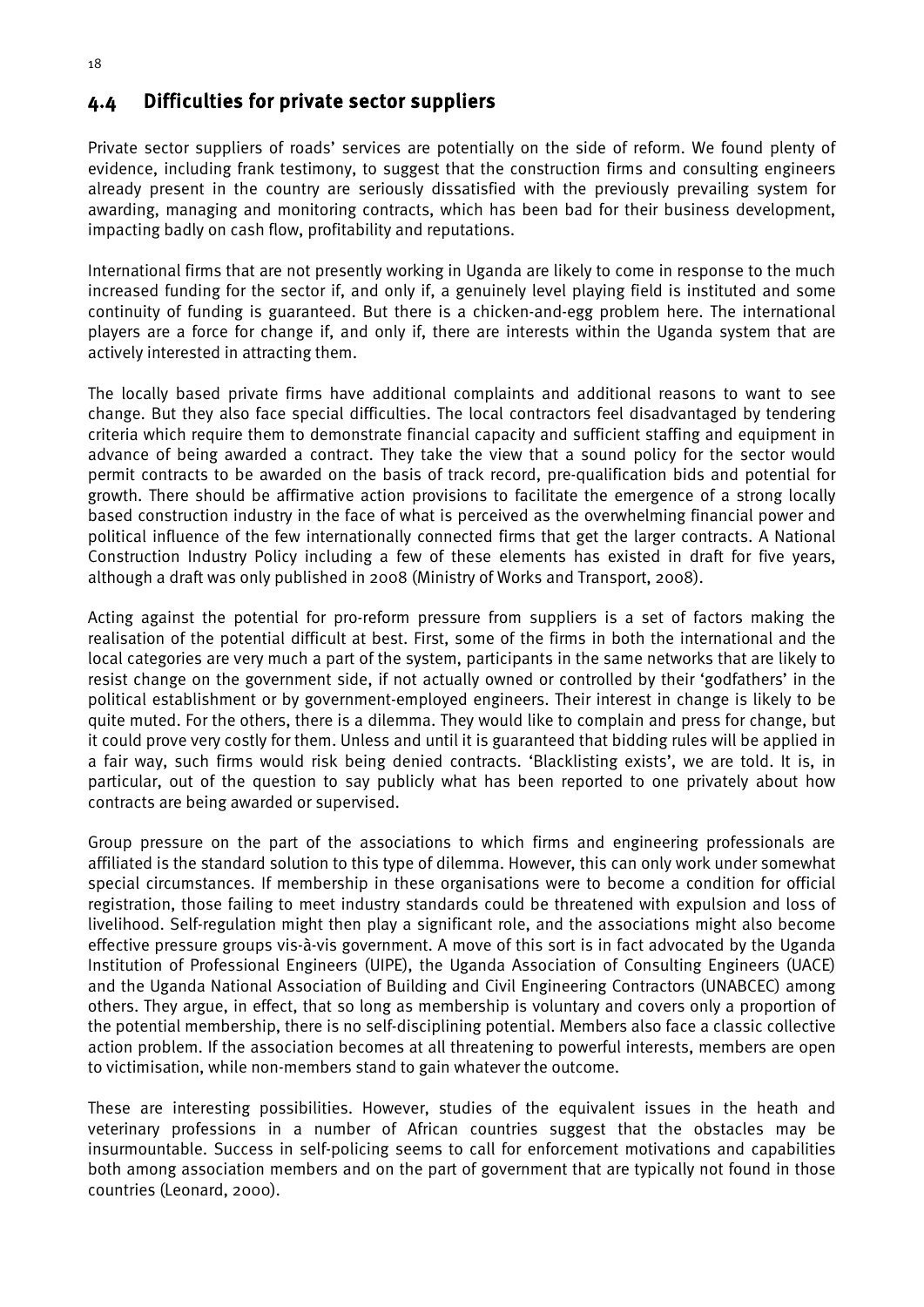#### <span id="page-27-0"></span>4.5 Other public pressure

If in these ways the balance of forces within the sector remains unfavourable to deepening reform, despite the new structures, are there reliable alternatives outside the sector, in the wider political system? What about those conventional remedies, parliament, the mass media, civil society advocacy and donor dialogue? None of these can be neglected entirely as a source of benign influences on the process of change in Uganda roads. However, each is, in strict decision logic terms, quite a weak player when it comes to exercising the kind of influence that concerns us here.

Parliament has a capacity to cause public embarrassment that, observers say, is genuinely feared by senior officials and ministers. The same has been true of the media, including daily newspapers and radio phone-in programmes and chat shows, particularly perhaps when there is some interaction among them. There have been significant instances in the roads sector, and this is one of the reasons why the stakes appear to be higher in the sector than they were only a few years ago. The limitations are considerable, however, when it comes to sustaining a campaign. Other news sooner or later pushes stories off the front pages, as happened with the *Daily Monitor'*s exceptionally effective campaign of a few years ago targeting the 'Ministry of Potholes'. The media themselves are obviously not equipped to act upon their revelations, while parliament has been notoriously susceptible to being bought off. The parliamentary investigation into the scandal around the NSSF in 2008 has set quite a low standard for expectations about parliament's possible role in enforcing executive compliance with the law.

Formal sector civil society in Uganda is notoriously weak. What is not weak is what might be called informal sector civil society; that is, social protest with a definite ethnic or localist flavour. That seems to be confirmed by such recent although contrasting examples as the resistance among the Baganda to Museveni's land reform proposals, and the street protests against his decision to grant land in the Mubira Forest Reserve to an Asian-owned sugar plantation company. The campaigns against trade liberalisation mounted by the Kampala City Traders' Association (KACITA) – a predominantly Ganda organisation of traders – would be another example. This type of movement mobilising the *wananchi* in a particular place can be an influence on the politics of roads, but only where this refers to the decision to build or maintain a road here rather than there. It is hard to visualise its acting as a source of pressure for more and better roads for everyone.

#### <span id="page-27-1"></span>4.6 Donor decision logics

Lastly, donor influence is not negligible. It has been responsible, along with other factors, for bringing the roads reform process to its present stage. However, it has well-known limits. Conditionalities and threats to suspend support typically lack credibility because of the combination of disbursement pressures – applying particularly but not exclusively to the concessional lenders – and the impossibility of decisive action by donors as a group. We are reliably informed that, in what appear to have been critical instances in the relatively recent past, donors in the Uganda roads sector have failed to act in concert against high-level corruption as they might be expected to have done. Correspondingly, donors who have stood out on issues of this type have been successfully sidelined by the Government.

Joint monitoring in a general budget support context may be more effective, because it relies more on intellectual persuasion around a negotiated set of objectives and targets, and less on non-credible financial leverage. However, both forms of influencing are typically hampered by what the political economy literature calls information asymmetry. The donor (the principal) does not know enough about what the recipient (the agent) is actually doing to be able to exercise effective control or impose appropriate sanctions. And the same is true about every link in the principal-agent chain down to the final service provider. Under these conditions, it appears often the case that the introduction of more and apparently more robust monitoring instruments merely adds new layers of avoidance of control. This standard analysis seems eminently applicable to the case of what actually happens behind closed doors in a national roads procurement body.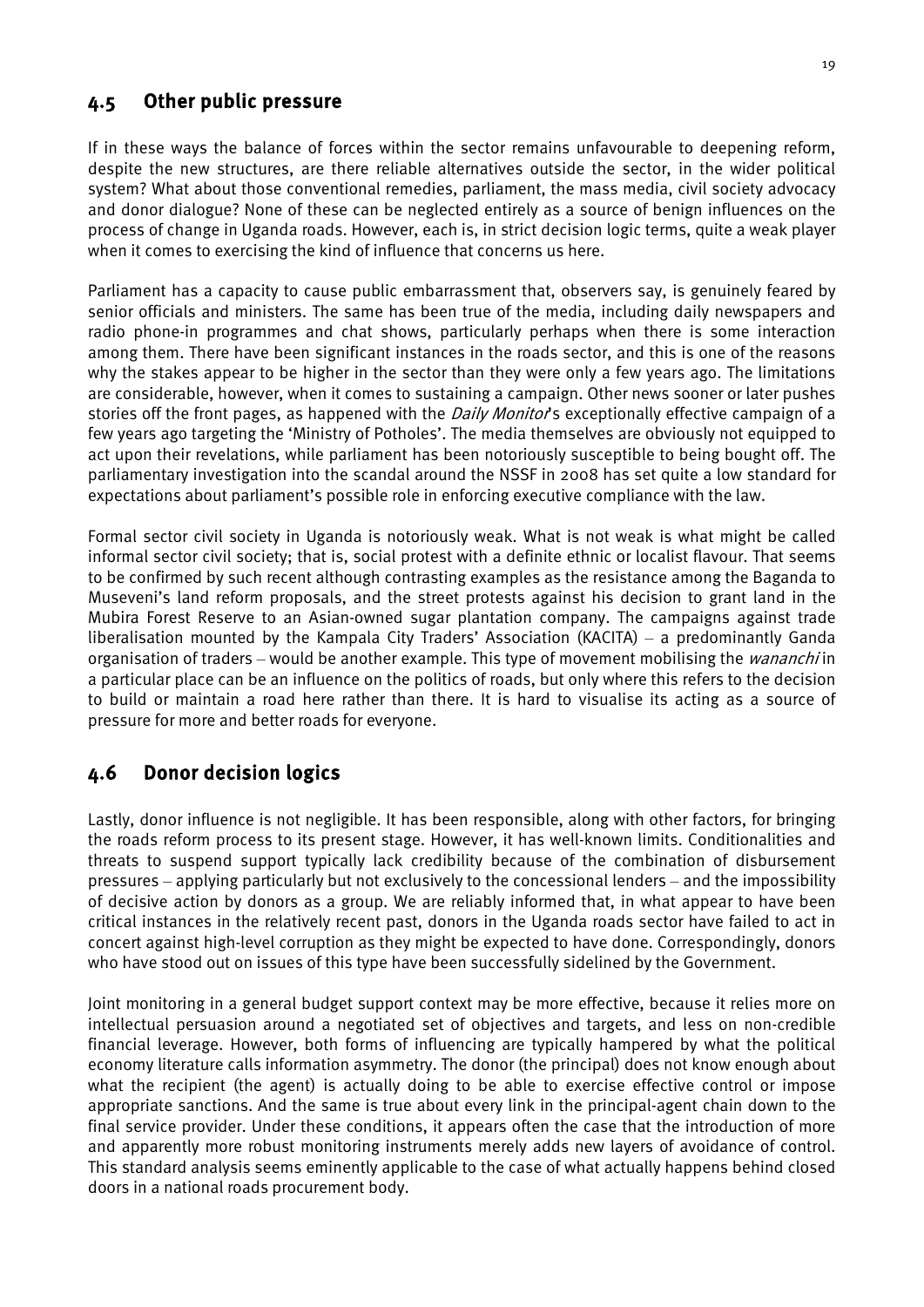#### <span id="page-28-0"></span>4.7 Implications

The implication of all of the above seems clear. It would not be wise to design a large programme of support to the Uganda roads sector on the assumption that the reforms now in place have *already* made a significant difference to incentives, with actors following a distinctly different decision logic. In all cases, we have identified some potential for change, but also some substantial factors working against it. In several areas, this is a matter of a discrepancy between what is in a stakeholder's longterm interest, and what s/he feels constrained to do in the short term. The short-term problem is often of a 'prisoner's dilemma' type. That is, it is impossible to act confidently in concert with another for fear that the other will defect. This is most particularly the problem for the private sector suppliers whose transformation into competitive, efficient designers and builders of roads is a critical objective of the reform, who are currently caught in a series of vicious circles which they are unable to break out of without some kind of help from outside their bilateral relationship with their main client, UNRA. These observations take us directly to the subject of room for manoeuvre.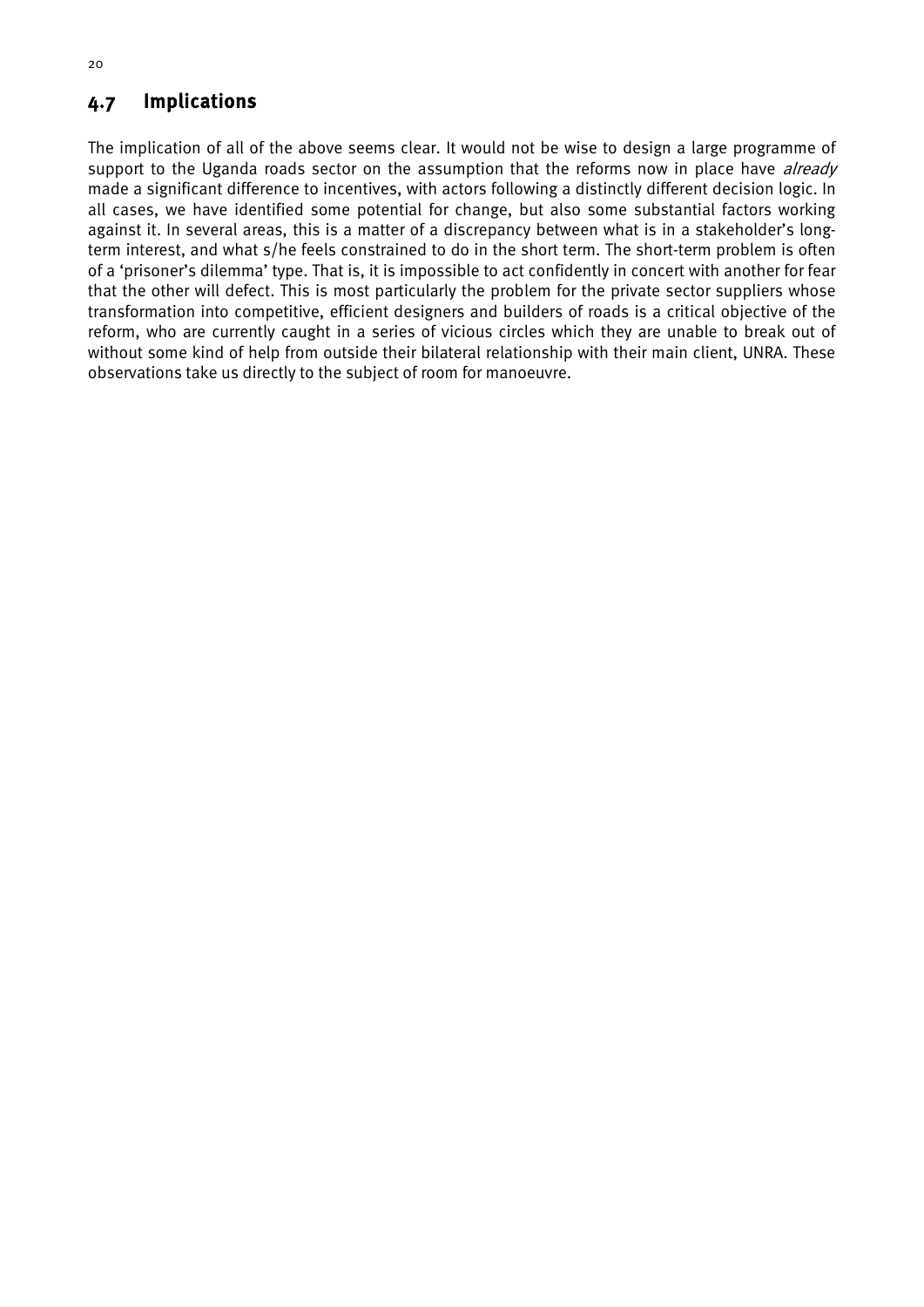# <span id="page-29-0"></span>5. Room for manoeuvre in the change process?

The above analysis can be taken as a warning about expecting too much from the Uganda roads reform, and in particular as a warning not to base support on the notion that funding for 'facilitation' (vehicles, fuel, computers and allowances) or TA and training are the only things needed to turn the reform into a success. While some of these things may be useful, it is clear that the main thing that is required is another kind of facilitation, namely the brokering or negotiation of difficult change processes, turning potential realignments of interest into actual realignments.

This follows from the analysis above in the sense that each one of the suggested sources of resistance to change is matched by a potential positive. There are uncertainties and risks everywhere, often because people are interacting with others under conditions which have become more fluid because circumstances have changed. These are the kinds of conditions in which an intelligent third party can expect to play a useful role, as an enabler of constructive realignments. Several particular examples have been suggested by more than one close observer of the change processes currently under way.

#### <span id="page-29-1"></span>5.1 Communications

If UNRA fails to project itself to the public and to the President as a reliable supplier of the public goods of roads and road maintenance, this will reinforce the President's cost benefit reasons for favouring patronage over service delivery as his prime political strategy. However, this is an area in which there is room for different outcomes.

UNRA is already doing a reasonable job of making the public case for itself, for which it is currently well funded. For example, it contributed multi-page advertisements to several national newspapers during the NRM's 'Manifesto Week' in May 2009. Providing details of the impressive volume of construction, upgrading and design work now being financed, this propaganda must have convinced more than a few newspaper-reading voters. However, this kind of effort needs to be maintained, broadened beyond the urban elite and done in increasingly imaginative ways, which may mean linking up overworked engineering and procurement professionals with the right kind of communications professionals. This is unlikely to happen automatically, meaning there is scope for a broker.

## <span id="page-29-2"></span>5.2 Brokering dialogue

While relations within the roads sector appear in some respects far too cosy, in other respects they appear unnecessarily adversarial. In several parts of the system, there is a level of mutual recrimination that seems unwarranted and unhelpful. Here too there seems to be a potential for involving a third party who has the skills and the credibility to be able to sponsor a dialogue or 'bang heads together' as appropriate. The leadership of UNRA has made some play of wanting dialogue with the private sector, but it does not seem to have the capability to convene suitable events in which the different interest groups make presentations to each other about issues needing to be resolved in a non-adversarial setting. A third party with the time, resources and experience could be what is required to make this happen.

#### <span id="page-29-3"></span>5.3 Countervailing networks

Our analysis has suggested that the reasons for being less than fully confident of the change orientation within the new public institutions in the roads sector is that there are dense networks of mutuality and shared heritage with which individuals may not wish to break. To some extent, these involve both politicians and civil servants, and include some of the private firms that undertake much of the contracted work. There does not seem to be at present an equivalent network of individuals on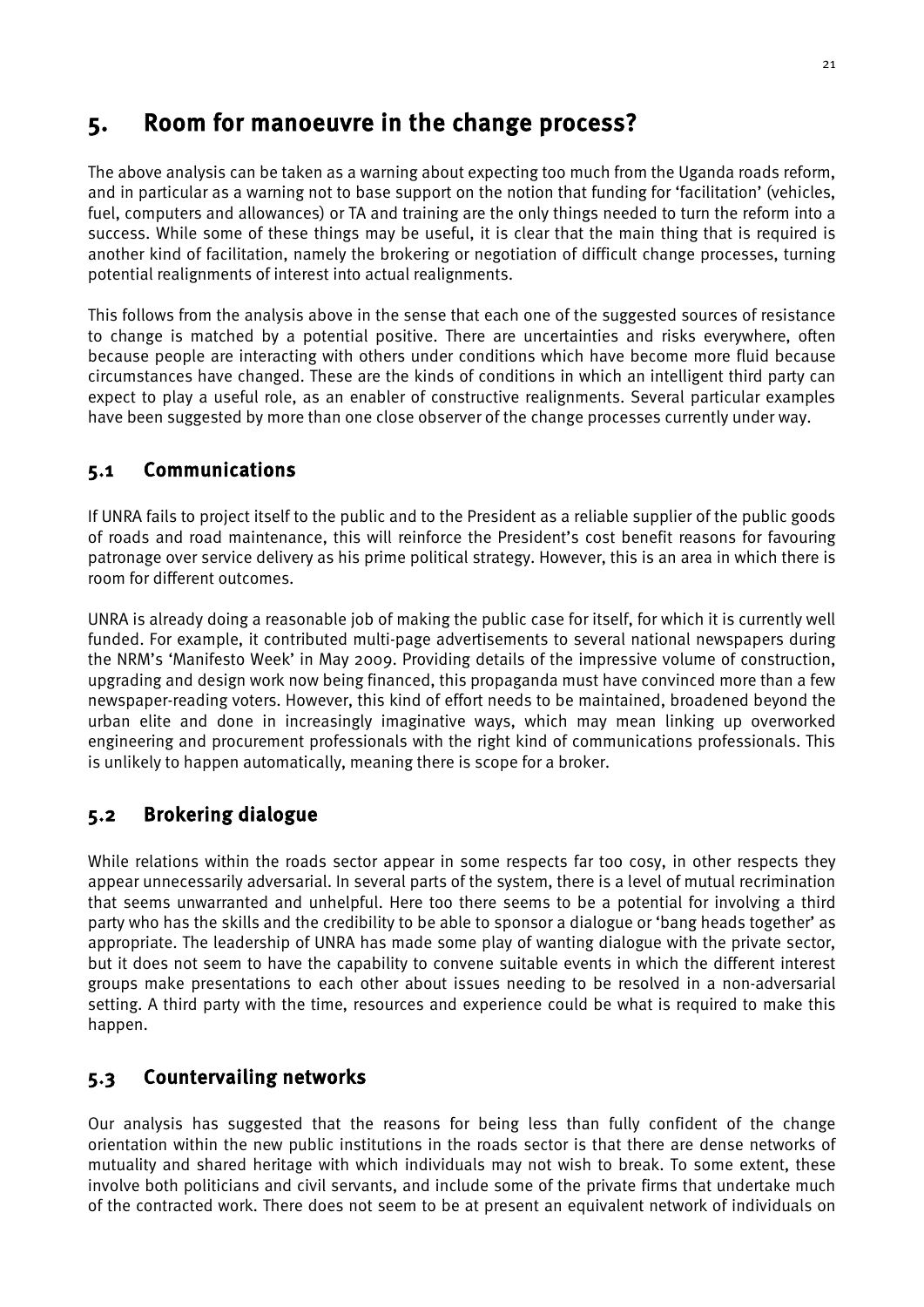the pro-reform side, particularly on account of the success of the lobbyists who advocated on behalf of the former Ministry of Works staff. Even the professional and industry associations mentioned earlier admit that they are not in regular contact with each other. However, there is no reason why this has to be treated as a fixed feature of the situation.

There are potential members of a pro-reform coalition in the private sector. Contractors and consultants with whom we spoke were not confident about the prospects for a real change and wished to avoid being seen as making trouble by being vocal about the need for change. But they could be said to be 'quietly praying' for a new dispensation. If they could do so without putting their heads above the parapet, as it were, they would support reform. They might be even more inclined to do so if it were clear that the coalition included big commercial road users such as the international truckers, Mukwano Enterprises, and members of the Clearing and Forwarding Agents' Association. Therefore, with sufficient inside knowledge and good networking skills, a well-positioned reform broker might be able to put together a coalition of interests that at least matches the no-change lobby in weight and prestige.

#### <span id="page-30-0"></span>5.4 Lowering barriers to collective action

Even in the absence of any adversarial intent, there are vicious circles of destructive behaviour from which it seems unlikely that stakeholders will be able to break out without the involvement of a relatively neutral party. This is clear, at least, in the key matter of how firms bid for public contracts. What follows is a description of how firms were bidding typically up until the formation of UNRA last year; however, it was suggested to us that the approach is unlikely to change just because there is now more money in the sector and a different set of formal rules.

Other things being equal, the normal approach is to 'underbid and make up on the claims'. That is, price the work below likely actual cost, making no allowances for unanticipated eventualities (even though these are always to be expected) and hope thereby to get the work; then seek a variation order or contract revision in order to cover the actual costs and make a profit. In the recent past, the frequency and scale of contract revisions have been a major source of suspected or actual corruption, involving the consulting and government engineers whose responsibility it is to make the technical judgements and sign off. It has been at the root of several long-running cases of contract time and cost overruns. Today, it is a major bone of contention between the UNRA management and the PPDA, the body responsible for overseeing privatisation processes and procurement disputes, with the former complaining of unreasonable delays and the latter alleging incompetent procurement.

It is clear that bidding habits have to change if contract management is to be streamlined in the way that UNRA management wishes and the flow of work now requires. However, this will only happen if bidders become confident that they will not lose out by pricing work accurately. There are no doubt technical aspects to this, but it seems highly likely that the sort of step-change that is called for will also call for confidence-building measures that those directly involved are unlikely to be able to provide on their own.

#### <span id="page-30-1"></span>5.5 'Infant industry' support

There are three further areas in which it seems likely that a broker role and active facilitation are going to be required to overcome an existing logjam. While in principle the issues listed above might be addressed by any kind of relatively independent actor, those that follow are probably particularly in need of attention from a donor or donor-supported body.

As discussed earlier, local construction firms and consultants appear to face a set of problems in competing with internationally linked companies which they will not overcome without special support of the kind the proposed EC programme may provide. Some of their problems have been shared with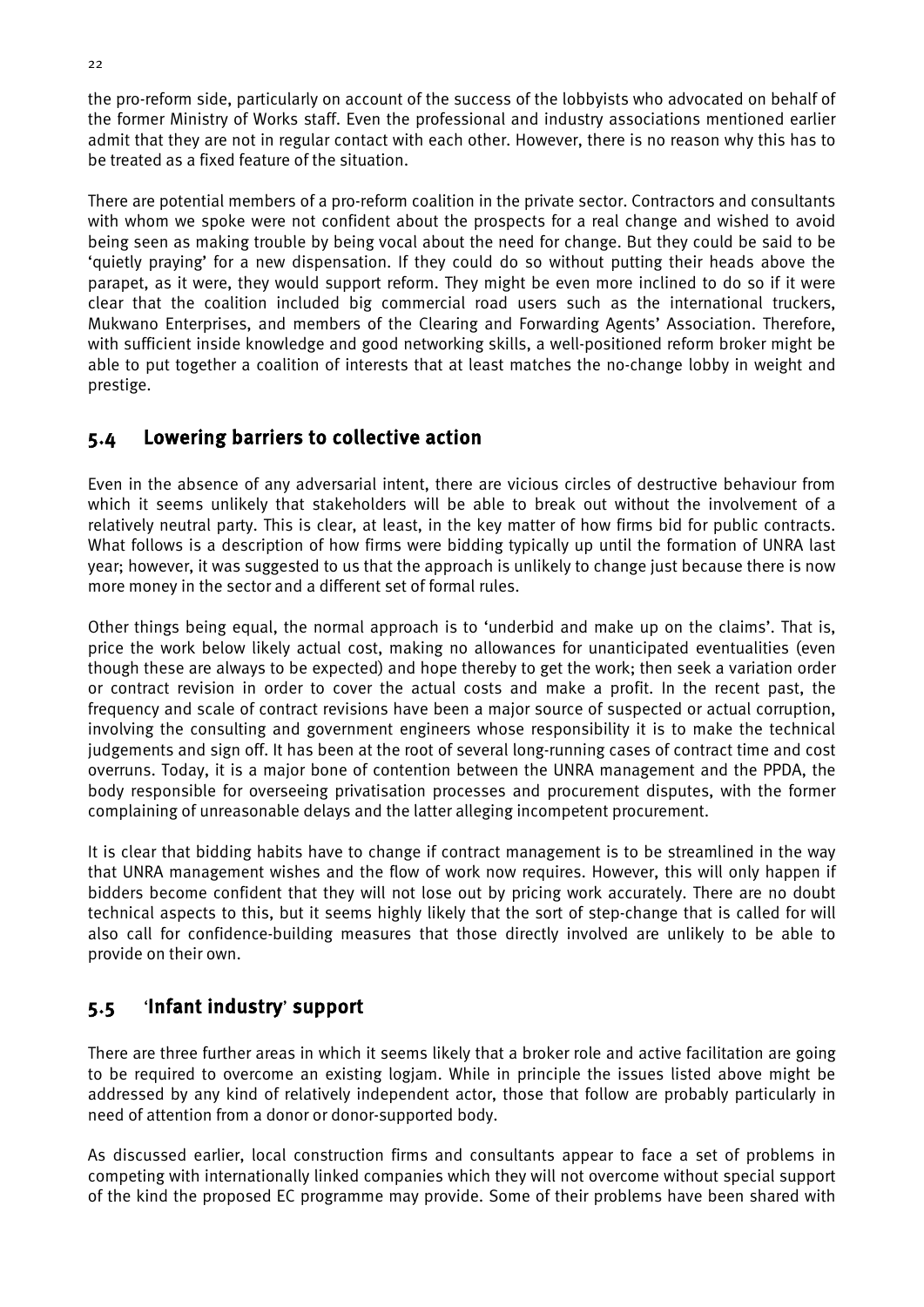the non-local firms and arise from the lack of regularity and continuity in the funding to the sector. Throughout the sector, lack of continuity has resulted in an inability to retain staff and acquire equipment on credit and/or high unit costs as a result of inability to spread capital costs over a number of contracts. However, each of these problems is felt more strongly by firms that cannot use their international reputation and experience or financial viability to win contracts and raise funds.

Training of lower grade staff (not engineers but technicians such as grader operators) appears to be a bottleneck that donor support could help to release. An attractive approach during the current global construction recession might be to bring in a number of short-term trainers registered with the Construction Industry Training Board of the UK. An effort to establish training centres in Uganda could then be pursued in the medium term.

Unless complementary measures are taken, however, the smaller firms may not be able to retain the trained personnel. The lack of plant hire pools (mentioned in the draft National Policy but not acted upon until now) clearly needs to be addressed in some practical and sustainable way, for which facilitation of a dialogue is probably the first step. There may also be a useful role for the loan and performance bond guarantees which many of the smaller firms see as a suitable instrument of 'affirmative action'. However, it would probably be unwise for a guarantor to enter into agreements without quite an involved and hands-on relationship with the firms.

In this and other respects, the impression given is that the local private sector needs not an arms' length form of 'infant industry protection' in the form of unconditional subsidies, but a carefully monitored engagement with a sensitive, well-informed and at the same time tough interlocutor responsible to the funding agency. Close study of the forms of support that have worked to increase very substantially the contribution of the local private sector to the roads industry in Tanzania would clearly be in order.

Something similar seems to be applicable to strengthening the business associations in the sector. At present, they are placing most of their hopes in compulsory membership, which they would like to see in the promised National Construction Industry Policy – although nothing of the sort is in the current draft. However, it may not be wise to rely on early passage of the policy, or on its inclusion of compulsory membership in its provisions. Even if these demands were to be met, it would probably not solve all the problems, for the reasons explained earlier.

Subsidised funding does not seem a suitable form of support in the case of membership organisations. There may be some scope, however, for improving their capacities for action on behalf of members in the context of the kind of active networking among pro-reform interests proposed above. Support could usefully be given to liaison with counterpart associations in neighbouring countries concerning East African Community standards and regulations. Undertaking activities of these kinds could increase the perceived value of membership, encourage new members and increase subscription income. DFID might be well placed to complement or prepare the ground for larger EC support in these areas.

## <span id="page-31-0"></span>5.6 Enabling change at the Ministry of Works

The design of the direct support that DFID is intending to provide to the Ministry of Works in partnership with the World Bank is going to be challenging. As noted, World Bank experiences with road agency creation are not encouraging about the ability of ministries formerly managing Force Account operations to assume effectively their new policy and monitoring roles. The general pattern has been 'do nothing'.

The signs are that this experience could be repeated in Uganda. The staff remaining in the Ministry of Works and Transport, including large numbers of assistant engineering officers, are reported to be demoralised and ill-prepared to assume new roles. Around 50 new established posts need to be filled according to Ministry plans, and training will be needed on a significant scale. The Acting Engineer in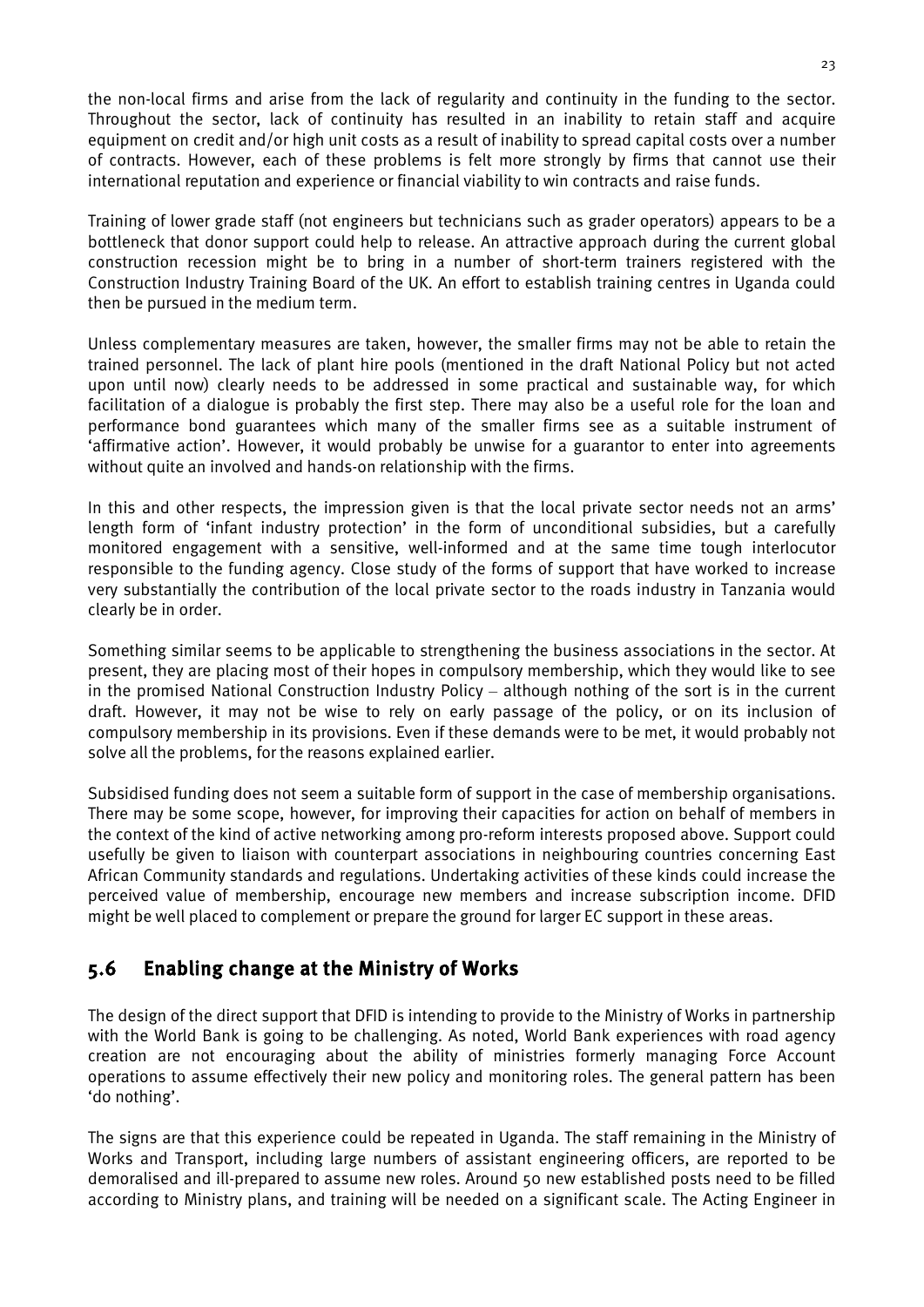Chief visualises that this can be achieved alongside a change management process of no longer than six months. However, it is hard to see any of this happening if it is not possible to reduce the payroll substantially.

One of the factors expected to prevent this happening is that staff who might otherwise accept redundancy will not do so because of the expectation that they will not actually receive their terminal benefits in a timely way. It is understood that the MFPED has declared that donor support is not required to cover these costs. However, there is a well-established tendency for terminal benefits not to be released to retrenched civil servants over periods of five or more years. There is, at least, a widespread belief that this is the case. The problem is not thought to lie in the availability of funds (hence the statement by the MFPED is insufficient). Rather, it involves institutionalised abuses in the Ministry of Public Service, where beneficiaries are expected to pay for the release of their benefits. This difficulty might be less intractable if a well-placed donor were prepared to make a special case about it and mobilise its influence in a targeted way.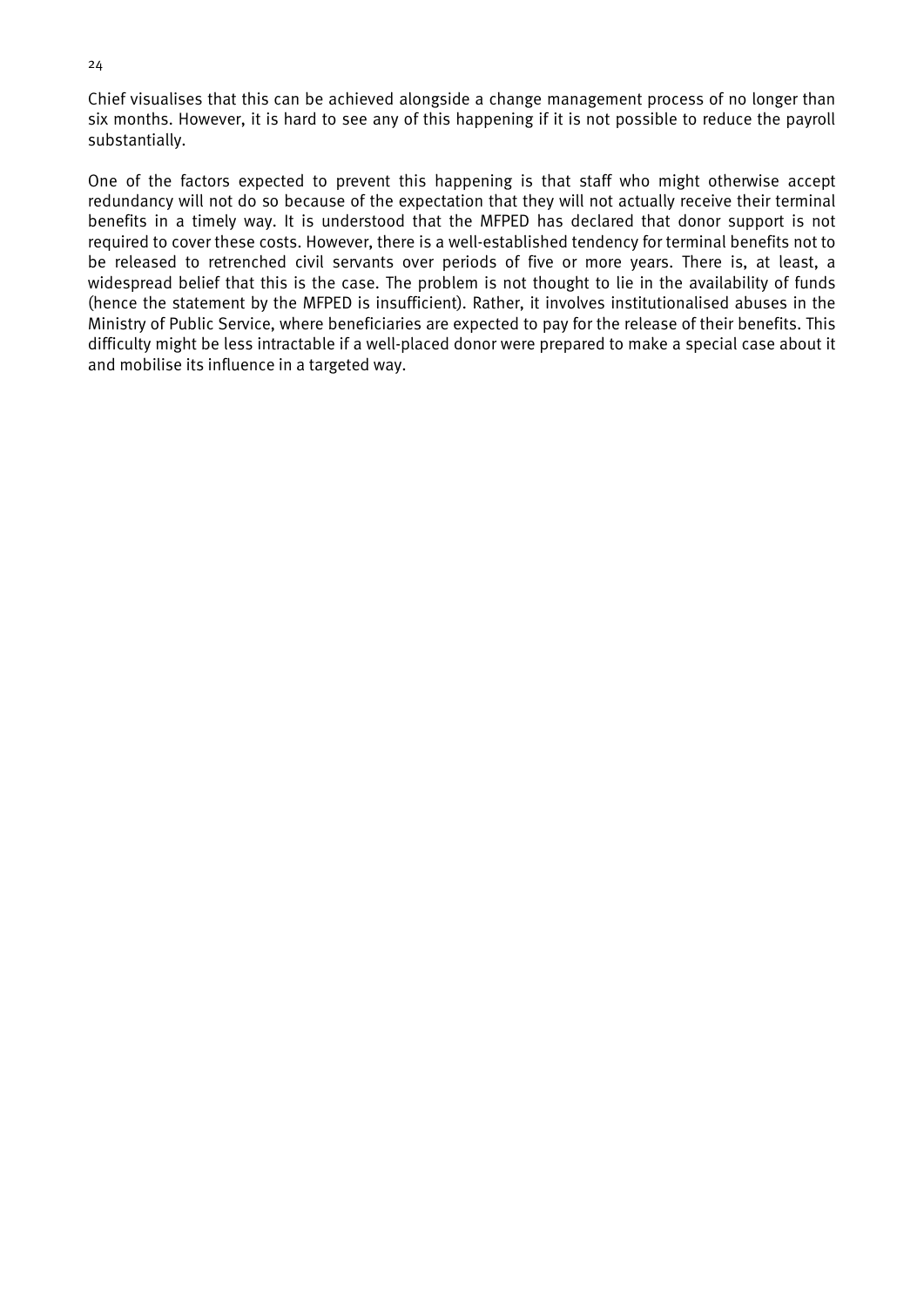# <span id="page-33-0"></span>6. Operational implications

If the argument so far is correct, there are some definite implications for the design of the donor support to the roads sector. We are wary of getting into the kind of detail that would be appropriate for a design or appraisal mission but not for a rapid political economy exercise of the kind we have undertaken. Therefore, we limit ourselves to just three points about the general approach that seems to be suggested by our analysis.

## <span id="page-33-1"></span>6.1 A process design

First and most importantly, it is essential that the DFID component, if not the whole package of support, has strong elements of an adaptive or learning process design, and very few blueprint features.<sup>[15](#page-33-3)</sup> That is, the funding should be committed to some broadly defined objectives or a menu of broadly defined activities, otherwise remaining only loosely earmarked. Expenditure for specific purposes should be subject only to the approval of the responsible DFID advisor, so that it can be used in a strategically opportunistic way to support the kinds of interventions visualised in the last section. The alternative of designing a multiyear intervention in detail in advance would almost certainly prevent the limited opportunities that we have identified from being taken.

There seems no particular reason why this advice should be inconvenient. A possible practical obstacle is the need to complete a logical framework with detailed specification of indicators or milestones, and firm links through the results chain to the desired outcomes and impacts. However, in principle logical frameworks are fully compatible with process designs, and there should be no problem if activities are able to be specified in generic terms.<sup>[16](#page-33-4)</sup>

## <span id="page-33-2"></span>6.2 Investing in people and relationships

Priority should be given to identifying, hiring and supervising the personnel responsible for delivering the support, on the understanding that their contributions as facilitators, brokers or organisers of networks are the most valuable elements that will be provided to the change process in the sector. While the cost of the other services and material inputs provided under the programme may be higher than the total cost of the project personnel, the political economy analysis above is quite clear in suggesting that the personnel will be the active ingredient, not the other inputs.

DFID programmes developed in other countries under the general title of Making Markets Work for the Poor provide excellent examples of the feasibility and potential impact of focusing on upon facilitation and brokering of relationships between major stakeholders in a particular sector. These programmes, in Latin America (DFID, 2008; PEMCE, 2008) and elsewhere, have revealed the power of aid to contribute to the solution of the miscommunication or collective action problems that are often the principal obstacle to progress in a sector.

In these contexts, large, long-term TA packages are probably to be avoided, because of the risk of their substituting for changes in the host organisation rather than enabling such changes to take place. In the Uganda roads case, there are reportedly ongoing needs for short-term TA in UNRA in several areas. To cater to this, the Executive Director of UNRA proposes to appoint an in-house TA coordinator. This

-

<span id="page-33-3"></span><sup>&</sup>lt;sup>15</sup> See Footnote 6 for an explanation of these terms.

<span id="page-33-4"></span><sup>&</sup>lt;sup>16</sup> As David Mosse puts it, 'process-oriented approaches are not a substitute for other forms of monitoring, impact assessment or planning. Indeed, existing planning tools such as logical framework analysis … help frame the concerns of "process" monitoring'. On the other hand, the use of the logical framework does need to be somewhat different: 'while programme goals and purposes may be clearly stated, programme outputs and activities are devised (and revised) in the early stages of the project itself on the basis of project experience' (1998).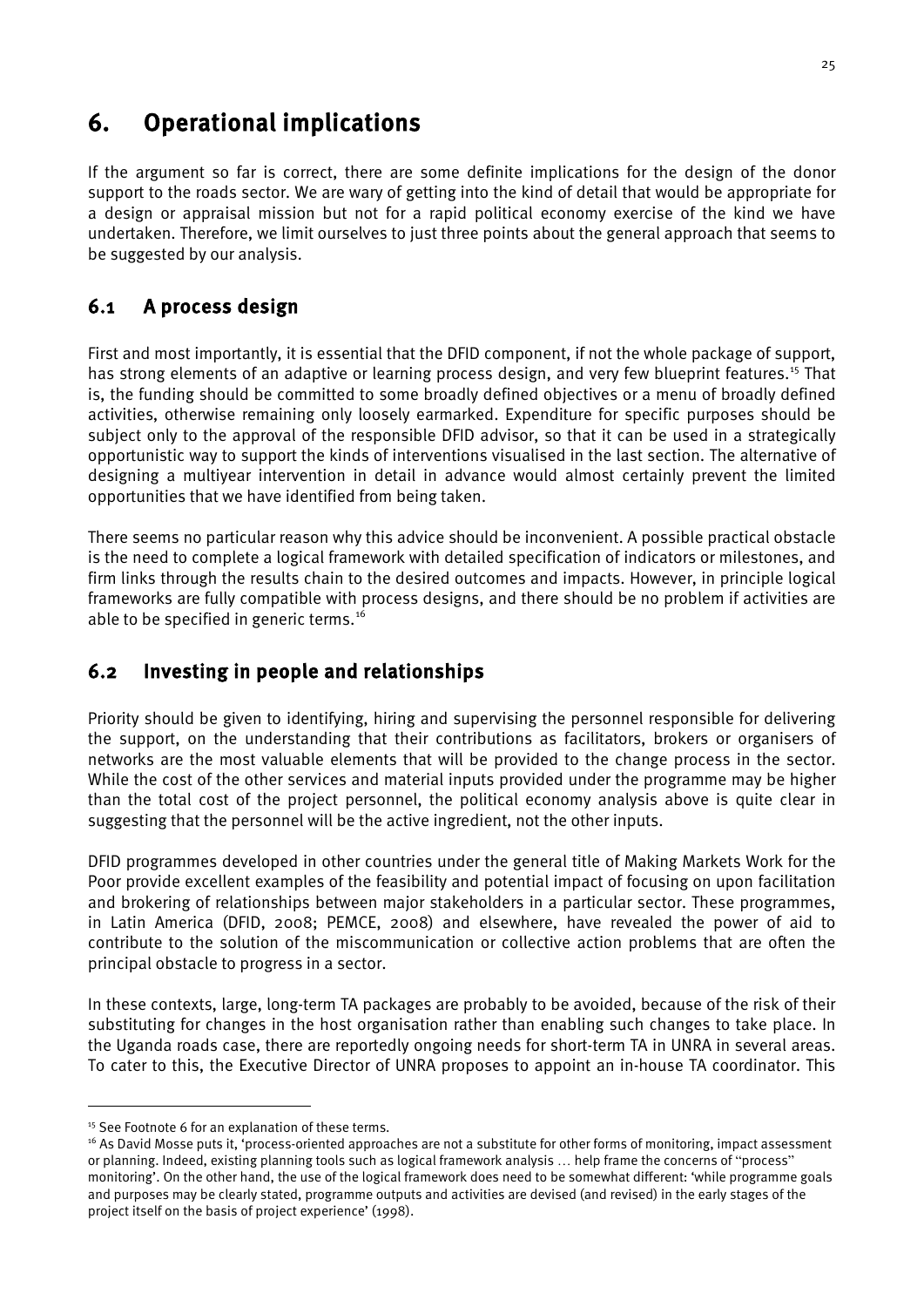step would be very consistent with the approach we are proposing. An UNRA TA coordinator would be an important partner for the staff appointed to manage the DFID and EC support.

In the case of the Ministry of Works, short-term TA needs are also reported. Consideration might be given to linking coordination of these inputs to the other brokering and linkage roles visualised above, rather than locating it inside the Ministry. This ought to be possible even though the DFID funding in support of the Ministry is to be delivered in the form of co-funding of a World Bank loan. Here too there are Latin American experiences to draw upon.

In several countries, DFID's recently concluded Regional Assistance Plan for Latin America developed ways of working with World Bank and Inter-American Development Bank (IADB) offices that were widely appreciated by the banks' staff (Rocha Menocal et al., 2008). The key to these successful experiences was use of the relative flexibility of the DFID funding to enable bank staff to undertake outreach, networking and policy engagement activities which they ordinarily are unable to undertake (and would not have been able to undertake if the DFID funds had been merely used to supplement mainstream bank resources). This seems relevant to the support being considered for Uganda roads.

#### <span id="page-34-0"></span>6.3 Personnel

Observers with experience of how international TA personnel and locally recruited specialists operate within the Ugandan environment suggest that a pairing of an international with a local professional is the most likely to meet the management and execution needs of a flexible, strategically opportunist, package such as suggested here. On the one hand, only a carefully selected Ugandan national is likely to have the local knowledge and networking capacities necessary to carry out the core of the task. On the other hand, there will be occasions when it is essential to make use of the freedom of action that an international professional may enjoy on account of his/her lack of past or future involvement in local networks. A division of labour that maximises the respective advantages of the two types of person will be the optimal arrangement.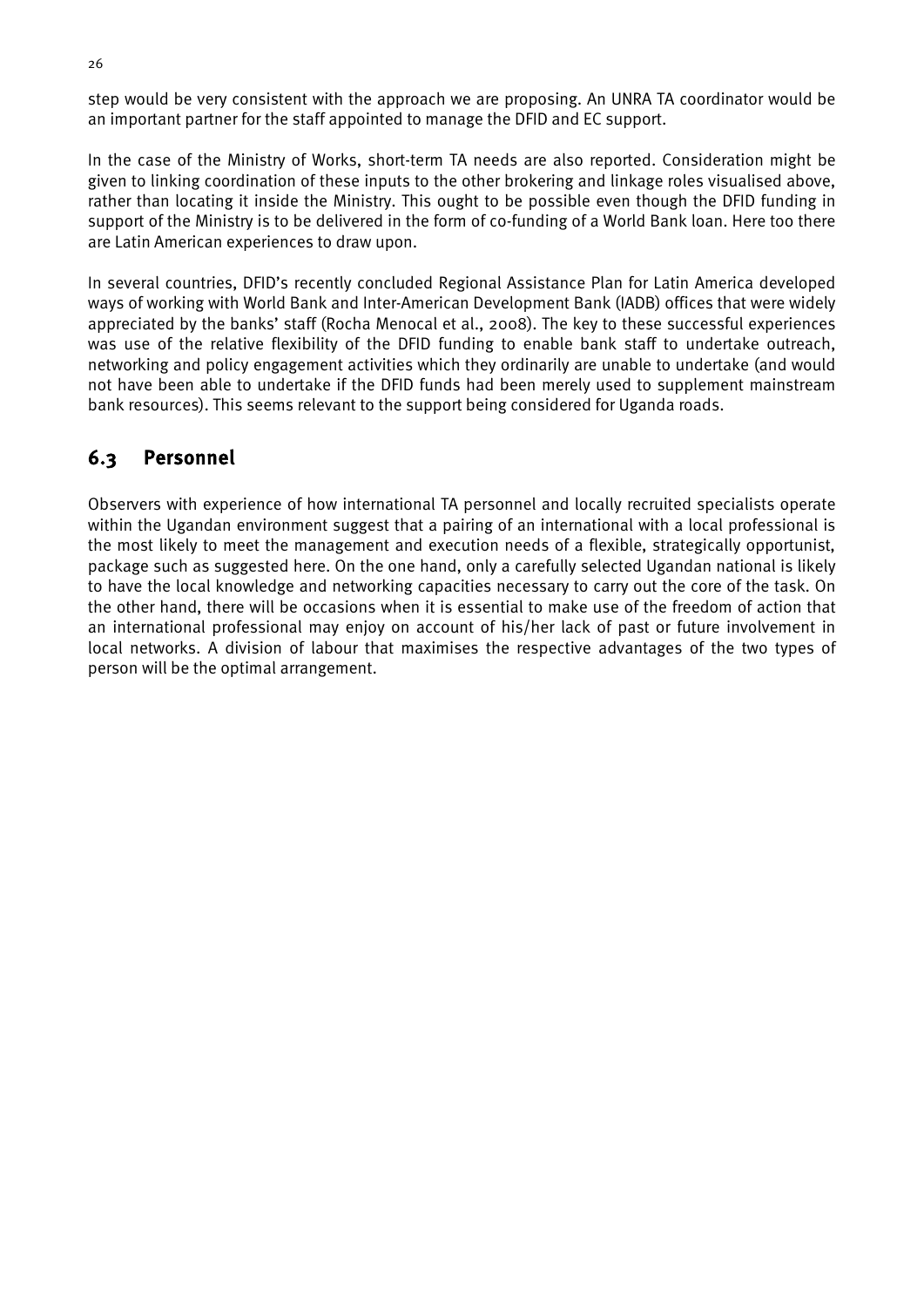## <span id="page-35-0"></span>References

- Andreski, A., S. Seth and W. Walker (2006) How a Road Agency Can Transform Force Account Road Maintenance to Contracting. Transport Paper TP-11. Washington, WC: World Bank Group.
- Berlin, Isaiah (1992) [1953] The Hedgehog and the Fox: Essay on Tolstoy's View of History. London: Orion Books.
- Booth, D. and D.W. te Velde, with Frederick Golooba-Mutebi (2008) 'Political Interests and Incentives for Economic Growth: Integrating "Drivers of Change" with Growth Strategies (Overview Paper)'. London: ODI.
- Chabal, P. (2009) Africa: The Politics of Suffering and Smiling. London: Zed Books.
- Collier, P. (2007) The Bottom Billion: Why the Poorest Countries Are Failing and What Can Be Done About It. Oxford: OUP.
- Department for International Development (2008) Market Access for the Poor. Lessons From Latin America 1. Briefing Paper by Panos. London: DFID.
- Development Assistance Committee (2006) The Challenge of Capacity Development: Working Towards Good Practice. Paris: OECD-DAC Governance Network.
- Geddes, B. (1994) Politician's Dilemma: Building State Capacity in Latin America. Berkeley, CA: University of California Press.
- Goetz, A.M. (2004) 'Managing Successful Governance Reforms: Lessons of Design and Implementation – Conceptual Framework'. Brighton: IDS.
- Grindle, M.S. (2002) 'Despite the Odds: The Political Economy of Social Sector Reform in Latin America', in C. Abel and C.M. Lewis (eds) Exclusion and Engagement: Social Policy in Latin America. London: Institute of Latin American Studies.
- Hydroplan, in association with Geoff Edmonds and Associates (2009) 'Capacity Development Support to the Uganda Road Construction Industry'. Discussion Paper.
- Kirkpatrick, C., R. Clarke and C. Polidano (eds) (2002) Handbook on Development Policy and Management. Part II, Section B, 'Public Sector Management'. Cheltenham, UK: Edward Elgar.
- Korten, D.C. (1980) 'Community Organization and Rural Development: A Learning Process Approach'. Public Administration Review 40(5): 480-511.
- Leonard, D.K. (2008) Where Are 'Pockets' of Effective Agencies Likely in Weak Governance States and Why? Working Paper 306. Brighton: IDS.
- Leonard, D.K. (ed.) (2000) Africa's Changing Markets for Health and Veterinary Services: New Institutional Issues. London: Palgrave Macmillan.
- Levy, B. and S. Kpundeh (eds) (2004) Building State Capacity in Africa: New Approaches, Emerging Lessons. Washington, DC: World Bank Institute/World Bank.
- Ministry of Works and Transport (2008) 'Draft National Construction Industry Policy'. Entebbe: Ministry of Works and Transport.
- Mosse, D.(1998) 'Process-oriented Approaches to Development Practice and Social Research', in D. Mosse, J. Farrington and A. Rew (eds) Development as Process: Concepts and Methods for Working with Complexity. London: Routledge/ODI.
- Mwenda, A.M. (2006) 'Corruption in Museveni's Uganda is a System of Government'. Sunday Monitor, 25 June.
- Promoting Equity through Economic Growth Program (2008) 'Promoting Equity through Economic Growth Program: Final Report 2005-2008'. Managua, Nicaragua: PEMCE.
- Rocha Menocal, A., D. Booth, M. Geere, L. Phillips, B. Sharma and E. Mendizabal (2008) '"Punching above its Weight": An Evaluation of DFID's PSPS, LAMIT and ENLACE Programmes in Latin America'. London: ODI.
- Rondinelli, D.A. (1983) Development Projects as Policy Experiments: An Adaptive Approach to Development Administration. London: Methuen.
- Schneider, B.R. and B. Heredia (eds) (2003) Reinventing Leviathan: The Politics of Administrative Reform in Developing Countries. Miami: North-South Center Press.
- Selassie, A.A. (2008) 'Beyond Macroeconomic Stability: The Quest for Industrialization in Uganda'. Kampala: IMF.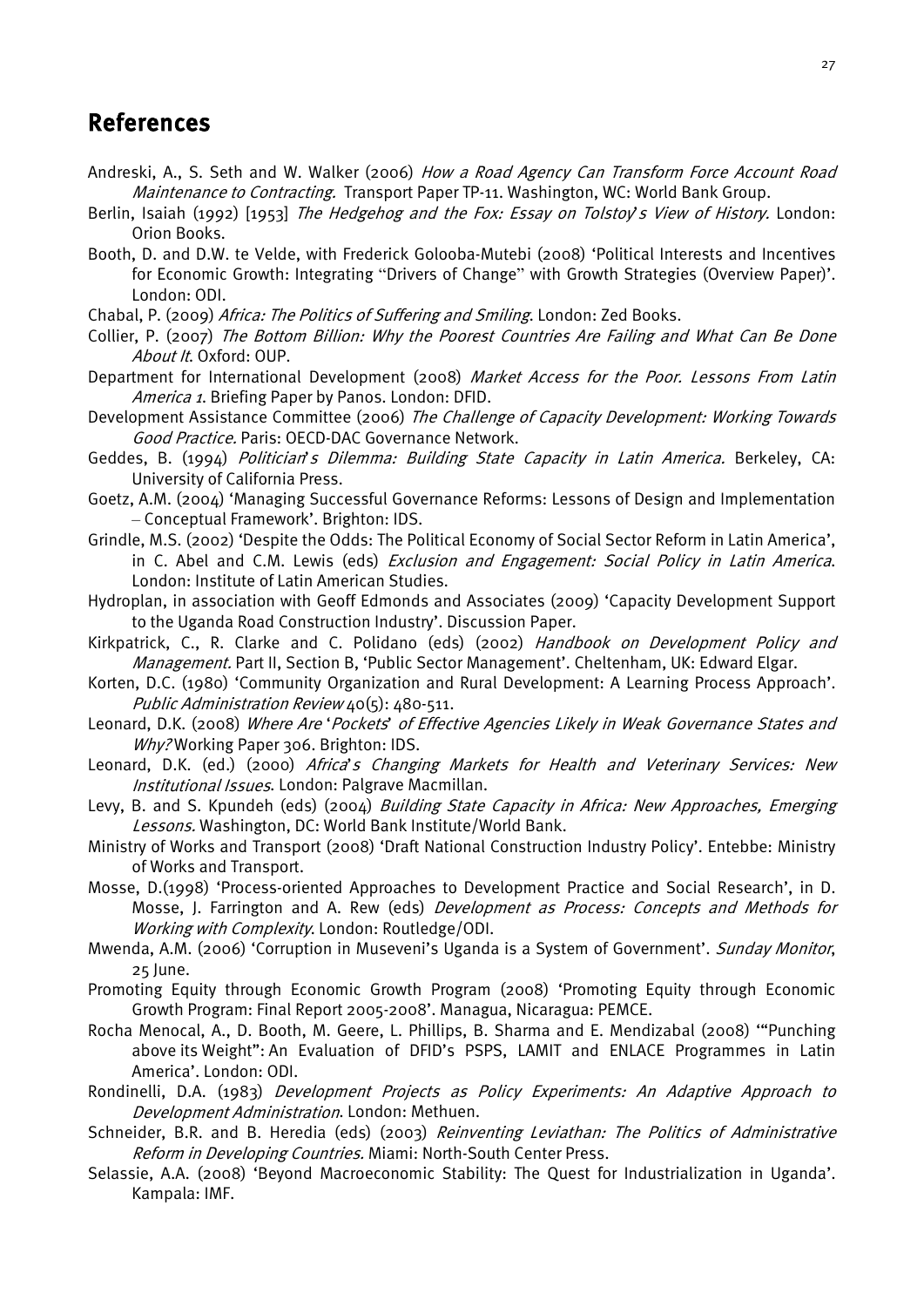- Stein, E. and M. Tommasi (eds) (2008) Policymaking in Latin America: How Politics Shapes Policies. Washington, DC: IADB.
- te Velde, D.W. (2008a) 'Economic Policy Scenarios for Addressing Growth Constraints in Uganda'. Background Note 1. DFID-funded Project on Political Incentives and Growth. London: ODI.
- te Velde, D.W. (2008b) 'Analysing the Effects of Growth Policy Scenarios in Uganda'. Background Note 4. DFID-funded Project on Political Incentives and Growth. London: ODI.

van de Walle, N. (2005) Overcoming Stagnation in Aid-dependent Countries. Washington, DC: CGD.

World Bank (2007a) Uganda: Moving Beyond Recovery *–* Investment and Behavior Change for Growth. Vol 1. Washington, DC: World Bank PREM/Africa Region.

World Bank (2007b) Evaluation of Bank Support for Road Funds. Washington, DC: World Bank IEG.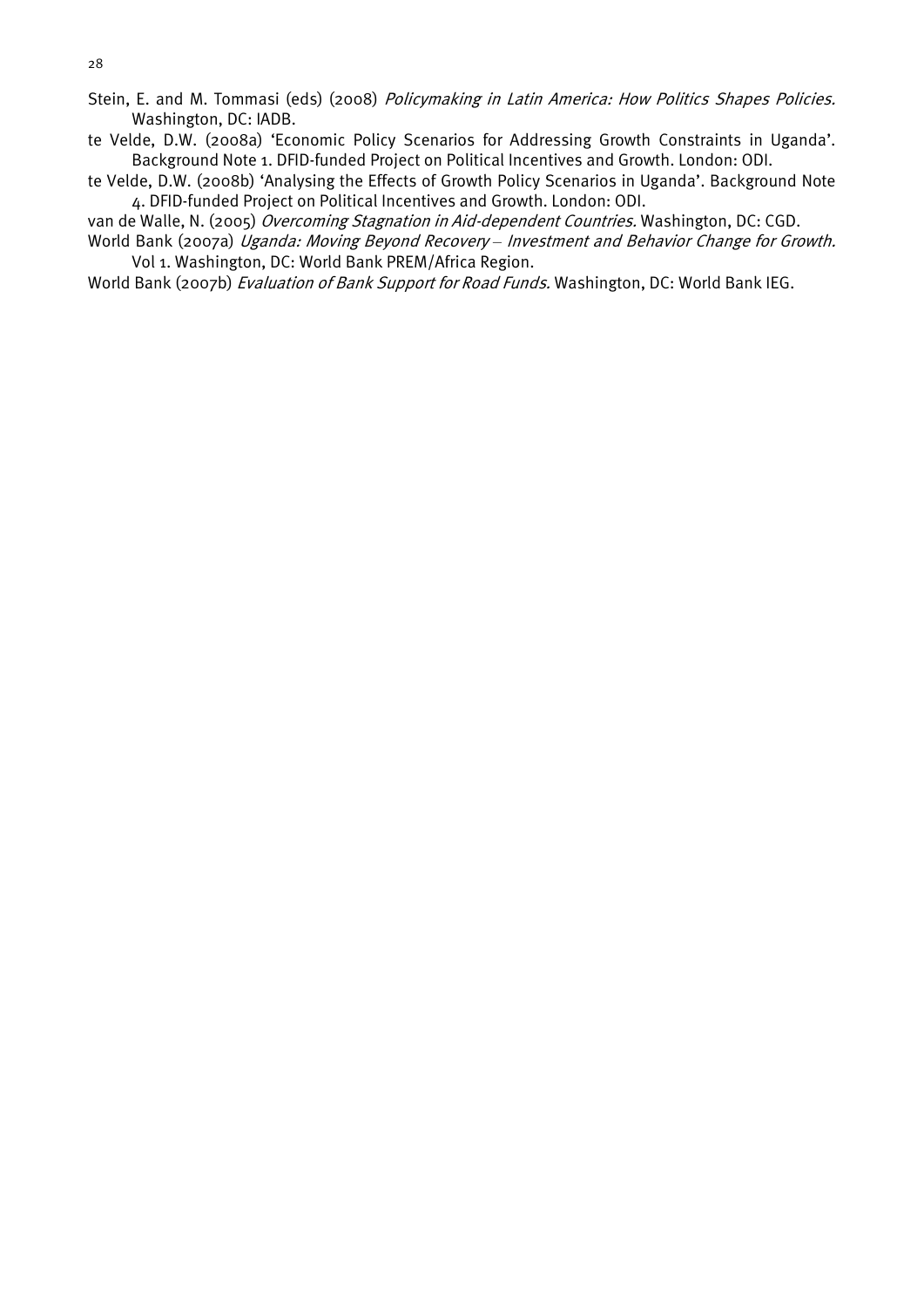# <span id="page-37-0"></span>Annex 1: General features of the Uganda political system and regime[∗](#page-37-1)

The most important claim here is probably the one about the pre-eminence of President Museveni in Ugandan government policy decisions. There seems to be little doubt that this is a central feature of the current situation, and that it endows the President with significant scope to override opposition and impose his views when he considers it important to do so. Disagreements are found only about whether it is a systemic feature or merely a feature of the current regime.

In other words, there are no actors, within the executive or legislative branches of government or elsewhere within the state (e.g. the army or judiciary), with the power to veto a presidential policy decision. 'If he wants it, he can do it' was a statement made, unprompted, by more than one interviewee, from different parts of the political spectrum. This is partly a matter of the strength in Ugandan political culture of the 'big man syndrome' and of the lack of strong constitutional barriers to presidential dominance. However, the firmness of the President's command of the army is a major factor helping to maintain this pre-eminence, in part by reinforcing his ability to garner a substantial majority of rural voters in national elections. These are features of the regime rather than the system.

Strictly speaking, this judgement about the regime is relevant only until the next presidential and parliamentary elections in 2011. However, in view of the political benefits of incumbency under the current system, there are few who expect a new president to be elected in the next period. Were the unexpected to happen, the continuation of extreme presidentialism under a different leader is less certain. The personalistic basis of political party and alliance formation in the prevailing political system suggests that some things would very likely remain the same. However, likely alternative incumbents of the presidency would not have the same basis for controlling the army or, relatedly, for intimidating, manipulating or bribing potential or actual opponents to accept his views. They would in this respect have to behave very differently.

Presidential dominance is not mere dictatorship, however. Presidential policy preferences are highly 'political' in the sense of involving calculations about getting and keeping the support of other actors within the state or society. Many observers find that they are becoming more complexly political on account of the length of time he has been in office, and the corresponding growth in the network of obligations within which he must manoeuvre in order to maintain his position. They involve a careful balancing of visionary desires, harking back to his more revolutionary early career and forward to 'legacy' concerns, and pragmatic political calculations concerned with keeping the whole political show on the road.

For the foreseeable future, President Museveni needs to ensure that a range of his supporters and potential or actual opponents are looked after in one way or another – that is, given jobs, sinecures or other opportunities that keep them loyal and stop them becoming disgruntled to the point where they might cause serious trouble (e.g. 'return to the bush', taking up armed opposition). This is not just a matter of *realpolitik*. Preventing friends and enemies from falling into poverty and becoming alienated is, for the President, incumbent upon any self-respecting 'big man', as well as politically expedient, within Uganda's political culture.

All this imposes limits on the degree to which a policy can be pursued vigorously, and not merely espoused formally, if it makes powerful supporters unhappy. It also opens the way for technically questionable or even harmful policies to be pursued if they facilitate a short-term influencing objective (notably, winning an election).

-

<span id="page-37-1"></span><sup>∗</sup> Adapted from Booth and Golooba-Mutebi (2008).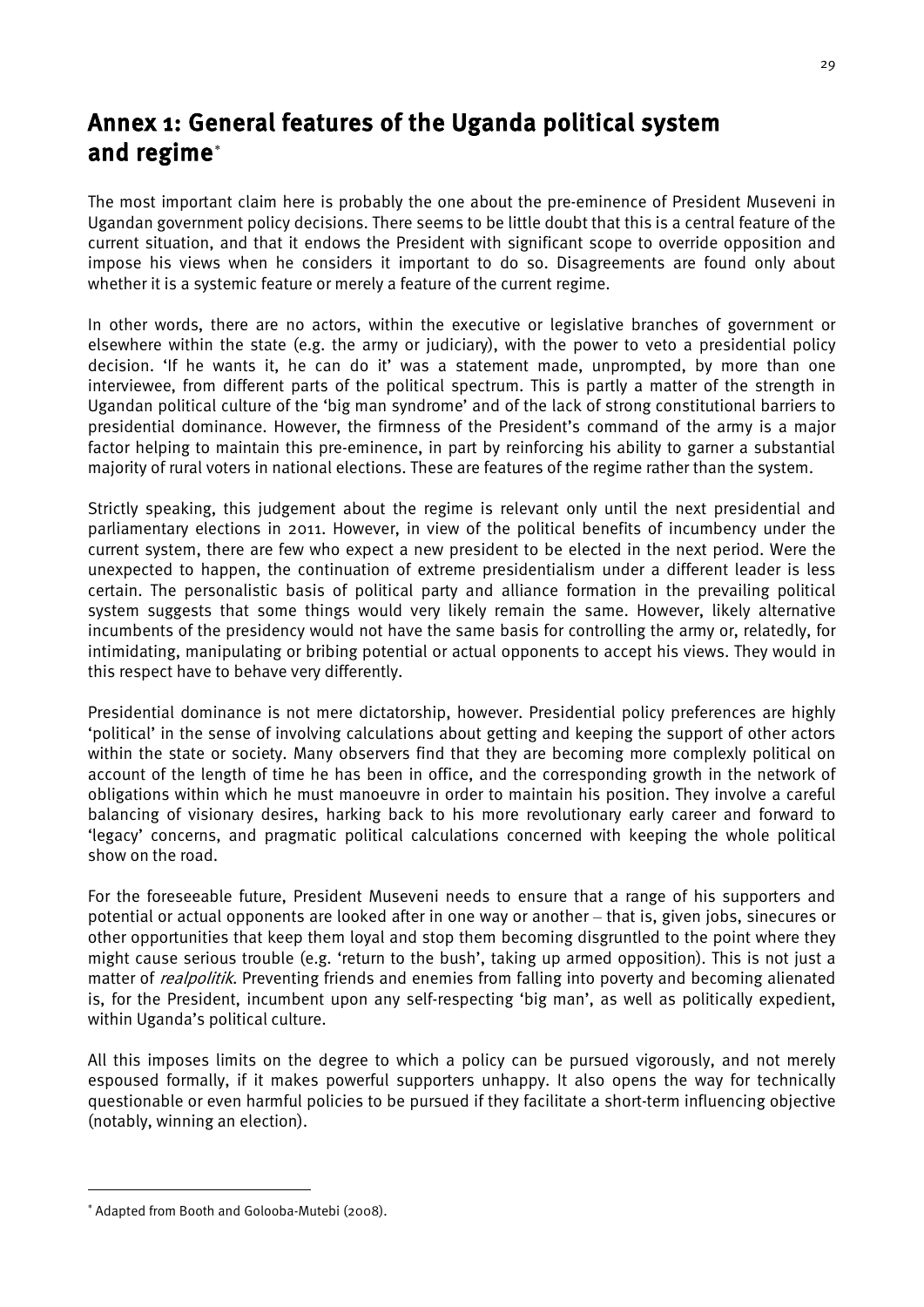Good policies can cause discontent by harming directly or indirectly either legitimate or illegitimate interests. In the former case, business interests can be affected by a particular public investment decision, and resources can be taken away from other public sector activities. Alternatively, a policy can imply curtailing existing opportunities for formally illegitimate, but tolerated, pillage of public resources or reduce the scope for distributing 'prebends' in the future. Last but not least, restructuring measures can upset the perceived distribution of power and privilege between Uganda's main ethnic groupings, for example by increasing the under-representation of northerners or showing further favour to the President's own Hima people. For any one of these reasons, good policies that have been formally adopted may not be implemented.

Bad policies, on the other hand, may be adopted and persisted with because they are politically useful. The abolition of the Graduated Tax and the current policy of creating additional districts are cases in point. These are instances where the level of presidential political interest is high, but this is of little benefit to the political viability of the kinds of policies that are of concern in this paper.

In summary, the President's informal preferences may be different from the formal ones. And it is the former that matter from the point of view of predicting what is likely to happen to a given policy option. Arguably, the contents of President Museveni's 2008 New Year speech, which expresses support for all of the pro-growth infrastructure investments favoured by the World Bank's growth diagnostics in more or less equal measure, is illustrative of his formal preferences only. This involves taking a step beyond the usual, correct but insufficient, observation that government policy cannot be read off from the poverty reduction strategy paper (PRSP). Even relatively 'political' policy statements in which there has been relatively little direct donor influence may not be an accurate guide to the actual probabilities.

If the President's preferences are basically favourable to a policy that is technically sound, a crucial factor in its success will be whether or not he is prepared to invest political capital in 'protecting' its implementation. This is necessary because, other things being equal, there is a high probability that powerful individuals, including some within the President's own circle, will undermine implementation by engaging in corrupt deals and/or hijacking the policy as a means of patronage.

The role of special measures to 'insulate' particular reforms or organisations from the effects of the normal functioning of the political system is an established theme in research on Uganda. For example, Robinson (2006) attributes initial success in three areas – civil service reform, the revenue authority (before the most recent changes) and anti-corruption agencies – to 'strong political support to technocratic or bureaucratic elites with some degree of insulation from political and societal interests'. But he also traces the subsequent decline in performance to the unravelling of these same enabling conditions. The probability of 'insulation' measures being taken *and maintained* thus emerges as an important dimension of political viability for any given pro-growth policy measure in Uganda.

There are in fact two ways of ring-fencing the activity so that it is not affected by the normal functioning of the neopatrimonial system. Both have precedents in Ugandan experience in the period since Robinson completed his survey.

One is to take it out of country control completely, as happens with some large infrastructure projects. The other, which is more interesting and generally applicable, is to protect the branch of government – department or executive agency – charged with its implementation. Our Kampala informants converged strongly in observing that there is currently a subset of government departments or agencies (most often the latter) that 'work' – that is, do what they are supposed to do and do it effectively, under more or less sound professional leadership. There is also a larger subset (including executive agencies established by recent reforms) that 'don't work' – are systematically corrupt or otherwise ineffectual.

Our interviewees also agree about the reasons for the difference. In the former case – currently including the Uganda Revenue Authority, the NSSF and the Civil Aviation Authority – presidential authority has been used to secure the appointment of a professional leadership, and protect the management of the operation from high- or middle-level interference from politicians and others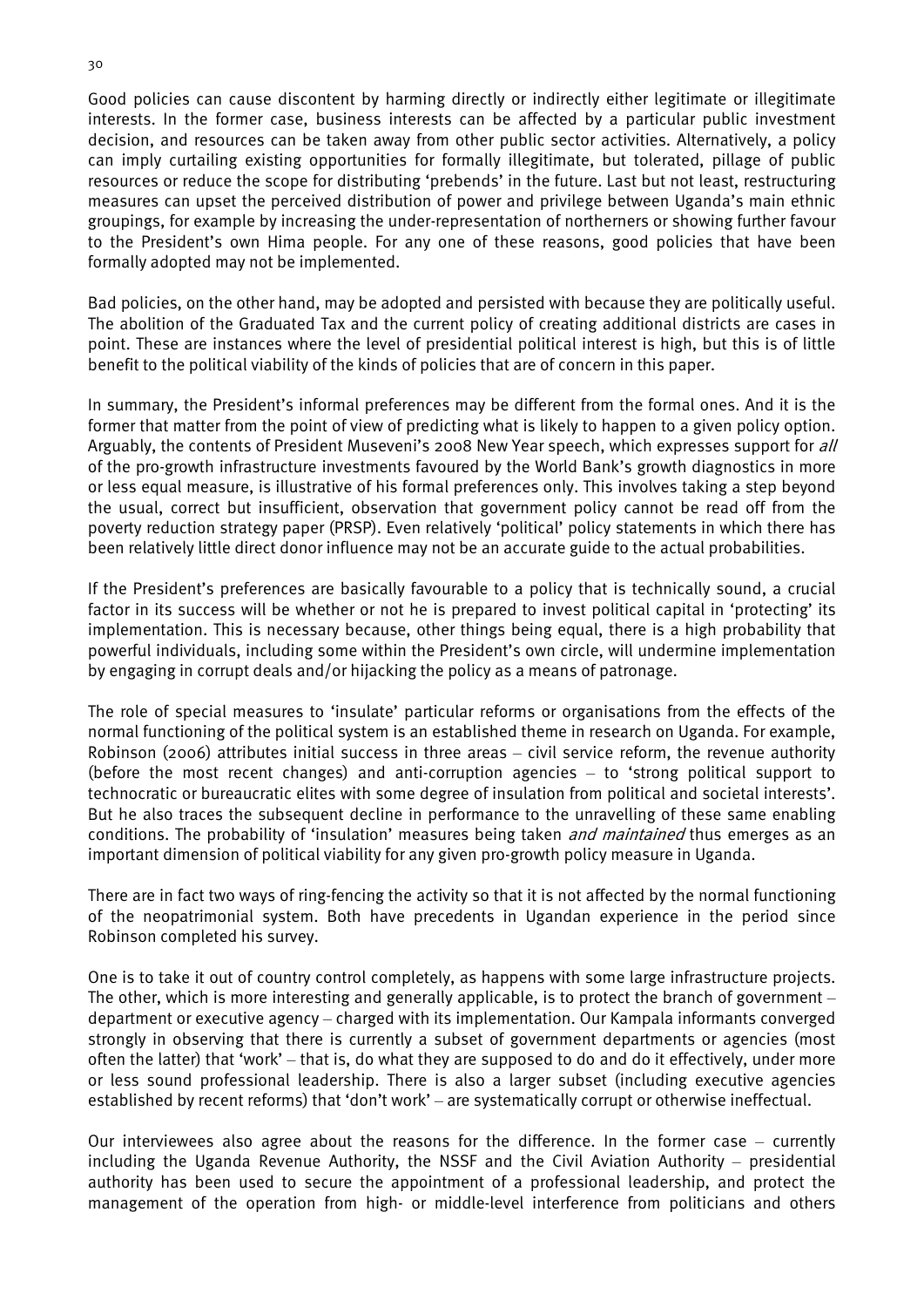wishing to profit personally from their influence. Plausible hypotheses are offered to explain why the President has chosen to exercise this type of discretion in these particular instances and not in others. It is, however, clear that the scale of his obligations to political supporters, including members of his own extended family, would not permit him to apply the same approach comprehensively. It is also the case that, as observed by Robinson, these arrangements are not necessarily permanent. The National Forestry Authority is a recent example of previous protection being removed, with disastrous consequences for the organisation's ability to work to its mission.<sup>[†](#page-39-0)</sup>

These examples illustrate two things: 1) if a particular policy option were to be considered of sufficiently high priority, a means of protecting it from normal 'capacity weaknesses' could in principle be found; but 2) it cannot be taken for granted that this step will be taken and maintained, even where quite a high level of positive presidential interest has developed.

#### References

Booth, D. and F. Golooba-Mutebi (2008) 'Assessing Political Probabilities for Uganda', Background Note 3, DFID-funded Project on Political Incentives and Growth. London: ODI.

Robinson, M. (2006) The Political Economy of Governance Reforms in Uganda. Working Paper 386. Brighton: IDS.

<span id="page-39-0"></span> $^{\dagger}$  Within months of our writing these lines, the NSSF went the same way, following a scandal and parliamentary enquiry arising from the involvement of two very senior members of the cabinet in an illegal deal involving NSSF funds.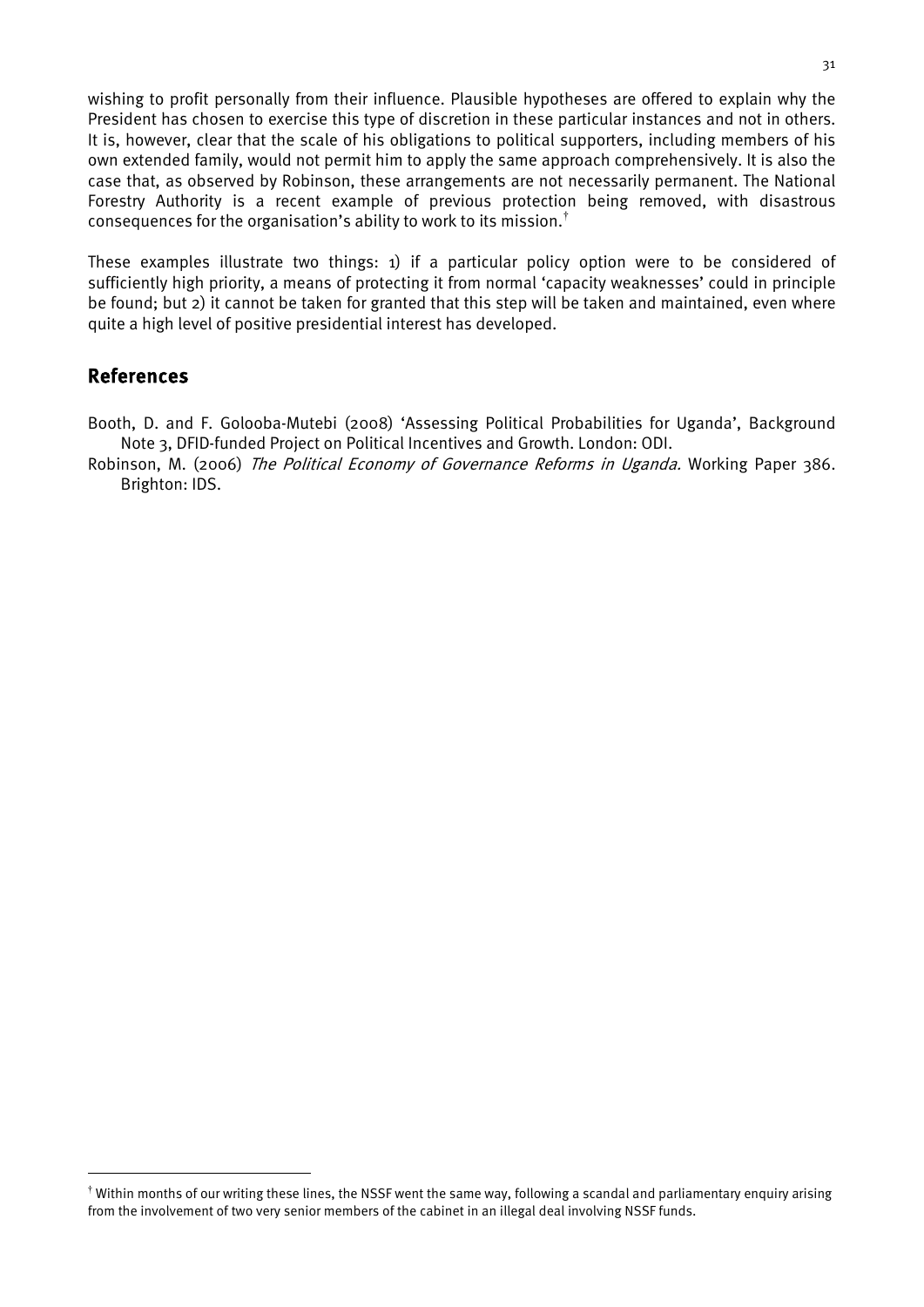## <span id="page-40-0"></span>Annex 2: Lessons learned about applying political economy analysis to growth policy options

This annex provides a brief account of how the present exercise has differed from the previous ODI study on political economy of economic growth policy options (Booth and te Velde, 2008a). The previous study was concerned to set out a generic 'framework' for assessing the political feasibility of different growth policy options. It provided an illustration based on the case of Uganda and taking the growth diagnostics of the World Bank's Country Economic Memorandum on Uganda as a starting point.

The illustration was intended to reveal the strengths and weaknesses of an approach loosely modelled on the assessment of country political risks. The approach included an effort to arrive at a comparative assessment of the political feasibility of a set of possible policy initiatives, of which larger and more efficient spending on the national road network was one. Numerical scores were assigned to the relative feasibilities, as a handy way of conveying the implications of the qualitative analysis.

It was argued in the previous study and the subsequent summary Note (Booth and te Velde, 2008b) that political economy analysis can be useful as an input to thinking about investment priorities, either by donors, in the context of country assistance programming, or by partner governments, in the context of the budget. It was also suggested that it could be helpful to either donors or governments in identifying ways to make any selected investments work better. We would stand by this account of the different purposes to which political economy analysis can be put. However, we would now argue that the rating and ranking approach to political feasibility that was a central feature of the previous exercise has some fairly serious limitations. For most purposes, a problem-focused exercise using a layered political economy analysis is likely to prove superior.

The previous study assigned quite low probabilities to political feasibility in the roads sector, with various caveats about the quick-and-dirty and purely illustrative character of the assessment. Along with almost everyone else, we failed to anticipate the large increase in roads spending in the budget for 2008/09, meaning that the caveats were very much in order. However, the study had a more serious limitation arising from the use of an undifferentiated concept of political feasibility. It is clear in retrospect that the approach we took narrowed artificially the range of policy options that could be considered.

We were in effect doing what economists call partial equilibrium analysis on a highly interactive system, and therefore making *ceteris paribus* ('other things being equal') assumptions about all the variables that were not of direct concern, including actions by donors. This can be a useful thing to do. The presence or absence of donor support for a policy initiative is not as critical to political feasibility as sometimes believed. Nonetheless, it will often be more interesting to drop the initial assumption and ask questions about what may be possible under *different* sets of circumstances, particularly different modalities of donor involvement. This is one of the things the layered analysis in this report tried to do. We were invited to consider the contributions that well-designed donor support might make to a change process, which led us to internalise the various possible donor contributions within the analysis. This allowed us to reach a different *sort* of conclusion about political feasibility. We would submit that the additional insights are worth having and represent progress with respect to what was achieved, illustratively, with the previous 'framework'.

How much of the previous framework remains valid and useful, as a general tool for bringing political economy analysis to bear on thinking about growth policies? To answer this, we need to distinguish two aspects of the framework: 1) the tabular checklist of questions about the relevant stakeholders, their interests and the rules governing their interaction; and 2) the experimental effort to summarise the conclusions of the analysis in numerical scores for 'political feasibility'.

Imperfect and crude as it is, the checklist still seems valid and useful as a guide to the kinds of questions that need to be answered in doing the first two layers of a layered political economy analysis.